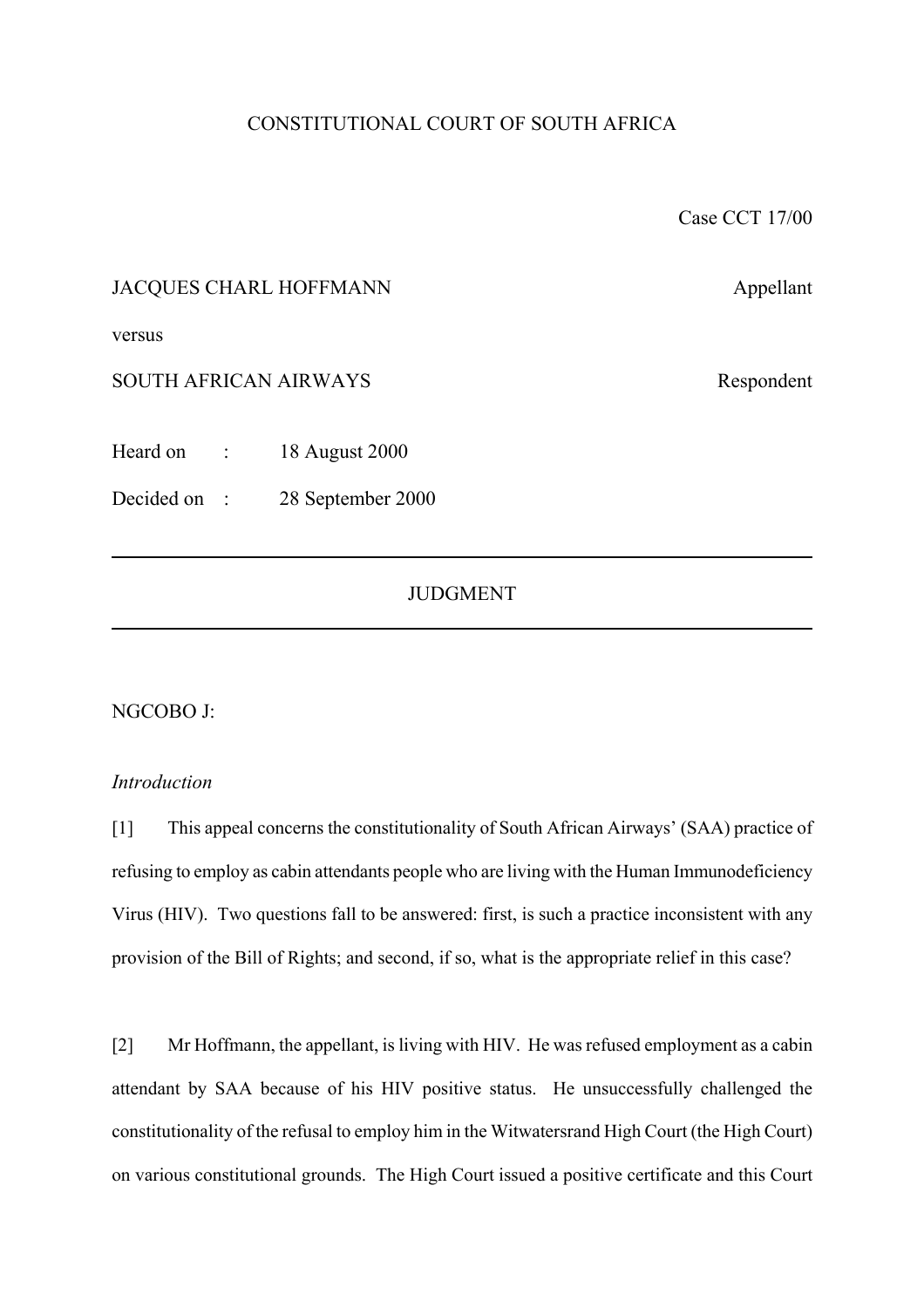granted him leave to appeal directly to it.<sup>[1](#page-1-0)</sup>

[3] The AIDS Law Project (ALP)<sup>[2](#page-1-1)</sup> sought, and was granted, leave to be admitted as an *amicus curiae* in support of the appeal. In addition, the ALP sought leave to introduce factual and expert material that had been placed before the Labour Court in a case that also involved the refusal by SAA to employ as a cabin attendant someone who was living with  $HIV<sup>3</sup>$  $HIV<sup>3</sup>$  $HIV<sup>3</sup>$ . The additional material included opinions by various medical experts on the transmission, progression and treatment of HIV, as well as the ability of people with HIV to be vaccinated against yellow fever. In particular, it included minutes reflecting the unanimous view of these medical experts. Leave to introduce the additional material was granted subject to any written

<span id="page-1-0"></span> $\mathbf{1}$ In terms of rule 18 of the Constitutional Court Rules.

<span id="page-1-1"></span><sup>&</sup>lt;sup>2</sup> The ALP is a project of the Centre for Applied Legal Studies at the University of the Witwatersrand. One of the objects of the ALP is to prevent discrimination against people living with HIV/AIDS.

<span id="page-1-2"></span><sup>3</sup> The additional material was introduced in terms of rule 30 of the Constitutional Court Rules. The Labour Court case was *A v South African Airways (Pty) Ltd*, Case J1916/99. The case was settled on the basis of payment of damages by SAA to the claimant.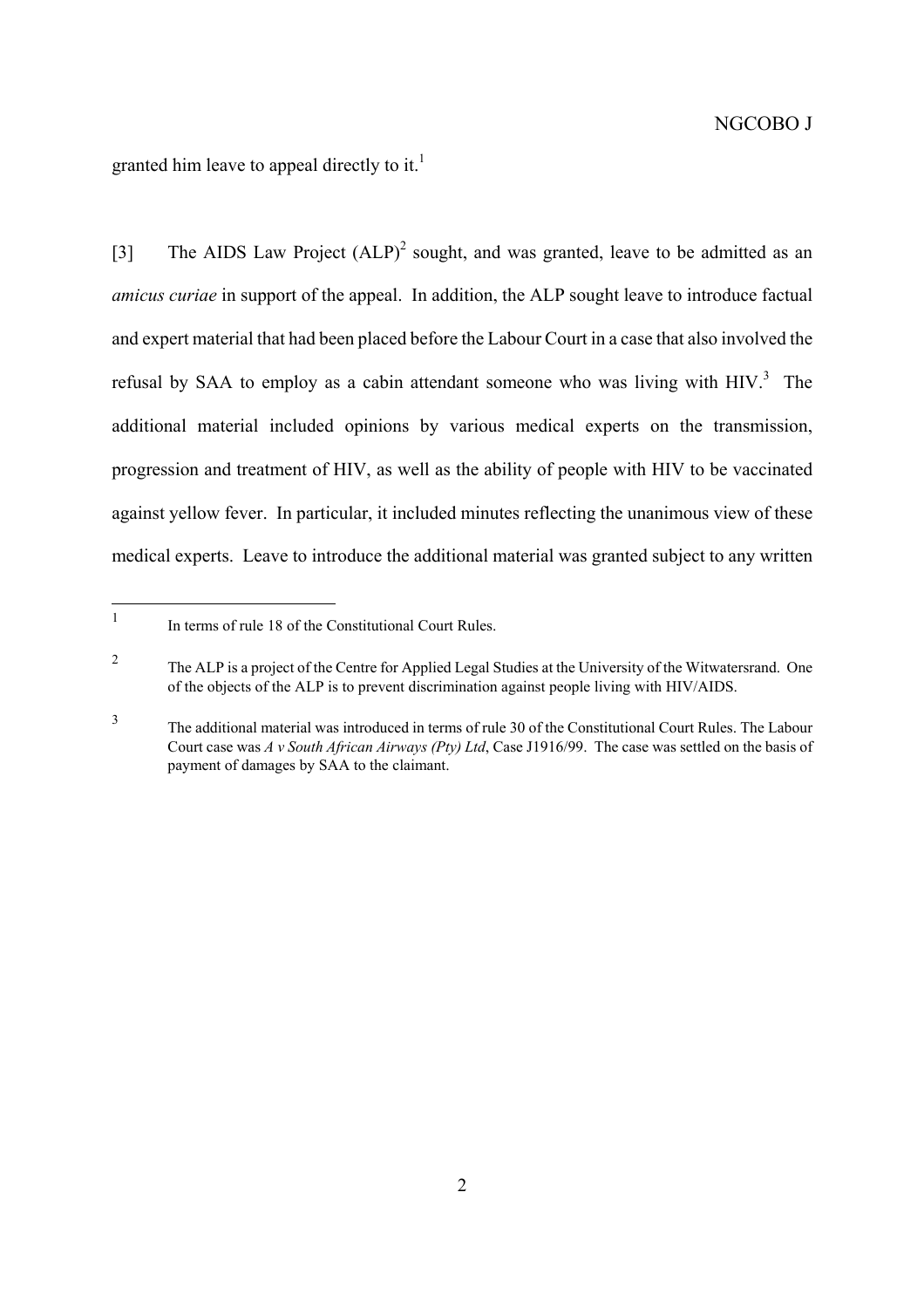argument on its admissibility. Neither party objected to the admission of the additional material.

[4] The ALP submitted written argument and was represented by Mr Tip, together with Mr Boda. We are indebted to the ALP and counsel for their assistance in this matter.

#### *The factual background*

[5] In September 1996 the appellant applied for employment as a cabin attendant with SAA. He went through a four-stage selection process comprising a pre-screening interview, psychometric tests, a formal interview and a final screening process involving role-play. At the end of the selection process, the appellant, together with eleven others, was found to be a suitable candidate for employment. This decision, however, was subject to a pre-employment medical examination, which included a blood test for HIV/AIDS. The medical examination found him to be clinically fit and thus suitable for employment. However, the blood test showed that he was HIV positive. As a result, the medical report was altered to read that the appellant was "H.I.V. positive" and therefore "unsuitable". He was subsequently informed that he could not be employed as a cabin attendant in view of his HIV positive status. All this was common cause. In the course of his argument, Mr Cohen, who, together with Mr Sibeko, appeared for SAA, raised an issue as to whether HIV positive status was the sole reason for refusing to employ the appellant. Mr Trengove, who, together with Mr Katz and Ms Camroodien, appeared on behalf of the appellant, submitted that it was. I deal with this issue later in the judgment.<sup>4</sup>

<span id="page-2-0"></span> $\overline{4}$ See below paras 47-9.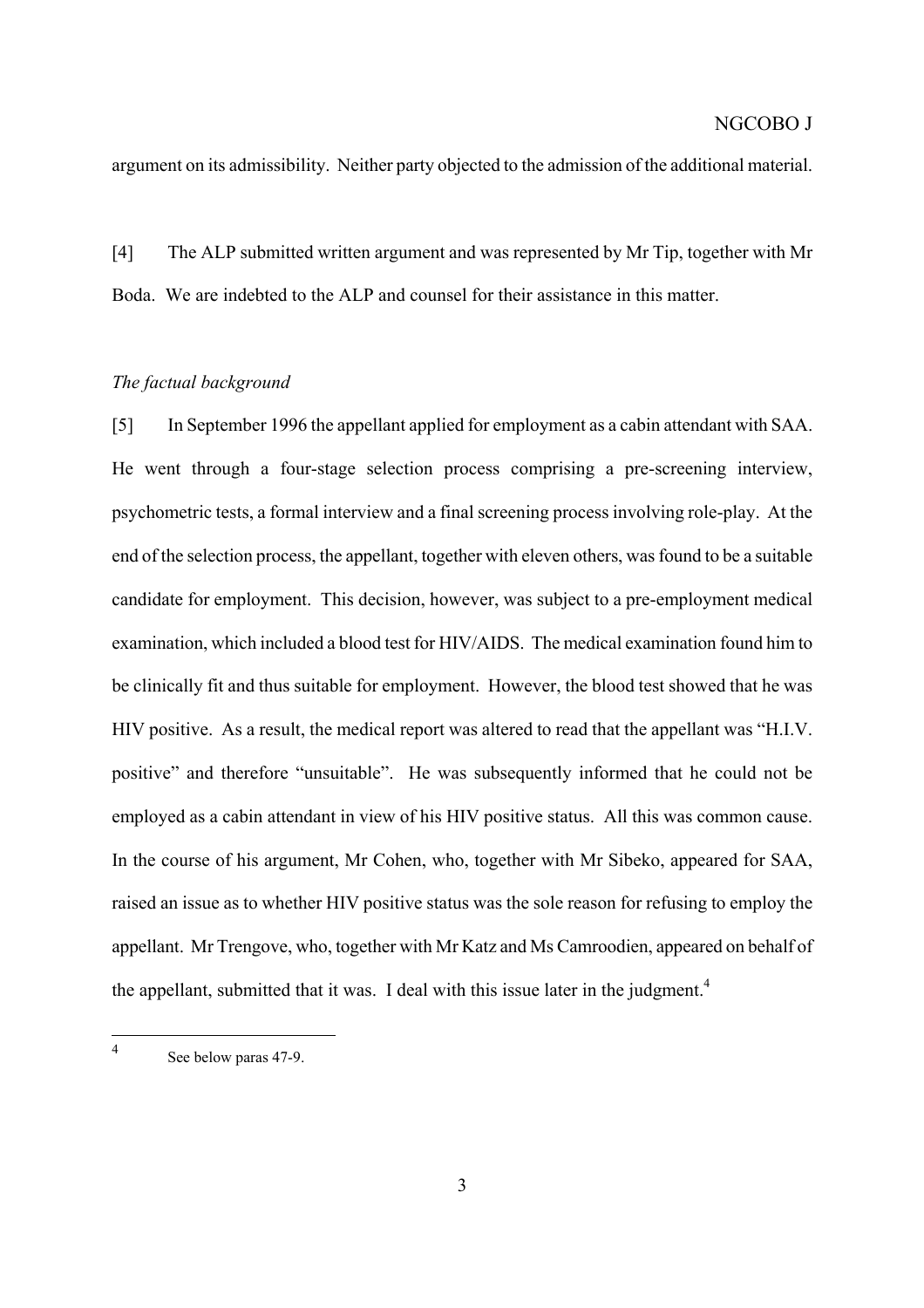[6] The appellant challenged the constitutionality of the refusal to employ him in the High Court, alleging that the refusal constituted unfair discrimination, and violated his constitutional right to equality, human dignity and fair labour practices. He sought an order, in motion proceedings, amongst other things, directing SAA to employ him as a cabin attendant.

[7] SAA denied the charge. It asserted that the exclusion of the appellant from employment had been dictated by its employment practice, which required the exclusion from employment as cabin attendant of all persons who were HIV positive. SAA justified this practice on safety, medical and operational grounds. In particular, SAA said that its flight crew had to be fit for world-wide duty. In the course of their duties they are required to fly to yellow fever endemic countries. To fly to these countries they must be vaccinated against yellow fever, in accordance with guidelines issued by the National Department of Health. Persons who are HIV positive may react negatively to this vaccine and may, therefore, not take it. If they do not take it, however, they run the risk not only of contracting yellow fever, but also of transmitting it to others, including passengers. It added that people who are HIV positive are also prone to contracting opportunistic diseases.<sup>[5](#page-3-0)</sup> There is a risk, therefore, that they may contract these diseases and transmit them to others. If they are ill with these opportunistic diseases, they will not be able to perform the emergency and safety procedures that they are required to perform in the course of their duties as cabin attendants. SAA emphasised that its practice was directed at detecting all kinds of disability that make an individual unsuitable for employment as flight crew. In this regard, it pointed out that it had a similar practice that excluded from employment as cabin crew

<span id="page-3-0"></span> $\overline{\mathbf{5}}$ 

Such as chronic diarrhoea and pulmonary tuberculosis.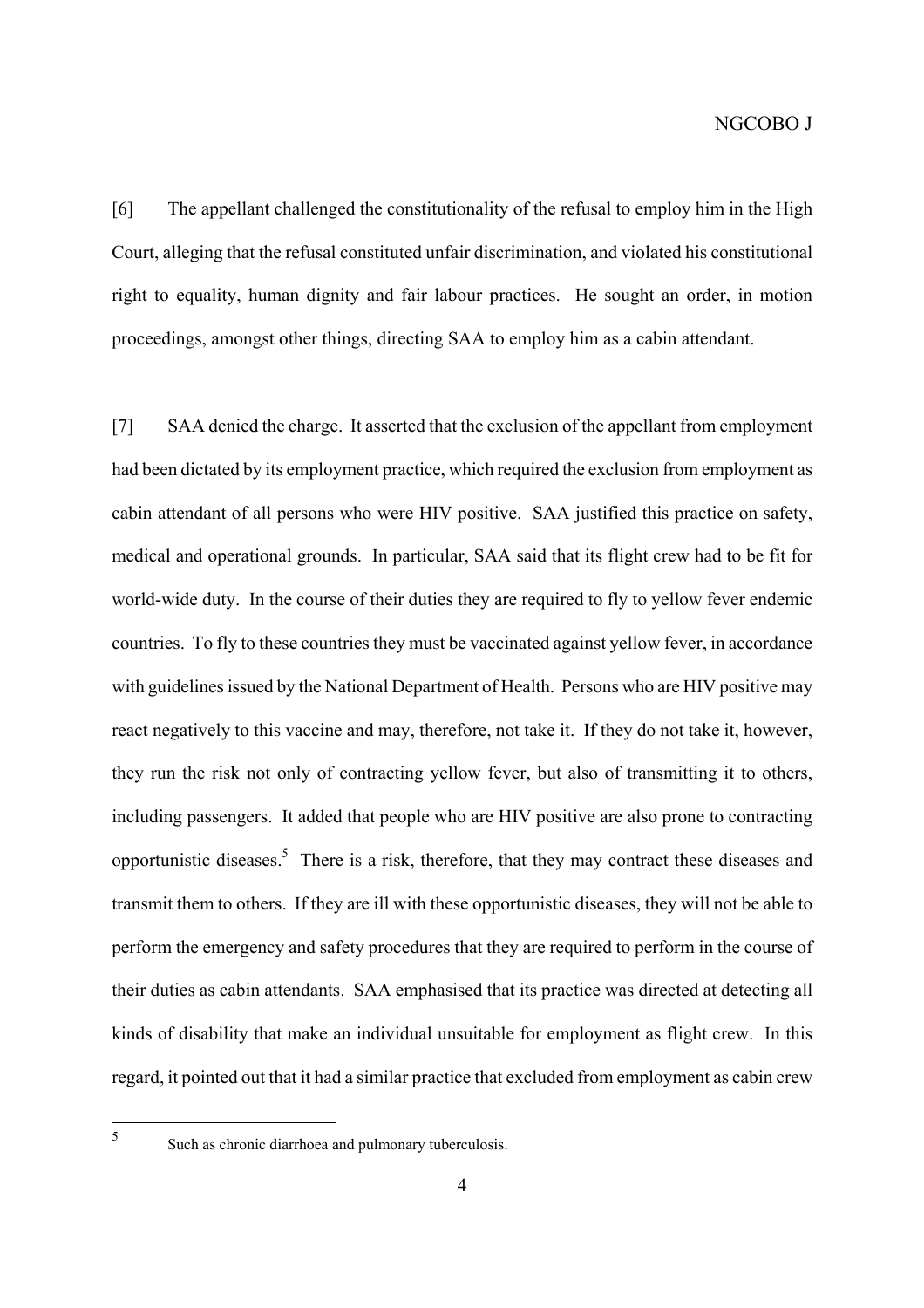individuals with other disabilities, such as epilepsy, impaired vision and deafness. SAA added that the life expectancy of people who are HIV positive was too short to warrant the costs of training them. It also pointed out that other major airlines utilised similar practices.

[8] It must be pointed out immediately that the assertions by SAA were inconsistent with the medical evidence that was proffered in their support. SAA's medical expert, Professor Barry David Schoub, in an affidavit, told the High Court that only those persons whose HIV infection had reached the immunosuppression stage and whose CD4+ count had dropped below 300 cells per microlitre of blood were prone to the medical, safety and operational hazards asserted.<sup>6</sup> The assertions made by SAA, therefore, were not only not true of all persons who are HIV positive, but they were not true of the appellant. According to SAA's medical expert, at the time of medical examination there was nothing "to indicate that the infection has reached either the asymptomatic immunosuppressed state or the AIDS stage." On the medical evidence placed before the High Court, therefore, it was not established that the appellant posed the risks asserted. Yet he was excluded from employment.

<span id="page-4-0"></span> $\overline{6}$ 

<sup>6</sup> The immunosuppressed stage is one of the stages in the progression of the HIV infection. The progress of HIV is discussed in more detail below at para 11.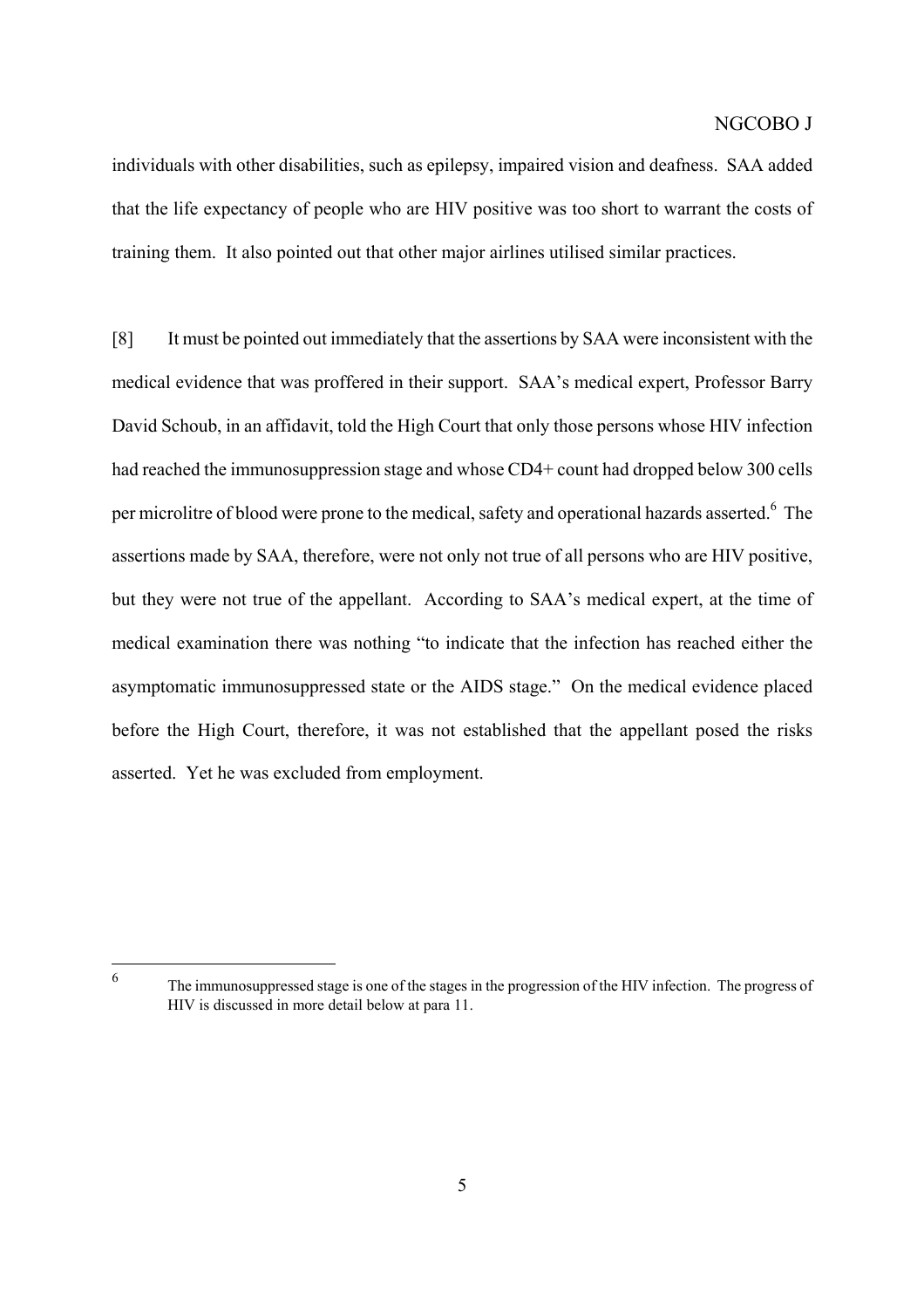[9] The High Court, however, agreed with SAA.<sup>7</sup> It found that the practice: was "based on considerations of medical, safety and operational grounds",<sup>[8](#page-5-1)</sup> did not exclude persons with HIV from employment in all positions within SAA, but only from cabin crew positions; and was "aimed at achieving a worthy and important societal goal."<sup>9</sup> The High Court noted that if the employment practices of SAA were not seen to promote the health and safety of its passengers and crew, its "commercial operation, and therefore the public perception about it, will be seriously impaired".<sup>10</sup> A further factor that it took into consideration was the allegation by SAA that its competitors apply a similar employment policy. The court reasoned that if SAA were obliged to employ people with HIV, it "would be seriously disadvantaged as against its competitors".<sup>11</sup> It concluded that "it is an inherent requirement for a flight attendant, at least for the moment, to be HIV-negative" and that the practice did not unfairly discriminate against

<span id="page-5-3"></span><sup>10</sup> At para 28.

<span id="page-5-4"></span><span id="page-5-0"></span> $\overline{7}$ <sup>7</sup> The judgment of the High Court is reported as *Hoffmann v South African Airways* 2000 (2) SA 628 (W).

<span id="page-5-1"></span><sup>8</sup> At para 26 of the judgment.

<span id="page-5-2"></span><sup>9</sup> At para 28.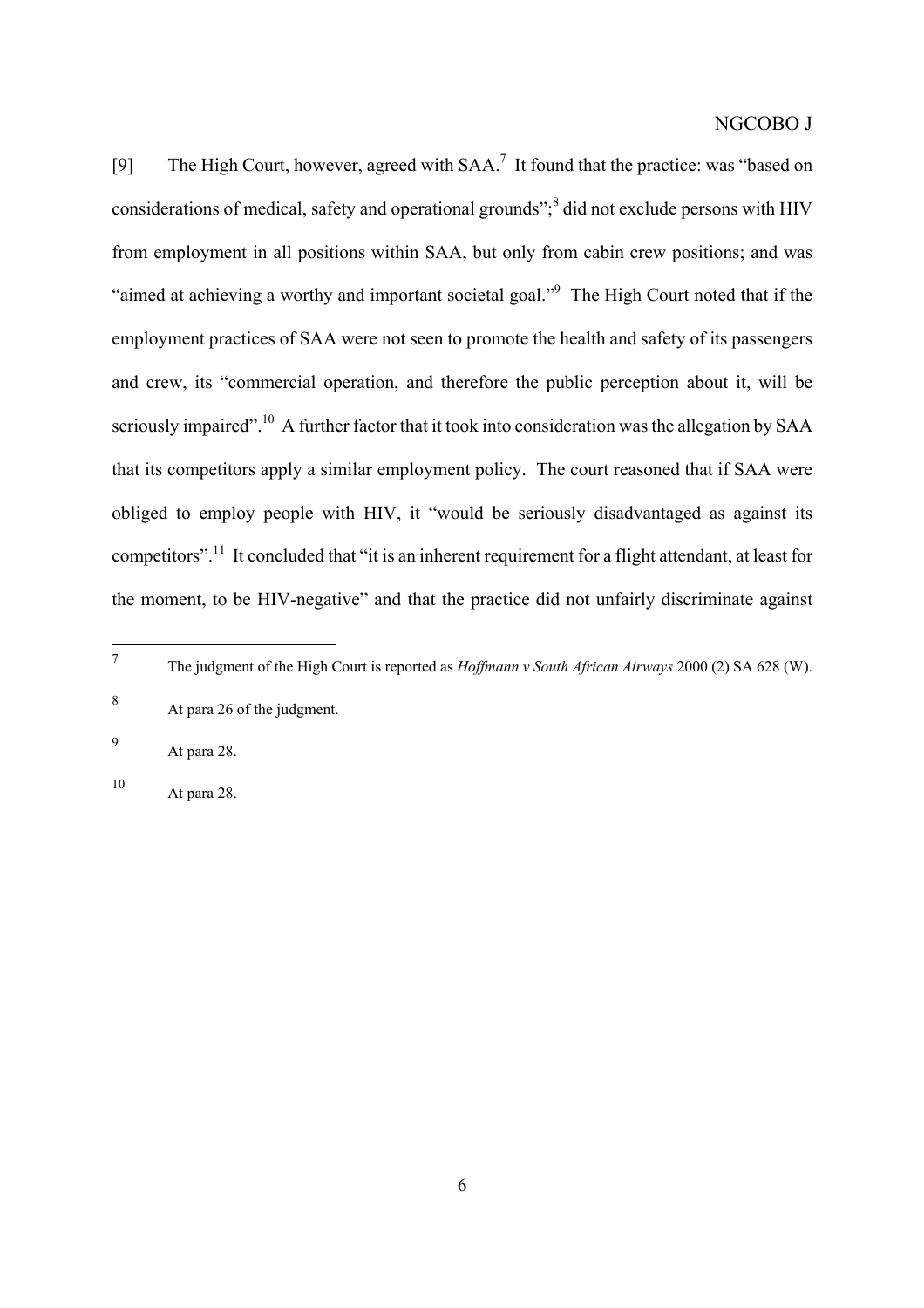persons who are HIV positive.[12](#page-6-0) If it did, the court found, such discrimination was "justifiable within the meaning of s36 of the Constitution."<sup>13</sup> In the result, it dismissed the application. The present appeal is the sequel.

[10] To put the issues on appeal in context, it is necessary to refer to the medical evidence placed before this Court by the *amicus*, for it is this medical evidence that altered the course of argument on appeal. This evidence, however, told SAA nothing new. Indeed, it said nothing that SAA's expert did not already know.

### *Medical evidence on appeal*

[11] The medical opinion in this case tells us the following about HIV/AIDS: it is a

 <sup>11</sup> At paras 26-8.

<span id="page-6-0"></span><sup>12</sup> At para 29.

<span id="page-6-1"></span><sup>13</sup> At para 28. It does not appear from the judgment of the High Court on what basis the practice was found to be justifiable under section 36 of the Constitution, as that section is only applicable to a law of general application. This is dealt with at para 41 below.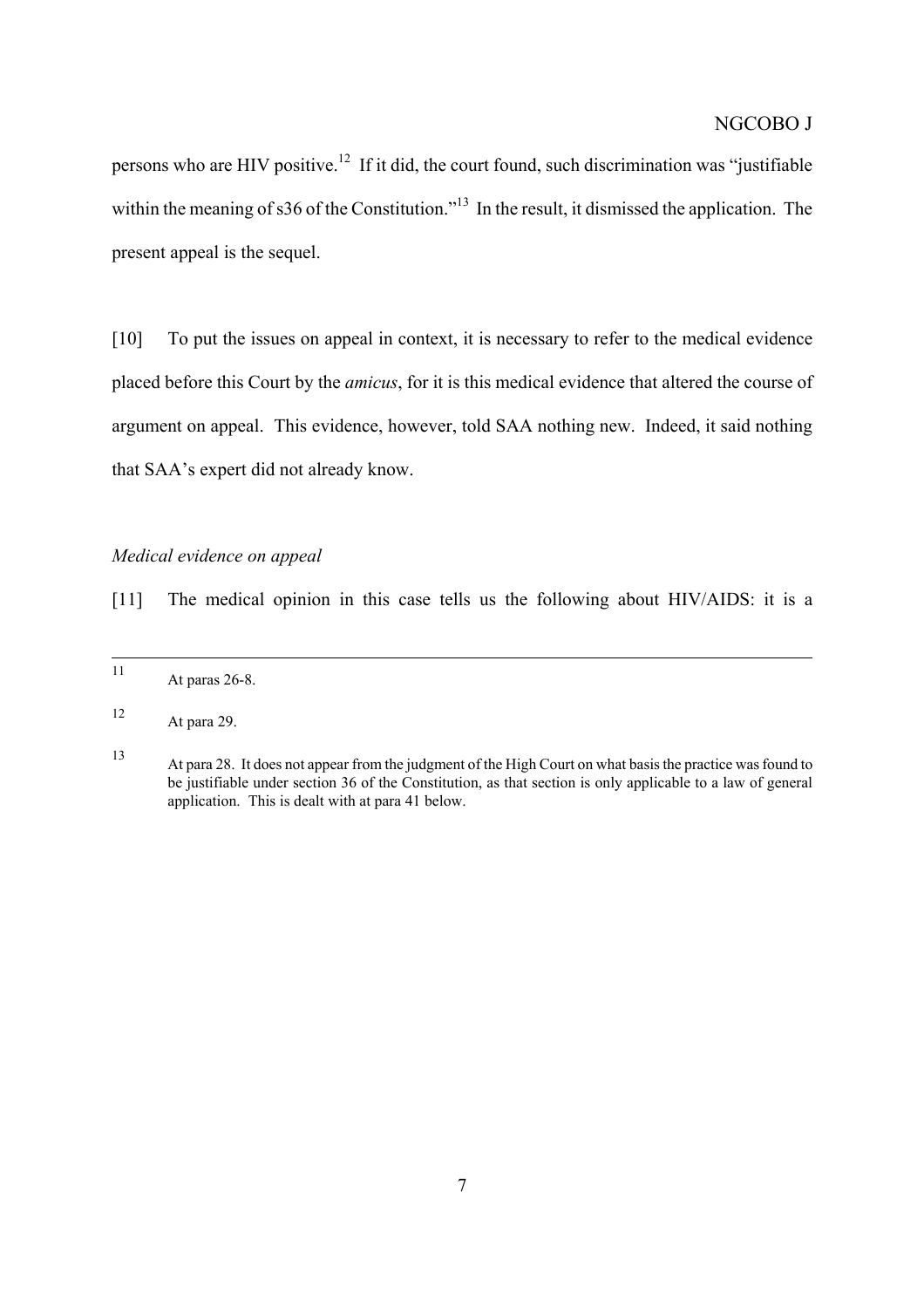progressive disease of the immune system that is caused by the Human Immunodeficiency Virus, or HIV. HIV is a human retrovirus that affects essential white blood cells, called CD4+ lymphocytes. These cells play an essential part in the proper functioning of the human immune system. When all the interdependent parts of the immune system are functioning properly, a human being is able to fight off a variety of viruses and bacteria that are commonly present in our daily environment. When the body's immune system becomes suppressed or debilitated, these organisms are able to flourish unimpeded. Professor Schoub identifies four stages in the progression of untreated HIV infection:

- (a) **Acute stage** this stage begins shortly after infection. During this stage the infected individual experiences flu-like symptoms which last for some weeks. The immune system during this stage is depressed. However, this is a temporary phase and the immune system will revert to normal activity once the individual recovers clinically. This is called the window period. During this window period, individuals may test negative for HIV when in fact they are already infected with the virus.
- (b) **Asymptomatic immunocompetent stage** this follows the acute stage. During this stage the individual functions completely normally, and is unaware of any symptoms of the infection. The infection is clinically silent and the immune system is not yet materially affected.
- (c) **Asymptomatic immunosuppressed stage** this occurs when there is a progressive increase in the amount of virus in the body which has materially eroded the immune system. At this stage the body is unable to replenish the vast number of CD4+ lymphocytes that are destroyed by the actively replicating virus. The beginning of this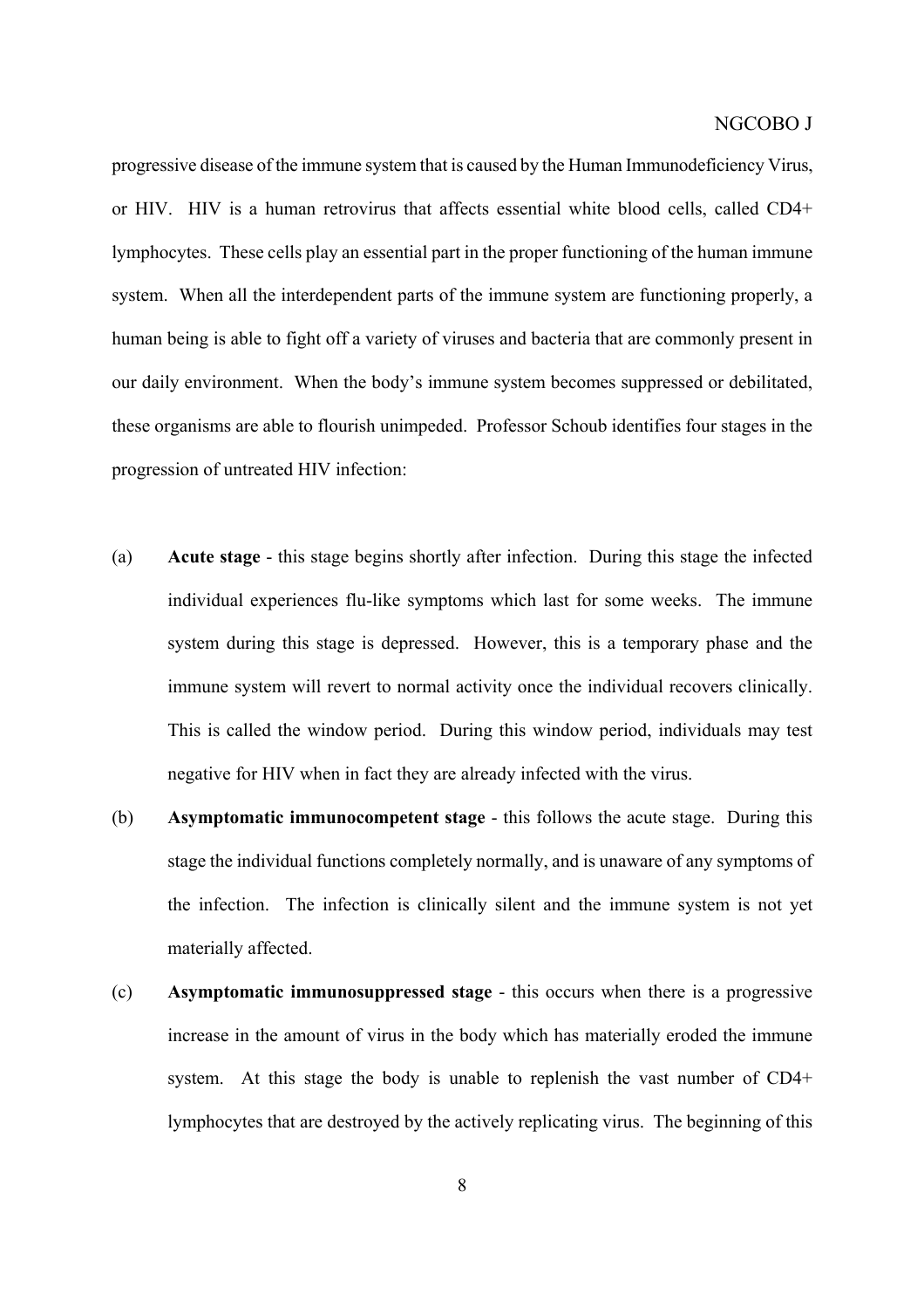stage is marked by a drop in the CD4+ count to below 500 cells per microlitre of blood. However, it is only when the count drops below 350 cells per microlitre of blood that an individual cannot be effectively vaccinated against yellow fever. Below 300 cells per microlitre of blood, the individual becomes vulnerable to secondary infections and needs to take prophylactic antibiotics and anti-microbials. Although the individual's immune system is now significantly depressed, the individual may still be completely free of symptoms and be unaware of the progress of the disease in the body.

(d) **AIDS (Acquired Immune Deficiency Syndrome) stage** - this is the end stage of the gradual deterioration of the immune system. The immune system is so profoundly depleted that the individual becomes prone to opportunistic infections that may prove fatal because of the inability of the body to fight them.

[12] HIV is transmitted through intimate contact involving the exchange of body fluid. Thus, sexual intercourse, receipt of or exposure to the blood, blood products, semen, tissues or organs of the infected person or transmission from an infected mother to her foetus or suckling child are known methods by which it can be transmitted. HIV has never been shown to be transmitted through intact skin or casual contact.

[13] It will be convenient at this stage to refer to the medical evidence which was placed before us on appeal by the *amicus*. The relevant evidence is contained in the minutes of the meetings of the medical experts of the parties in the Labour Court case, held on 28 April and 8 May 2000.<sup>14</sup> The minute of the first meeting reflects the unanimous view of these experts on the

<span id="page-8-0"></span> $14$ 

<sup>14</sup> At these meetings SAA was represented by its expert Professor Schoub, who, as mentioned in para 8 above,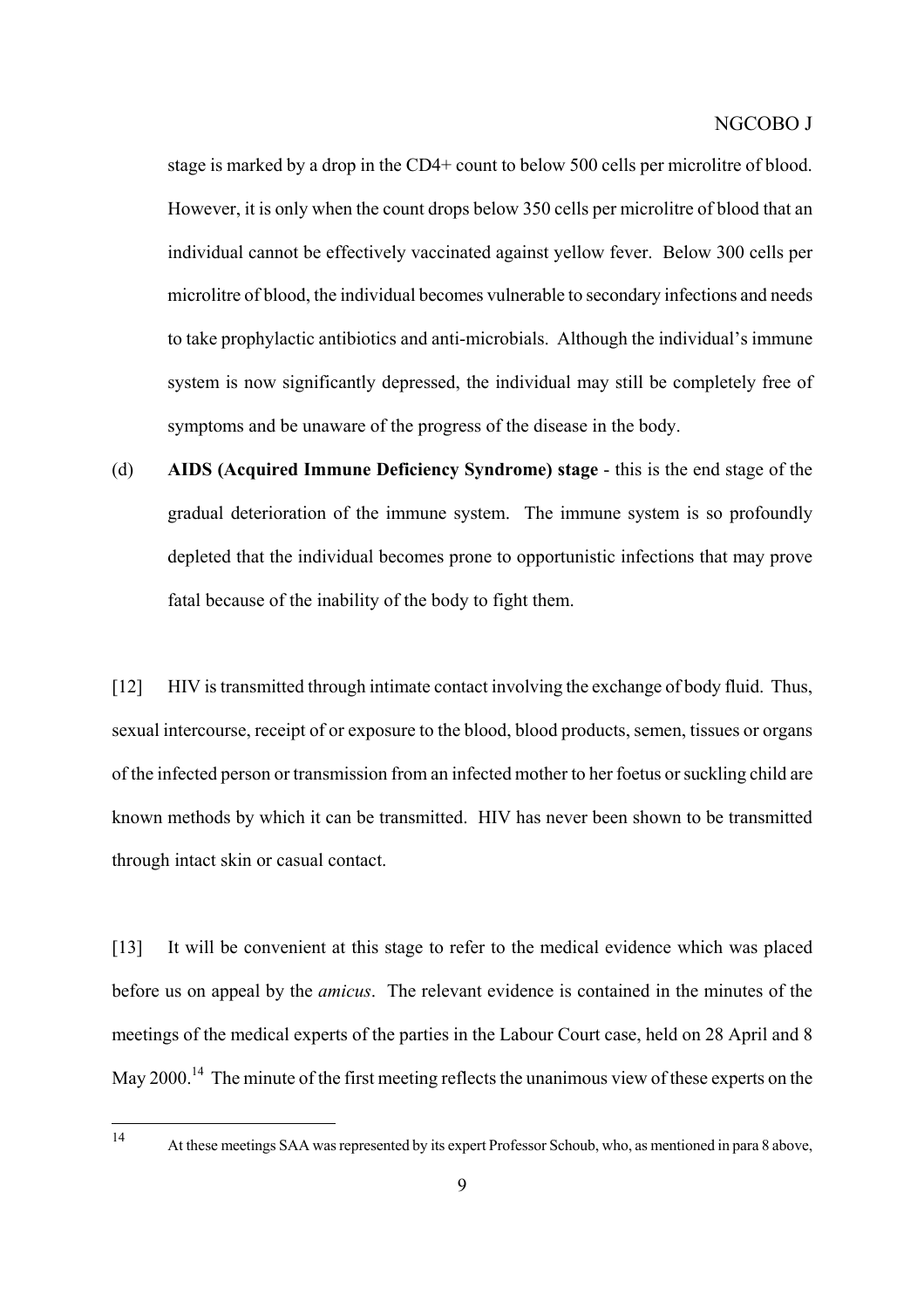nature of the HIV disease, its progression, treatment and transmission, as well as the ability of people living with HIV to be vaccinated against yellow fever. The sole subject of the second meeting was the exact point at which HIV positive persons can no longer be effectively vaccinated against yellow fever, and the effectiveness of Highly Active Antiretroviral Therapy, which is a combination of drugs, referred to as HAART treatment. This minute concluded that a person with a CD4+ count below 350 cells per microlitre could not be vaccinated against yellow fever. The minute of the first meeting records that:

- "1. HIV is a progressive illness characterised by decreasing immunocompetence over time.
- 2. HIV is an infectious disease that requires intimate contact for transmission. By far the predominant mode of transmission is via sexual contact. A small number of medical work-related injuries from needlestick or sharp instruments have accounted for some cases of HIV transmission. Transmission also occurs through mother-to-child routes, through transfusion of blood products, and through needle sharing by intravenous drug users.
- 3. HIV has never been demonstrated to be transmissible through intact skin or through casual contact. It is not a highly transmissible infection.
- 4. The standard test to diagnose HIV is a screening ELISA test followed by confirmatory tests. There is a window period of between two to twelve weeks depending on the tests used, within which an HIV-positive individual will test negative.
- 5. Predicting an individual's risk of developing AIDS can be done accurately by assessing the immune function and the level of HIV burden.

 $\overline{a}$ 

also deposed to an affidavit in these proceedings in the High Court.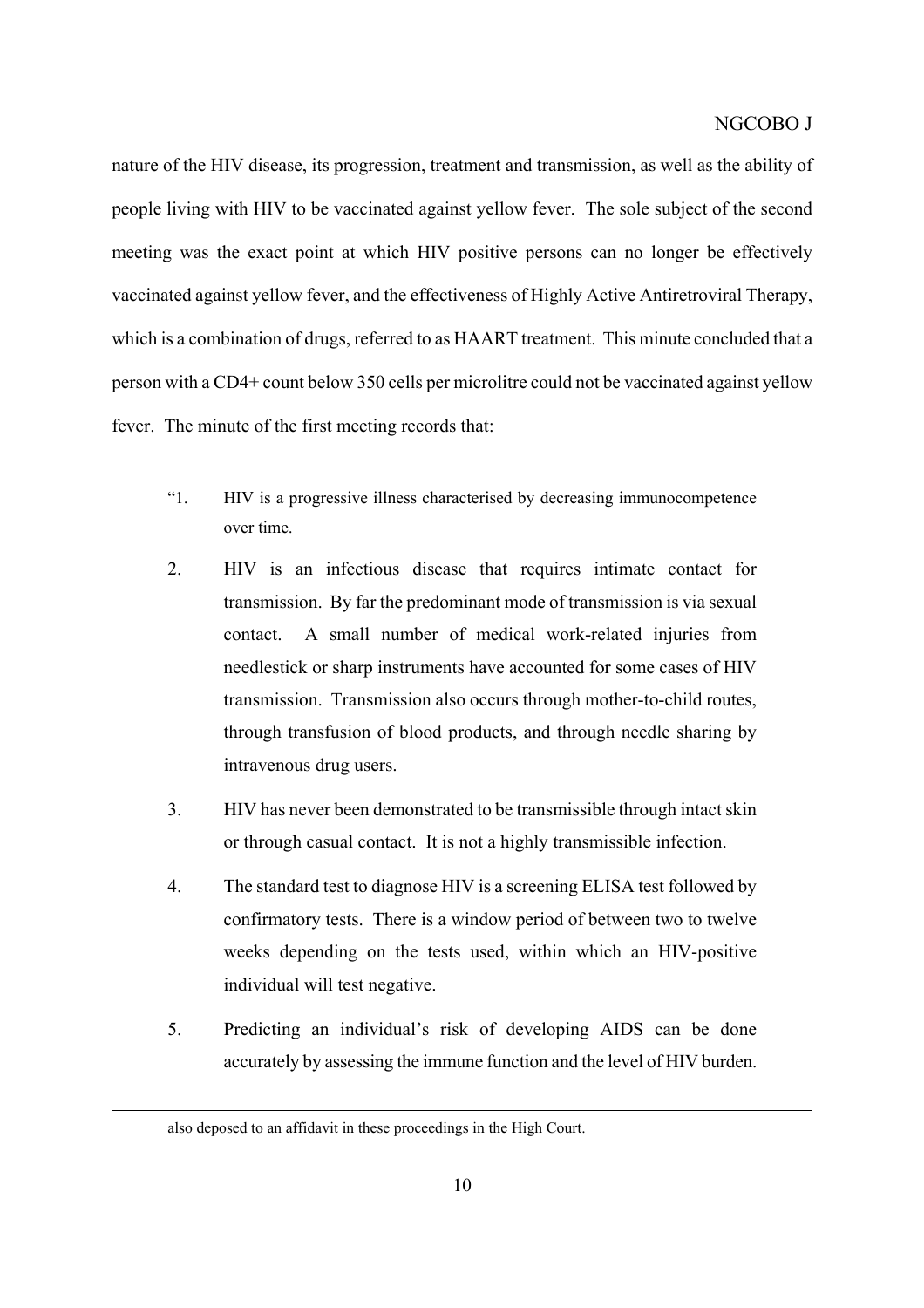- 6. Immune function is determined by measuring a particular immune cell count in the blood, which is accepted as a marker. This is the CD4+ lymphocyte cell, which is attacked and destroyed by HIV. The CD4+ count is used to assess the risk of various opportunistic diseases.
- 7. The level of HIV replication is assessed by quantifying the amount of HIV genetic material in the blood (HIV-1 RNA). This measurement is usually referred to as the individual's viral load.
- 8. The viral load and the CD4+ lymphocyte count are now routinely used in patient management.
- 9. During the asymptomatic phase, HIV infected individuals are able to maintain productive lives and can remain gainfully and productively employed, particularly if they are properly treated with antiretrovirals and prophylactic antibiotics appropriate to their condition.
- 10. The natural progression of HIV has been dramatically altered in consequence of recent advances in the available medication. There are now combinations of drugs that are capable of completely suppressing the replication of the virus within an HIV+ individual. This combination of drugs has been described as Highly Active Antiretroviral Therapy or HAART. They are available in South Africa and are increasingly accessible.
- 11. With successful HAART treatment, the individual's immune system recovers, together with a very marked improvement in the CD4+ lymphocyte count. A significant improvement in survival rates and life expectancy results."

[14] In regard to the ability of people with HIV to perform employment duties, and in particular the work of a cabin attendant, the minute records that: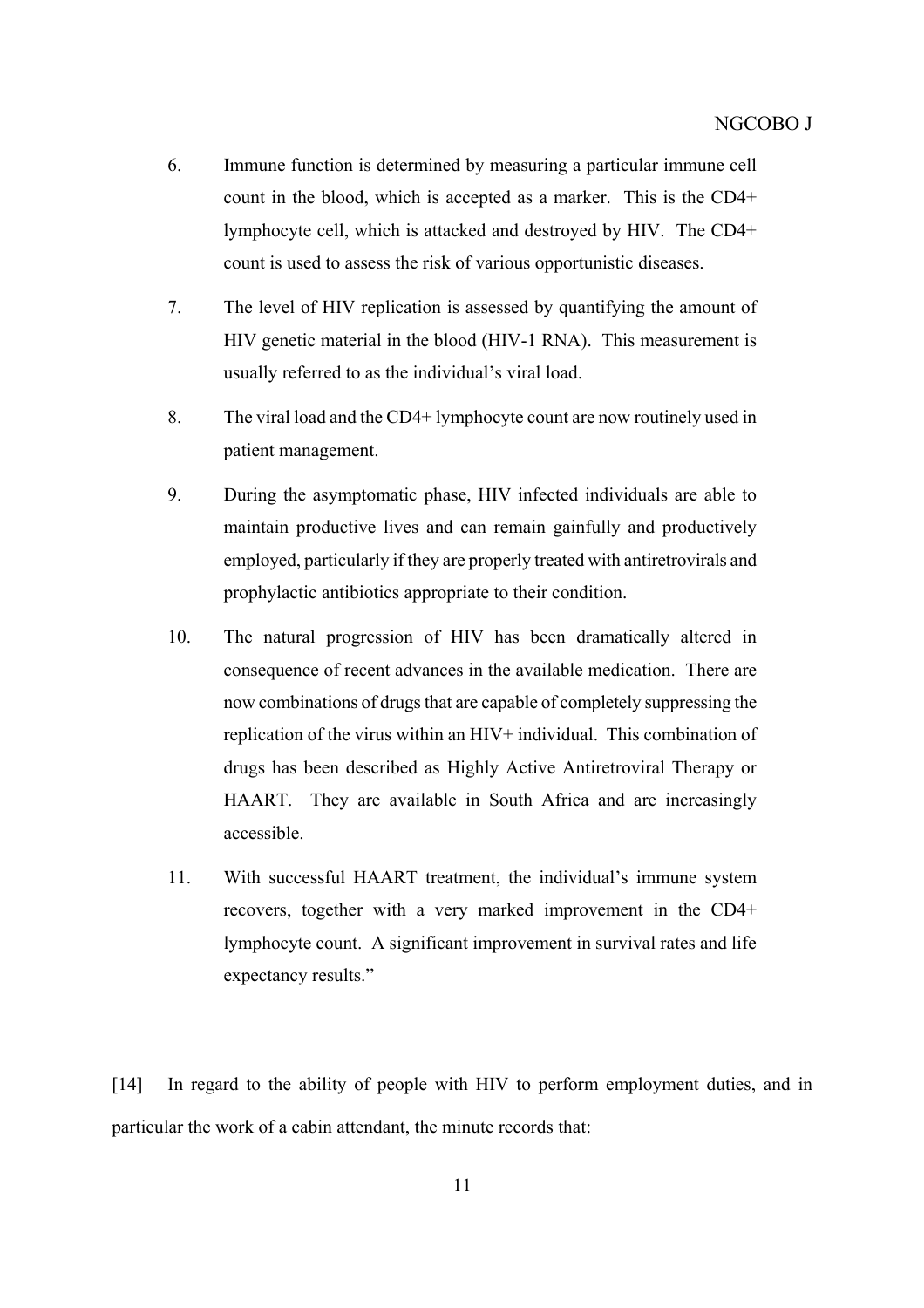- 12. With the advent of [HAART] treatment, individuals are capable of living normal lives and they can perform any employment tasks for which they are otherwise qualified.
- 13. The reasons for testing employees and potential employees for any medical condition are in general:
	- to see whether they are fit for the inherent requirements of the job;
	- to protect them from hazards inherent in the job;
	- to protect others (clients, third parties etc) from hazards;
	- to promote and maintain the health of employees.
- 14. Within this framework, as applied to the circumstances of a cabin crew member:
	- the inherent requirements of a cabin crew attendant's position are such that an asymptomatic HIV-positive person could perform the work competently;
	- the hazards to the immunocompetent employee inherent in the job of cabin crew attendant can be reasonably managed by counselling, monitoring, vaccination and the administration of appropriate antibiotic prophylaxis if required;
	- the hazards to the clients and third parties arising from a cabin crew attendant being an asymptomatic HIV-positive individual are inconsequential and, insofar as it may ever be necessary, wellestablished universal precautions can be utilised.
- 15. There is no well-founded medical support for a policy that **ALL** persons who are HIV positive are unable to be vaccinated for yellow fever. Whether or not a particular individual should receive such vaccination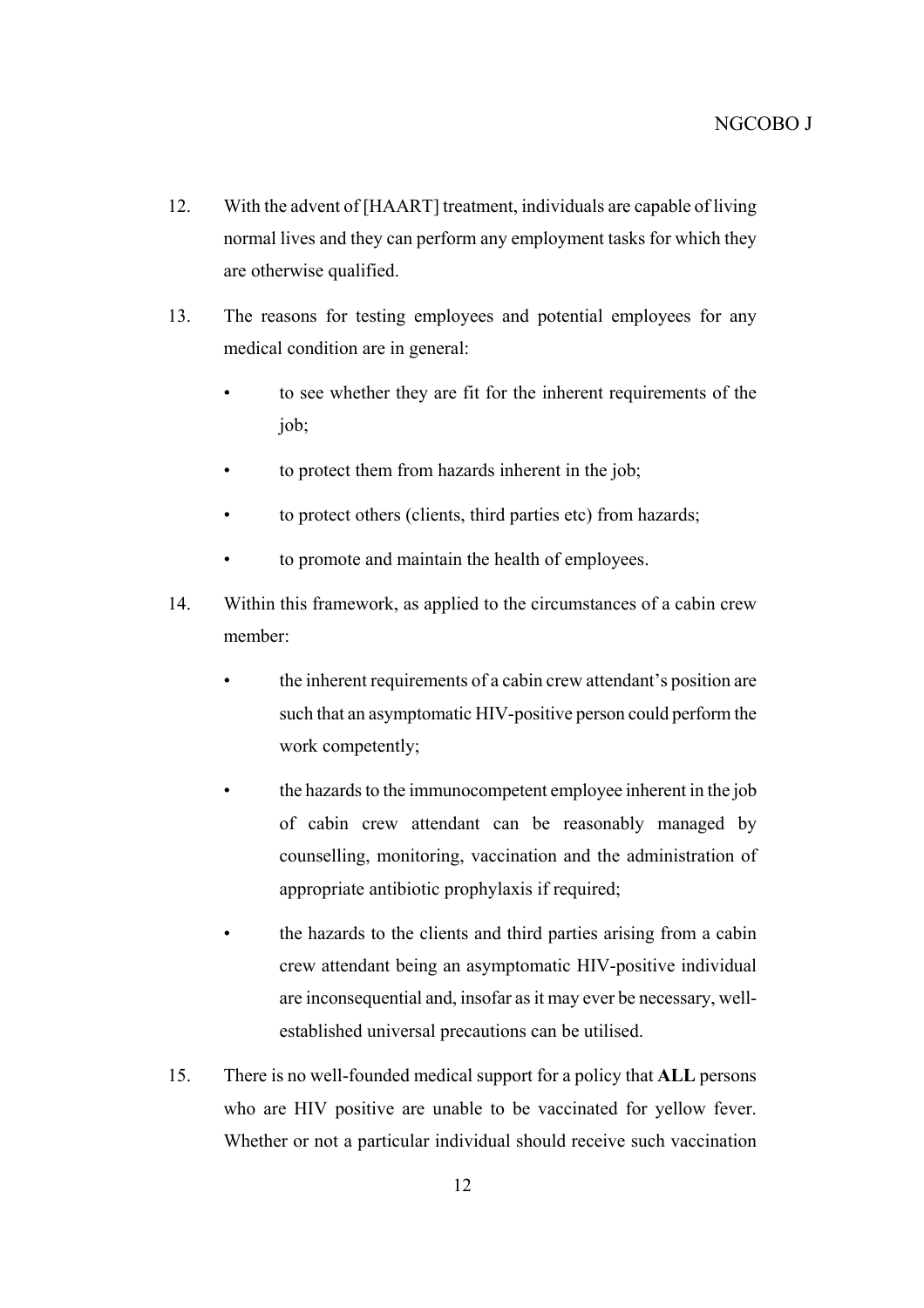should be assessed on the basis of a proper clinical examination of that individual, having regard to *inter alia* the individual's CD4 count.

- 16. Thus, where an HIV-positive individual is asymptomatic and immunocompetent, he or she will in the absence of any other impediment be able both:
	- to meet the performance requirements of the job; and
	- to receive appropriate vaccination as required for the job.
- 17. On medical grounds **alone**, exclusion of an HIV-positive individual from employment **solely** on the basis of HIV positivity cannot be justified." (Emphasis in the original)

[15] On the medical evidence, an asymptomatic HIV positive person can perform the work of a cabin attendant competently. Any hazards to which an immunocompetent cabin attendant may be exposed can be managed by counselling, monitoring, vaccination and the administration of the appropriate antibiotic prophylaxis if necessary. Similarly, the risks to passengers and other third parties arising from an asymptomatic HIV positive cabin crew member are therefore inconsequential and, if necessary, well-established universal precautions can be utilised. In terms of Professor Schoub's affidavit, even immunosuppressed persons are not prone to opportunistic infections and may be vaccinated against yellow fever as long as their CD4+ count remains above a certain level.

### *The issues on appeal*

[16] Confronted by the consensus among medical experts, including its own expert, on the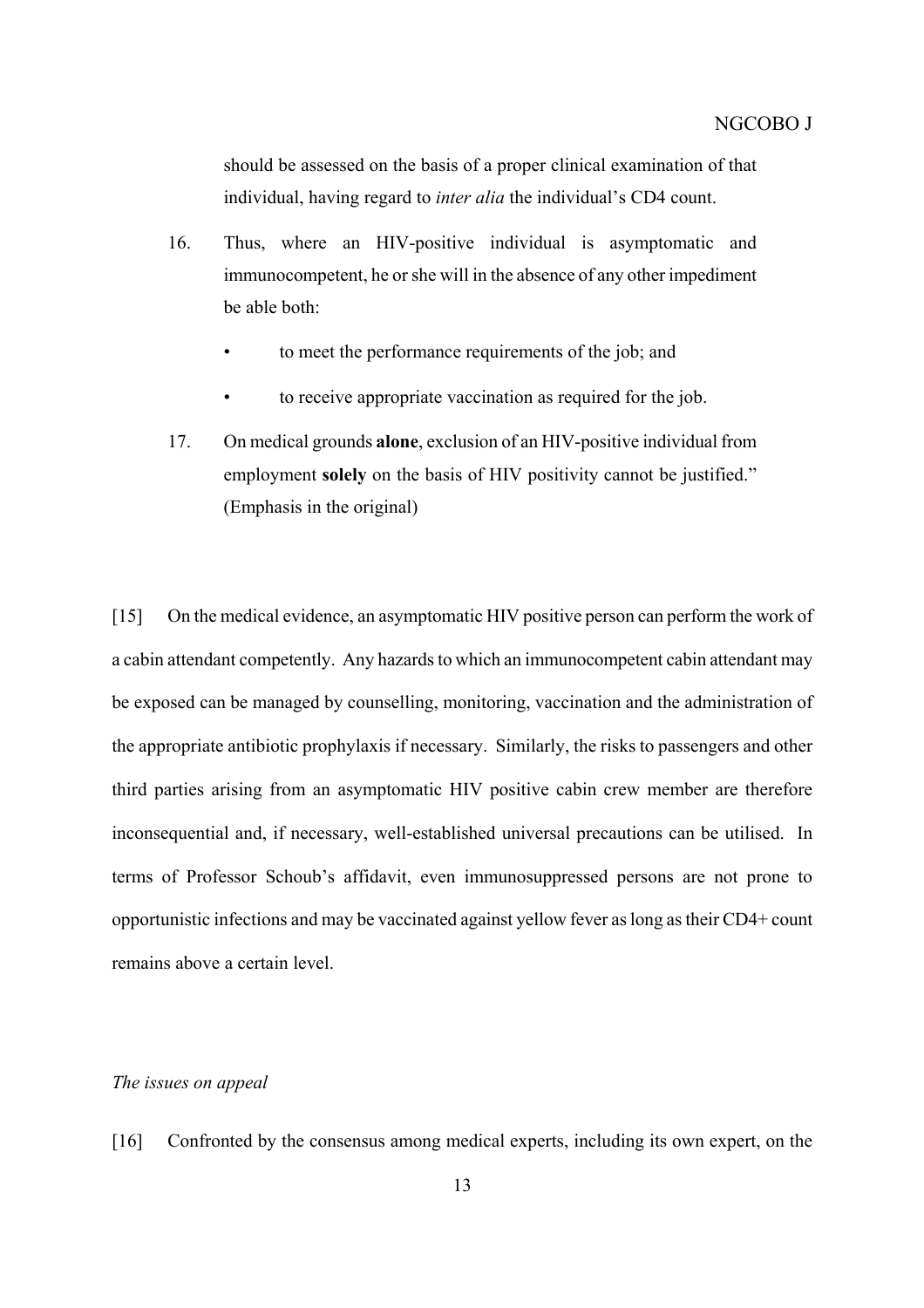nature of the HIV disease, its transmission, progression, tracking its progression and treatment, as well as the ability of HIV positive persons to be vaccinated against yellow fever, SAA now concedes that: (a) its employment practice of refusing to employ people as cabin attendants because they are living with HIV cannot be justified on medical grounds and (b) therefore, its refusal to consider employing the appellant because he was living with HIV was unfair.

[17] Despite these concessions, it is the duty of this Court to determine whether any constitutional rights of the appellant were violated by SAA, and if so, the appropriate relief to which the appellant is entitled.

[18] Before turning to these questions, it is necessary to dispose at once of one matter. We were invited to express an opinion on SAA's policy of testing applicants for employment for HIV/AIDS status, and thereafter of refusing employment if the infection has progressed to such a stage that the person has become unsuitable for employment as a cabin attendant. This policy, we were told, represents SAA's true policy, but in the case of the appellant was incorrectly applied. It was desirable for this Court to express such opinion, we were further told, in order to give guidance to the Labour Court, a court that has a statutory duty to address issues relating to testing to determine suitability for employment.<sup>15</sup>

<span id="page-13-0"></span> $15$ 

In terms of section 7(2), read with section 50(4), of the Employment Equity Act, 55 of 1998.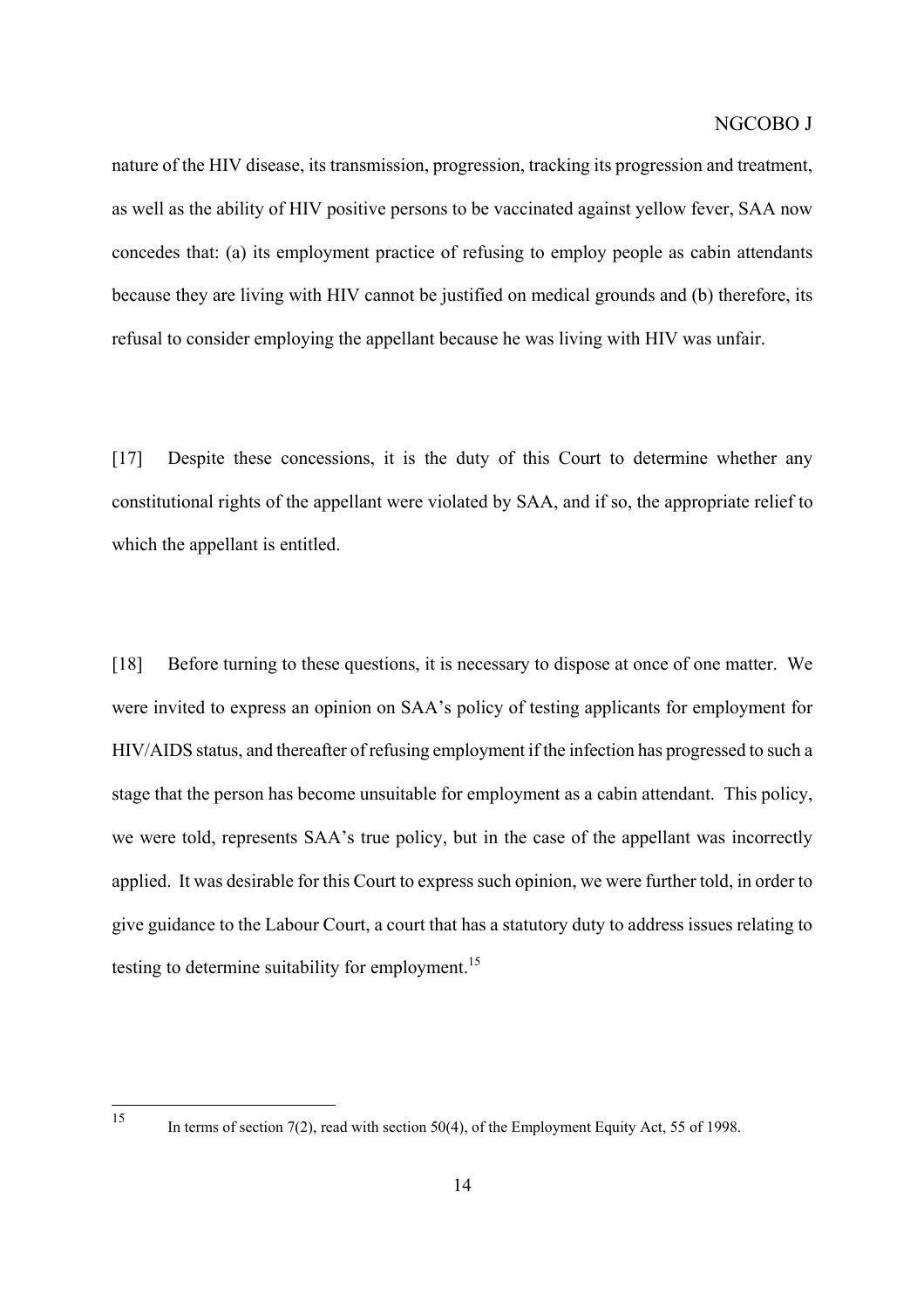[19] This invitation must be declined because the policy that is now being urged on appeal was not in issue in the High Court. That policy, therefore, cannot be in issue on appeal.

[20] There is a further consideration that militates against this Court making any decision on the policy put forward by SAA. The question of testing in order to determine suitability for employment is a matter that is now governed by section 7(2), read with section 50(4), of the Employment Equity Act.<sup>16</sup> In my view, there is much to be said for the view that where a matter is required by statute to be dealt with by a specialist tribunal, it is that tribunal that must deal with such a matter in the first instance. The Labour Court is a specialist tribunal that has a statutory duty to deal with labour and employment issues. Because of this expertise, the legislature has considered it appropriate to give it jurisdiction to deal with testing in order to determine suitability for employment. It is therefore that court which, in the first instance, should deal with issues relating to testing in the context of employment.

[21] I now turn to consider whether any constitutional rights have been violated by the refusal to employ the appellant as a cabin attendant. The appellant alleges that his rights to equality, human dignity and fair labour practices have been violated.

*The right to equality*

<span id="page-14-0"></span><sup>16</sup> 

Act 55 of 1998. Section 7 came into effect on 9 August 1999.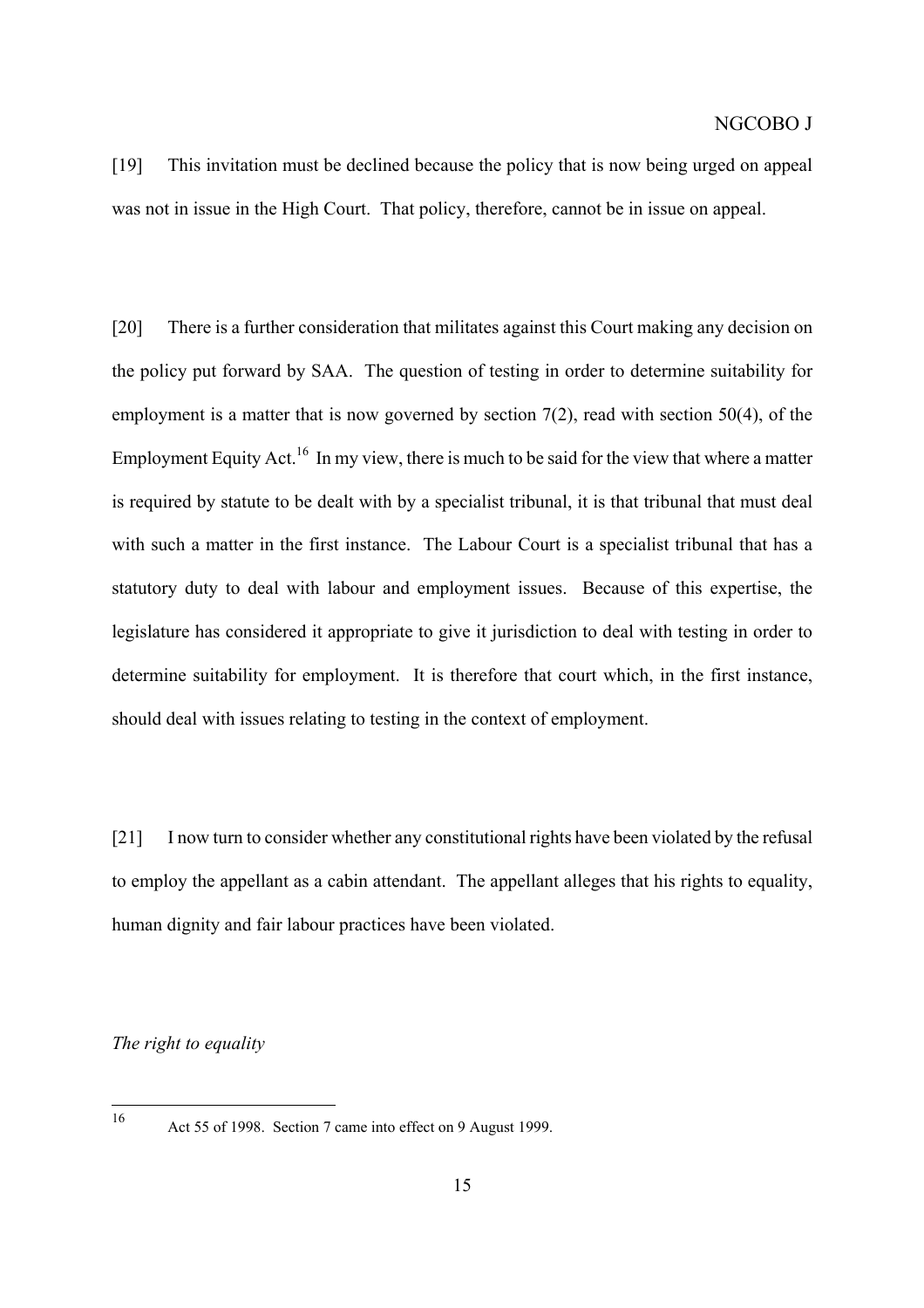[22] The relevant provisions of the equality clause, contained in section 9 of the Constitution, provide:

"(1) Everyone is equal before the law and has the right to equal protection and benefit of the law.

. . .

. . .

- (3) The state may not unfairly discriminate directly or indirectly against anyone on one or more grounds, including race, gender, sex, pregnancy, marital status, ethnic or social origin, colour, sexual orientation, age, disability, religion, conscience, belief, culture, language and birth.
- (5) Discrimination on one or more of the grounds listed in subsection (3) is unfair unless it is established that the discrimination is fair."

[23] Transnet is a statutory body, under the control of the state, which has public powers and performs public functions in the public interest.<sup>17</sup> It was common cause that SAA is a business unit of Transnet. As such, it is an organ of state and is bound by the provisions of the Bill of Rights in terms of section 8(1), read with section 239, of the Constitution. It is, therefore,

<span id="page-15-0"></span> $17$ <sup>17</sup> Transnet Limited has its origin in the South African Railways and Harbours Administration, which was administered by the state under the Railway Board Act, 73 of 1962. In terms of section 2(1) of the South African Transport Services Act, 65 of 1981 the South African Railways and Harbours Administration was renamed the South African Transport Services. In terms of section 3(1), it was not a separate legal person, but a commercial enterprise of the state. It was empowered, in terms of section  $2(2)(a)$ , amongst other things, to "control, manage, maintain and exploit . . . air services (under the title 'South African Airways' or any title in the Minister's discretion)". Pursuant to sections 2(1) and 3(2) of the Legal Succession to the South African Transport Services Act, 9 of 1989 Transnet was incorporated as a public company, and took transfer of the whole of the commercial enterprise of the South African Transport Services. SAA is a business unit within Transnet, established in terms of section 32(1)(b) of that Act. In terms ofsection 2(2), the state is the only member and shareholder of Transnet. Section 15 requires it to provide certain services in the public interest. Its services must be performed in accordance with the provisions ofschedule 1 to the Act.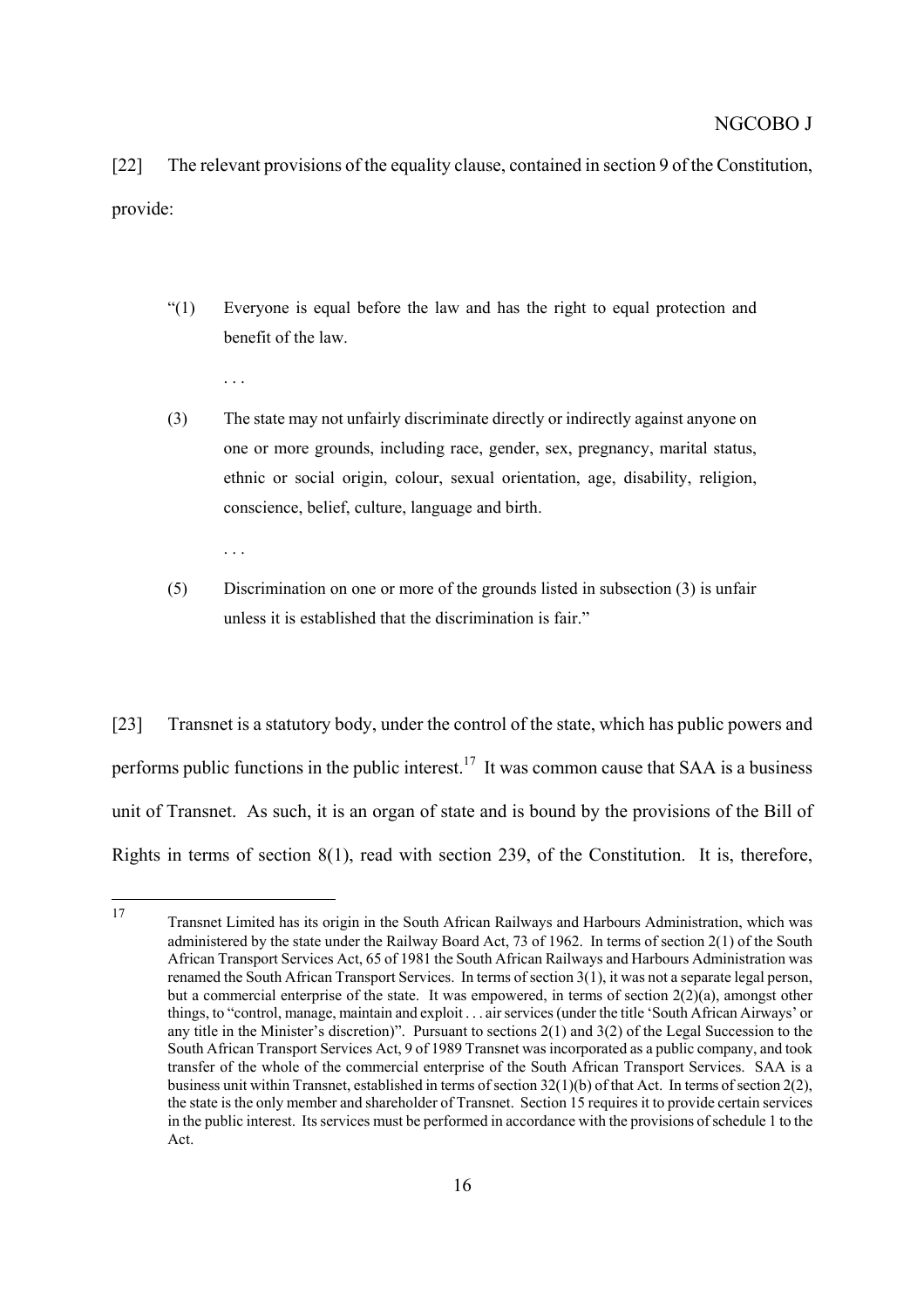expressly prohibited from discriminating unfairly.<sup>[18](#page-16-0)</sup>

[24] This Court has previously dealt with challenges to statutory provisions and government conduct alleged to infringe the right to equality. Its approach to such matters involves three basic enquiries: first, whether the provision under attack makes a differentiation that bears a rational connection to a legitimate government purpose.<sup>19</sup> If the differentiation bears no such rational connection, there is a violation of section 9(1). If it bears such a rational connection, the second enquiry arises. That enquiry is whether the differentiation amounts to unfair discrimination. If the differentiation does not amount to unfair discrimination, the enquiry ends there and there is no violation of section 9(3). If the discrimination is found to be unfair, this will trigger the third enquiry, namely, whether it can be justified under the limitations provision. Whether the third stage, however, arises will further be dependent on whether the measure

<span id="page-16-0"></span><sup>18</sup> In terms of section  $9(3)$  of the Constitution.

<span id="page-16-1"></span><sup>19</sup> The three stages were was set out concisely in *Harksen v Lane NO and Others* 1998 (1) SA 300 (CC); 1997 (11) BCLR 1489 (CC) at para 53. In *Jooste v Score Supermarket Trading (Pty) Ltd (Minister of Labour Intervening*) 1999 (2) SA 1 (CC); 1999 (2) BCLR 139 (CC) at para 17, the Court noted that the only purpose of the first stage of the test was "an inquiry into whether the differentiation is arbitrary or irrational, or manifests naked preference . . .". In *National Coalition for Gay and Lesbian Equality and Another v Minister of Justice and Others* 1999 (1) SA 6 (CC); 1998 (12) BCLR 1517 (CC) at para 18, the Court held that the rationality test does not inevitably precede the unfair discrimination test, and that the "rational connection inquiry would be clearly unnecessary in a case in which a court holds that the discrimination is unfair and unjustifiable."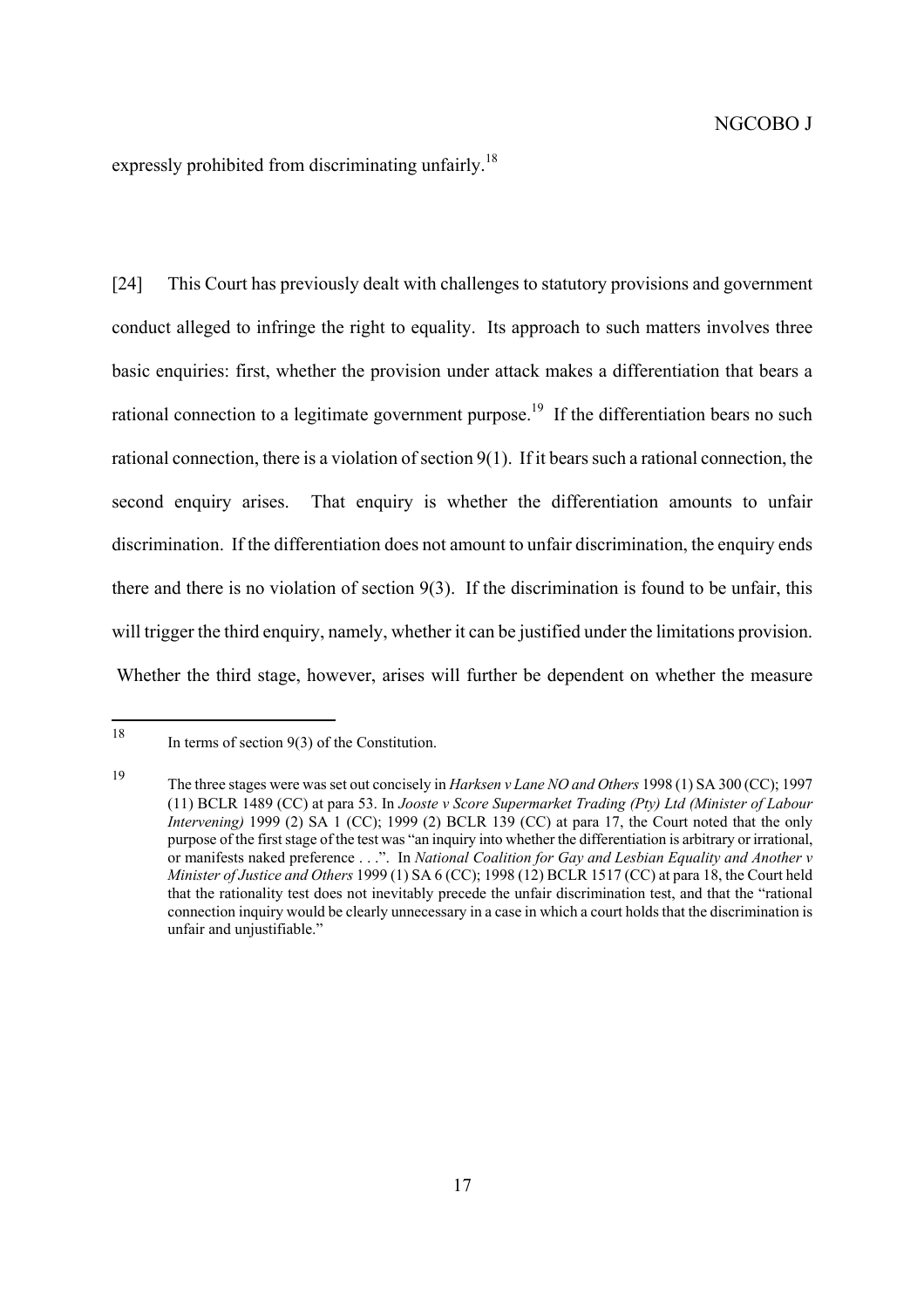complained of is contained in a law of general application.

[25] Mr Trengove sought to apply this analysis to SAA's employment practice in the present case. He contended that the practice was irrational because: first, it disqualified from employment as cabin attendants all people who are HIV positive, yet objective medical evidence shows that not all such people are unsuitable for employment as cabin attendants; second, the policy excludes prospective cabin attendants who are HIV positive but does not exclude existing cabin attendants who are likewise HIV positive, yet the existing cabin attendants who are HIV positive would pose the same health, safety and operational hazards asserted by SAA as the basis on which it was justifiable to discriminate against applicants for employment who are HIV positive.

[26] In the view I take of the unfairness of the discrimination involved here, it is not necessary to embark upon the rationality enquiry or to reach any firm conclusion on whether it applies to the conduct of all organs of state, or whether the practice in issue in this case was irrational.

[27] At the heart of the prohibition of unfair discrimination is the recognition that under our Constitution all human beings, regardless of their position in society, must be accorded equal dignity.<sup>20</sup> That dignity is impaired when a person is unfairly discriminated against. The

<span id="page-17-0"></span><sup>20</sup> <sup>20</sup> *President of the Republic of South Africa and Another v Hugo* 1997 (4) SA 1 (CC); 1997 (6) BCLR 708 (CC) at para 41.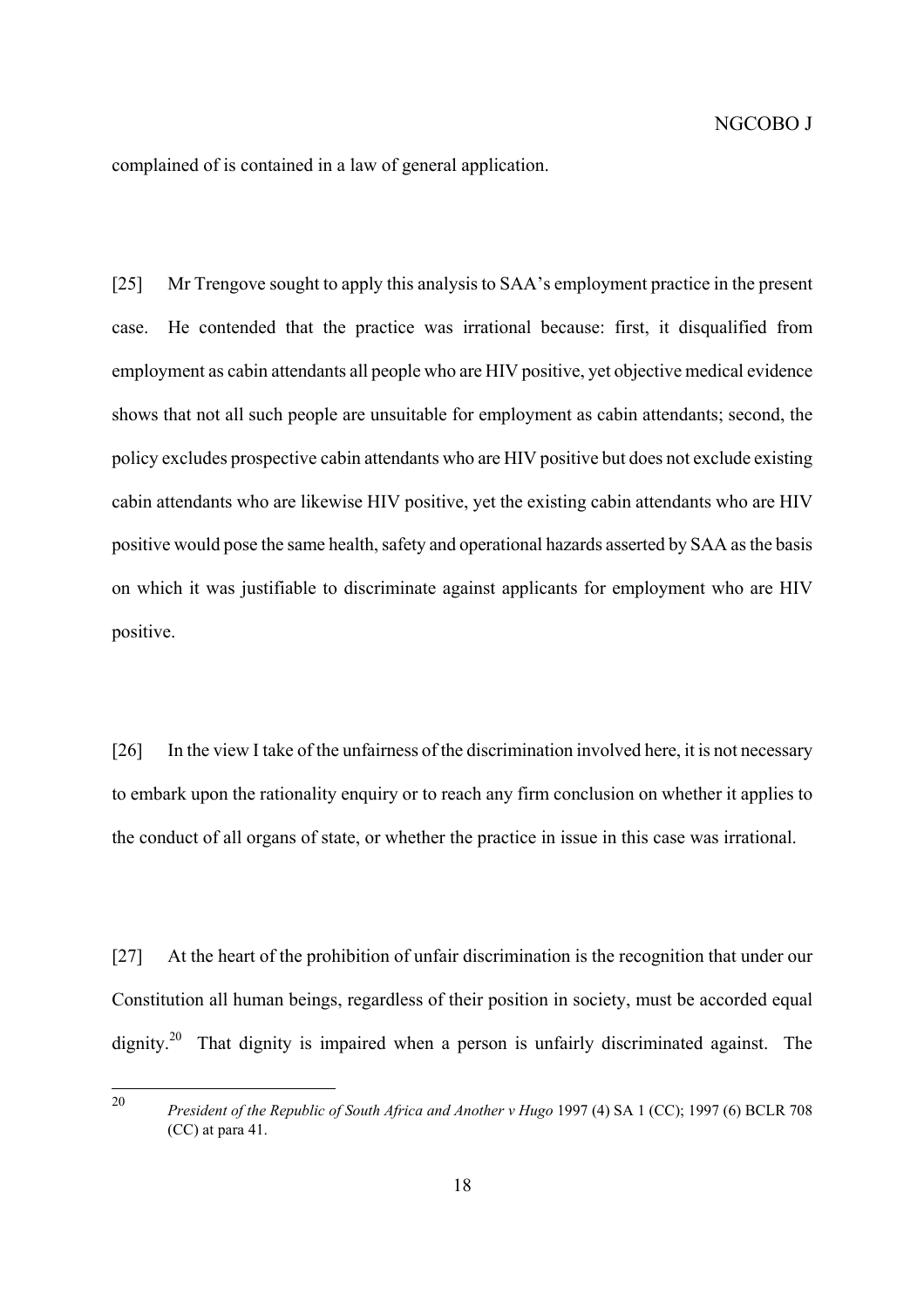determining factor regarding the unfairness of the discrimination is its impact on the person discriminated against.<sup>21</sup> Relevant considerations in this regard include the position of the victim of the discrimination in society, the purpose sought to be achieved by the discrimination, the extent to which the rights or interests of the victim of the discrimination have been affected, and whether the discrimination has impaired the human dignity of the victim.<sup>[22](#page-18-1)</sup>

<span id="page-18-0"></span> $21$ *Harksen v Lane*, above n 19, at para 50.

<span id="page-18-1"></span><sup>22</sup> Ibid, para 51.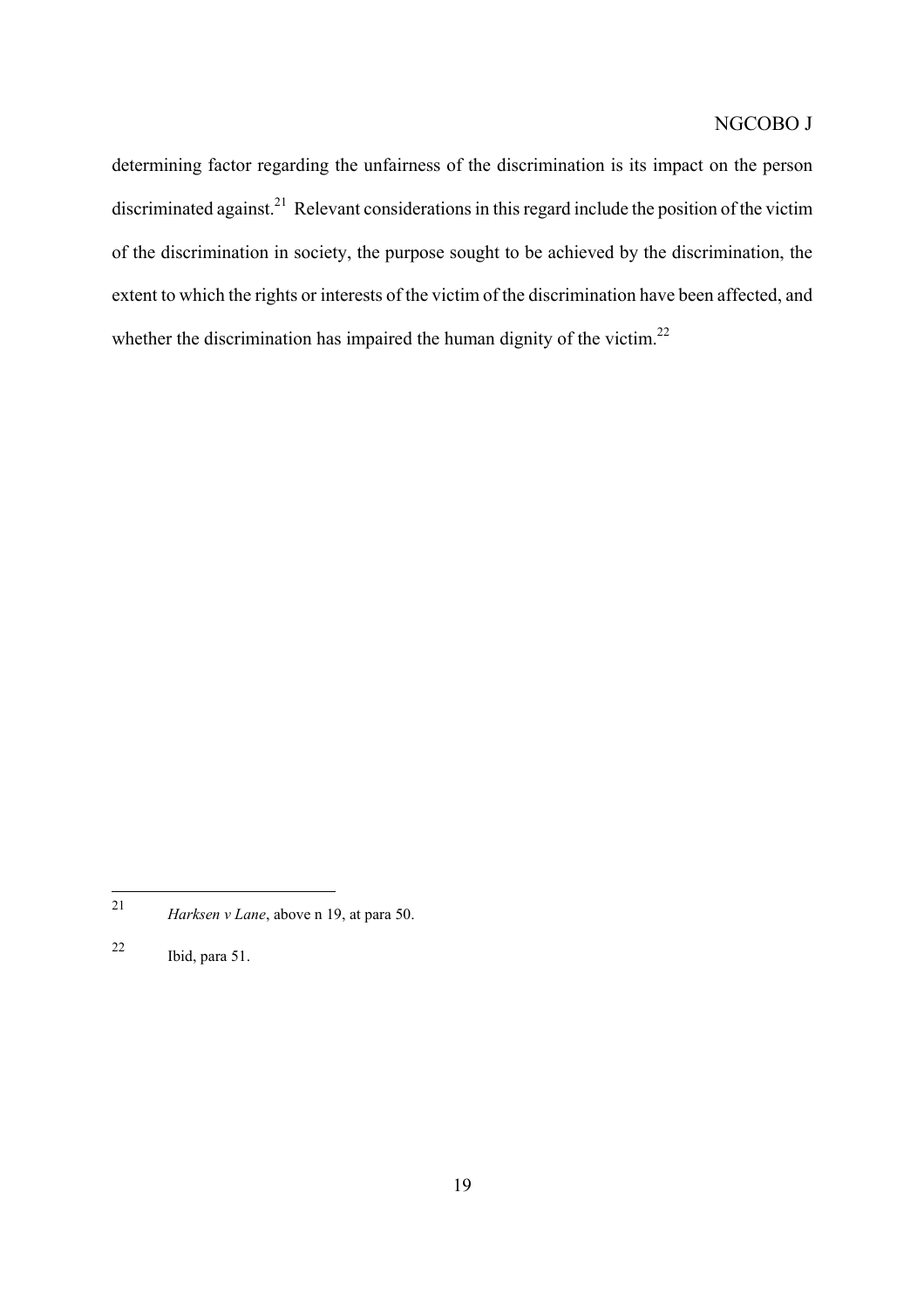[28] The appellant is living with HIV. People who are living with HIV constitute a minority. Society has responded to their plight with intense prejudice.<sup>23</sup> They have been subjected to systemic disadvantage and discrimination.<sup>24</sup> They have been stigmatised and marginalised. As the present case demonstrates, they have been denied employment because of their HIV positive status without regard to their ability to perform the duties of the position from which they have been excluded. Society's response to them has forced many of them not to reveal their HIV status for fear of prejudice. This in turn has deprived them of the help they would otherwise have received. People who are living with HIV/AIDS are one of the most vulnerable groups in our society. Notwithstanding the availability of compelling medical evidence as to how this disease is transmitted, the prejudices and stereotypes against HIV positive people still persist. In view of the prevailing prejudice against HIV positive people, any discrimination against them can, to my mind, be interpreted as a fresh instance of stigmatisation and I consider this to be an assault on their dignity. The impact of discrimination on HIV positive people is devastating. It is even more so when it occurs in the context of employment. It denies them the right to earn a living. For this reason, they enjoy special protection in our law.<sup>[25](#page-19-2)</sup>

<span id="page-19-0"></span><sup>23</sup> <sup>23</sup> Ngwena "HIV In the Workplace: Protecting Rights to Equality and Privacy" (1999) 15 *SA Journal of Human Rights* 513 at 514.

<span id="page-19-1"></span><sup>24</sup> See section 34 of the Promotion of Equality and Prevention of Unfair Discrimination Act, 2000, 4 of 2000.

<span id="page-19-2"></span><sup>&</sup>lt;sup>25</sup> Section 6(1) of the Employment Equity Act, which section came into effect on 9 August 1999, specifically mentions HIV status as a prohibited ground of unfair discrimination; section  $7(2)$  prohibits the testing of an employee for HIV status unless the Labour Court, acting under section 50(4), determines that such testing is justifiable. Section 34(1) of the Promotion of Equality and Prevention of Unfair Discrimination Act, 2000, 4 of 2000, which section came into effect on 1 September 2000, requires the Minister of Justice and Constitutional Development to give special consideration to the inclusion of, amongst other things, HIV/AIDS as a prohibited ground of discrimination; the schedule to that Act lists, as part of an illustrative list of unfair practices in the insurance services, "unfairly disadvantaging a person or persons, including unfairly and unreasonably refusing to grant services, to persons solely on the basis of HIV/AIDS status". The National Department of Education has, in terms of section 3(4) of the National Education Policy Act, 27 of 1996, issued a national policy on HIV/AIDS which, amongst other things, prohibits unfair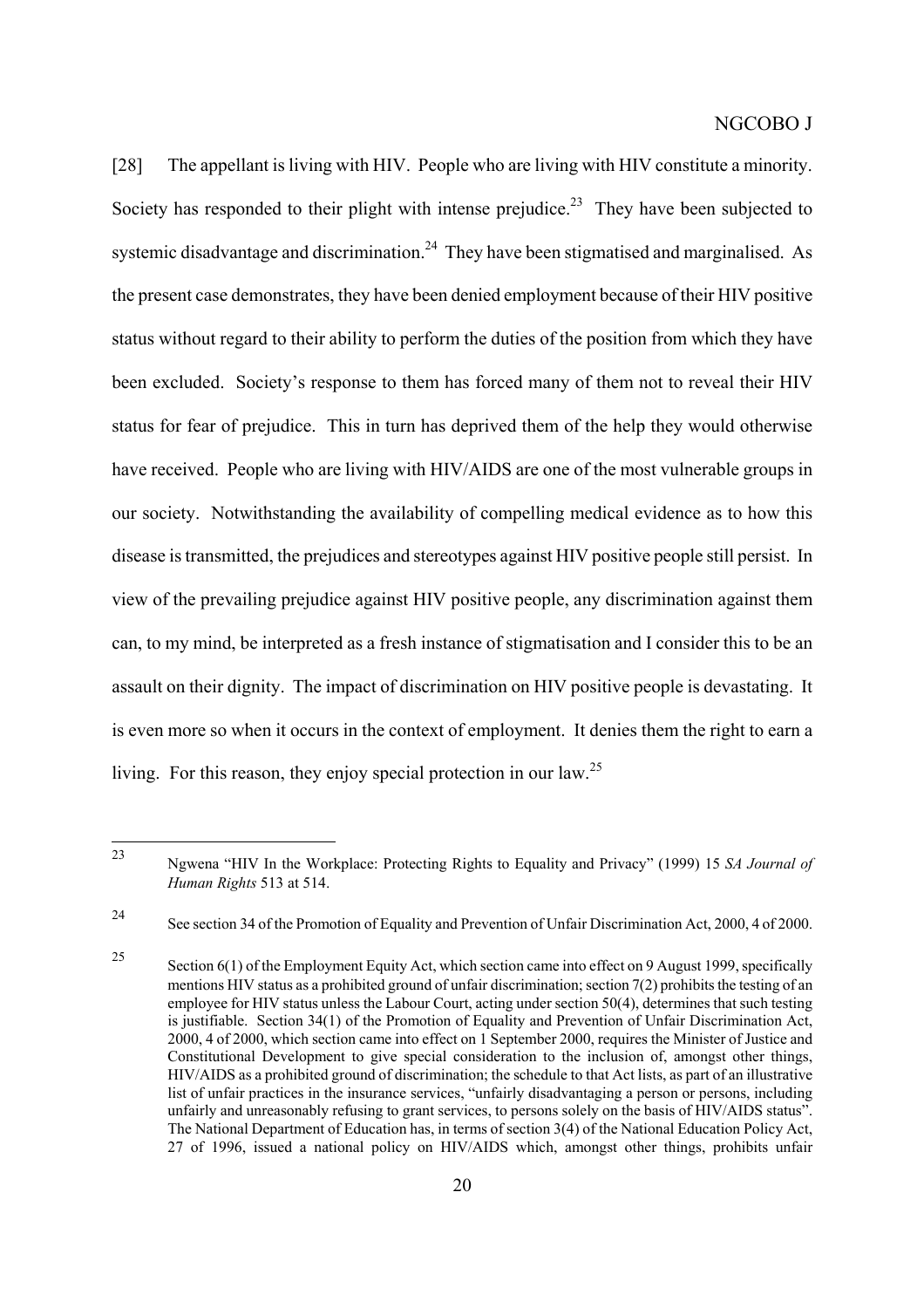[29] There can be no doubt that SAA discriminated against the appellant because of his HIV status. Neither the purpose of the discrimination nor the objective medical evidence justifies such discrimination.

 $\overline{a}$ 

discrimination against learners, students and educators with HIV/AIDS. The National Department of Health has, in terms of the National Policy for Health Act, 116 of 1990, issued a national policy on testing for HIV. The Medical Schemes Act, 131 of 1998 obliges all medical schemes to provide at least a minimum cover for HIV positive persons. Finally, a draft code of good practice on key aspects of HIV/AIDS and employment issued under the Employment Equity Act has been published for public comment. This draft code has, as one of its goals, the elimination of unfair discrimination in the workplace based on HIV status.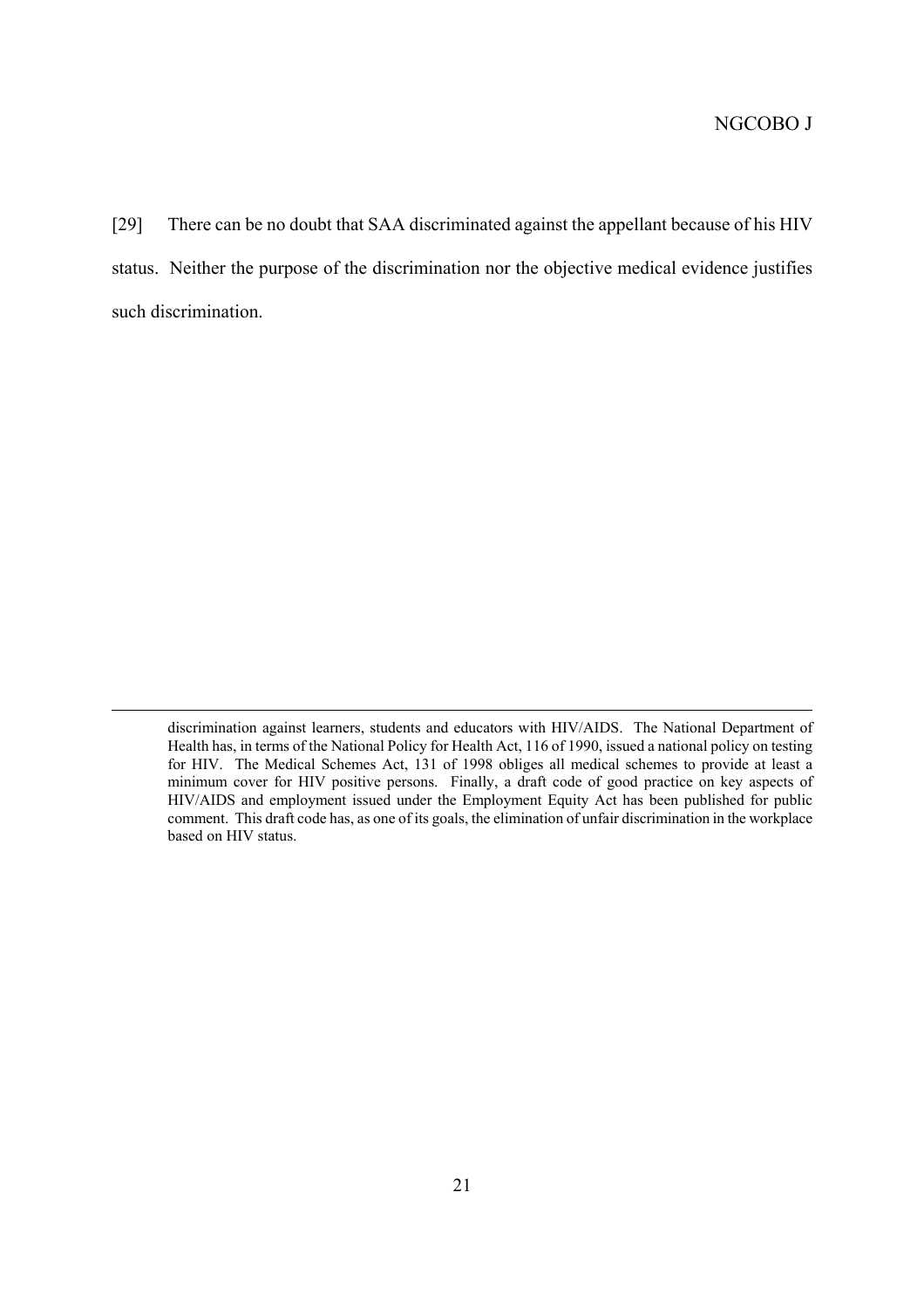[30] SAA refused to employ the appellant saying that he was unfit for world-wide duty because of his HIV status. But, on its own medical evidence, not all persons living with HIV cannot be vaccinated against yellow fever, or are prone to contracting infectious diseases - it is only those persons whose infection has reached the stage of immunosuppression, and whose  $CD4+$  count has dropped below 350 cells per microlitre of blood.<sup>26</sup> Therefore, the considerations that dictated its practice as advanced in the High Court did not apply to all persons who are living with HIV. Its practice, therefore, judged and treated all persons who are living with HIV on the same basis. It judged all of them to be unfit for employment as cabin attendants on the basis of assumptions that are true only for an identifiable group of people who are living with HIV. On SAA's own evidence, the appellant could have been at the asymptomatic stage of infection. Yet, because the appellant happened to have been HIV positive, he was automatically excluded from employment as a cabin attendant.

<span id="page-21-0"></span> $26$ See above para  $11(c)$ .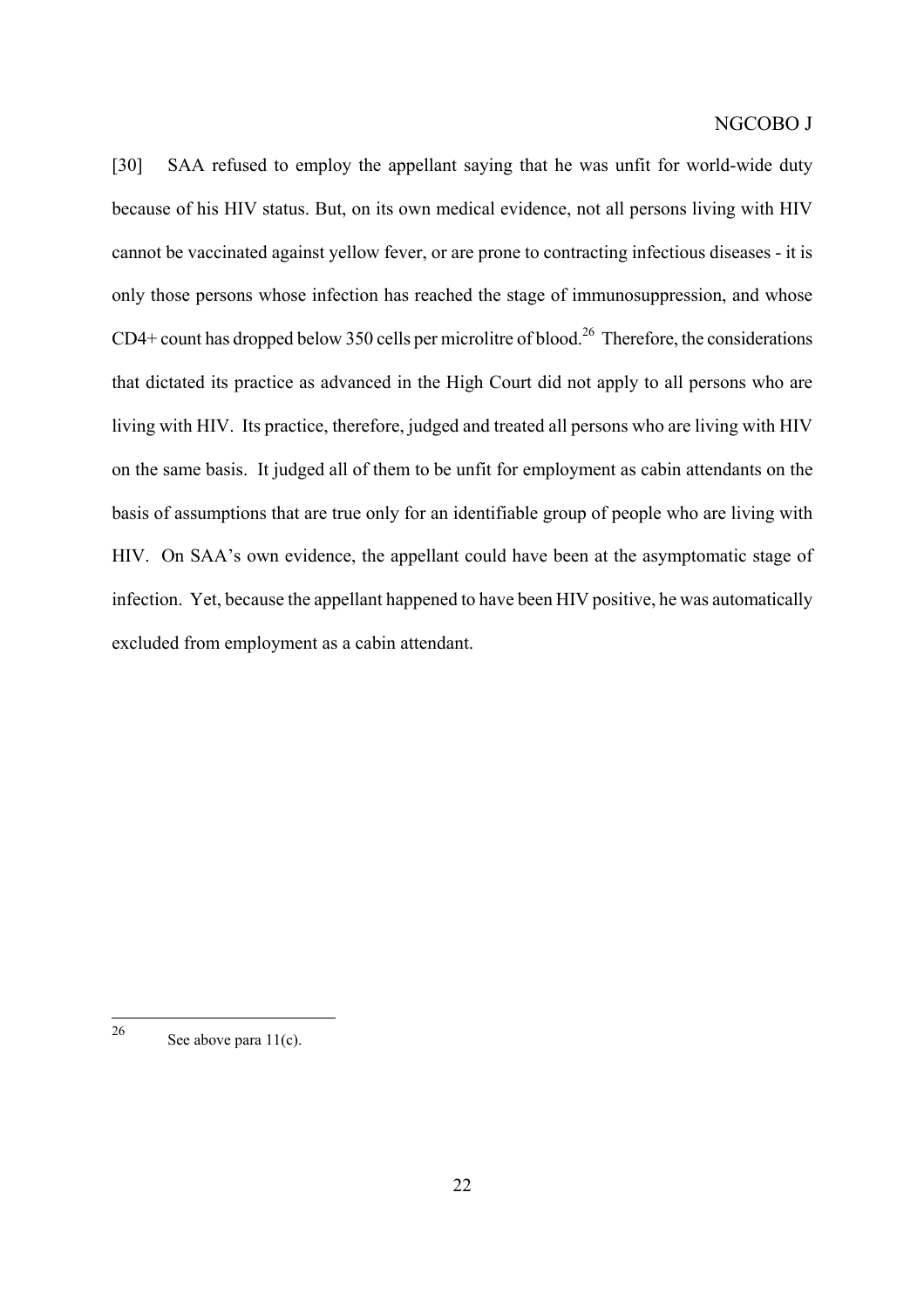[31] A further point must be made here. The conduct of SAA towards cabin attendants who are already in its employ is irreconcilable with the stated purpose of its practice.<sup>27</sup> SAA does not test those already employed as cabin attendants for HIV/AIDS. They may continue to work despite the infection, and regardless of the stage of infection. Yet they may pose the same health, safety and operational hazards as prospective cabin attendants. Apart from this, the practice also pays no attention to the window period. If a person happens to undergo a blood test during the window period, the person can secure employment. But if the same person undergoes the test outside of this period, he or she will not be employed.

[32] The fact that some people who are HIV positive may, under certain circumstances, be unsuitable for employment as cabin attendants does not justify the exclusion from employment as cabin attendants of **all** people who are living with HIV. Were this to be the case, people who are HIV positive would never have the opportunity to have their medical condition evaluated in the light of current medical knowledge for a determination to be made as to whether they are suitable for employment as cabin attendants. On the contrary, they would be vulnerable to discrimination on the basis of prejudice and unfounded assumptions - precisely the type of injury our Constitution seeks to prevent. This is manifestly unfair. Mr Cohen properly conceded that this was so.

<span id="page-22-0"></span> $27$ 

I accept, of course, that the obligations of an employer towards existing employees may be greater than its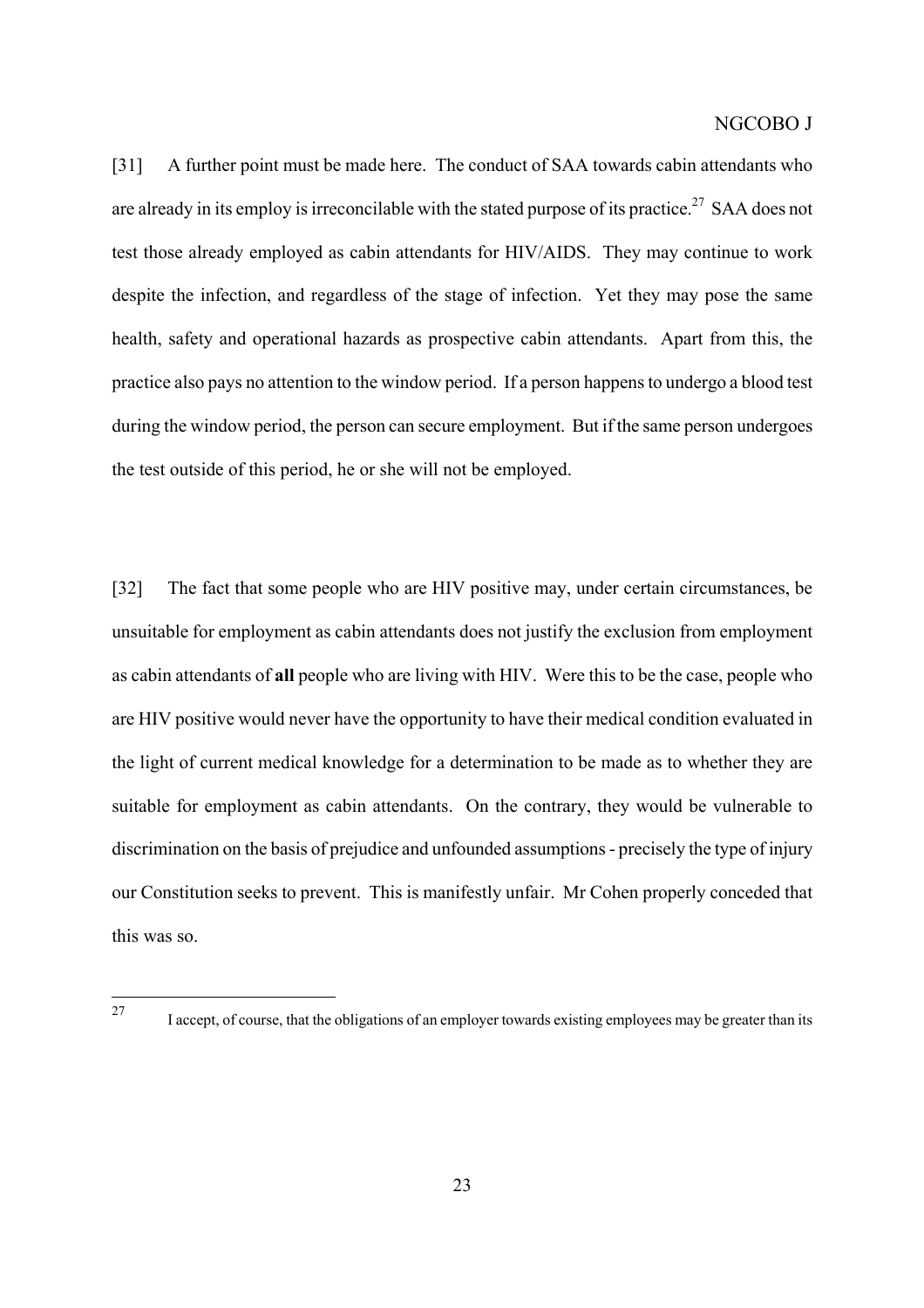obligations towards prospective employees.

 $\overline{a}$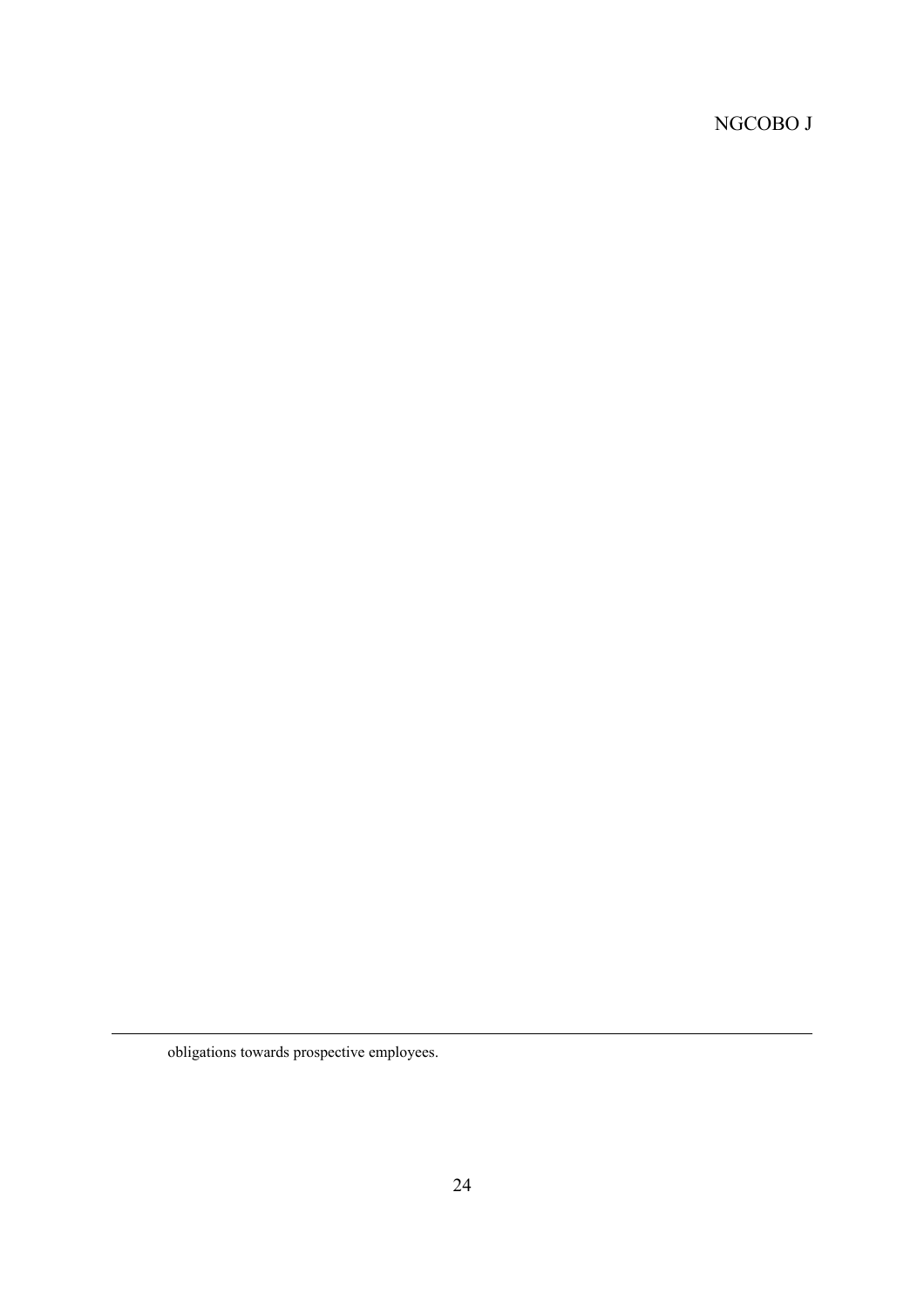[33] The High Court found that the commercial operation of SAA, and therefore the public perception about it, would be undermined if the employment practices of SAA did not promote the health and safety of the crew and passengers. In addition, the High Court took into account that the ability of SAA to compete in the airline industry would be undermined "if it were obliged to appoint HIV-infected individuals as flight-deck crew members."<sup>28</sup> This was apparently based on the allegation by SAA that other airlines have a similar policy. It is these considerations that led the High Court to conclude that HIV negative status was, at least for the moment, an inherent requirement for the job of cabin attendant and that therefore the appellant had not been unfairly discriminated against.

[34] Legitimate commercial requirements are, of course, an important consideration in determining whether to employ an individual. However, we must guard against allowing stereotyping and prejudice to creep in under the guise of commercial interests. The greater interests of society require the recognition of the inherent dignity of every human being, and the elimination of all forms of discrimination. Our Constitution protects the weak, the marginalised, the socially outcast, and the victims of prejudice and stereotyping. It is only when these groups

<span id="page-24-0"></span><sup>28</sup> Above n 7, at para 28.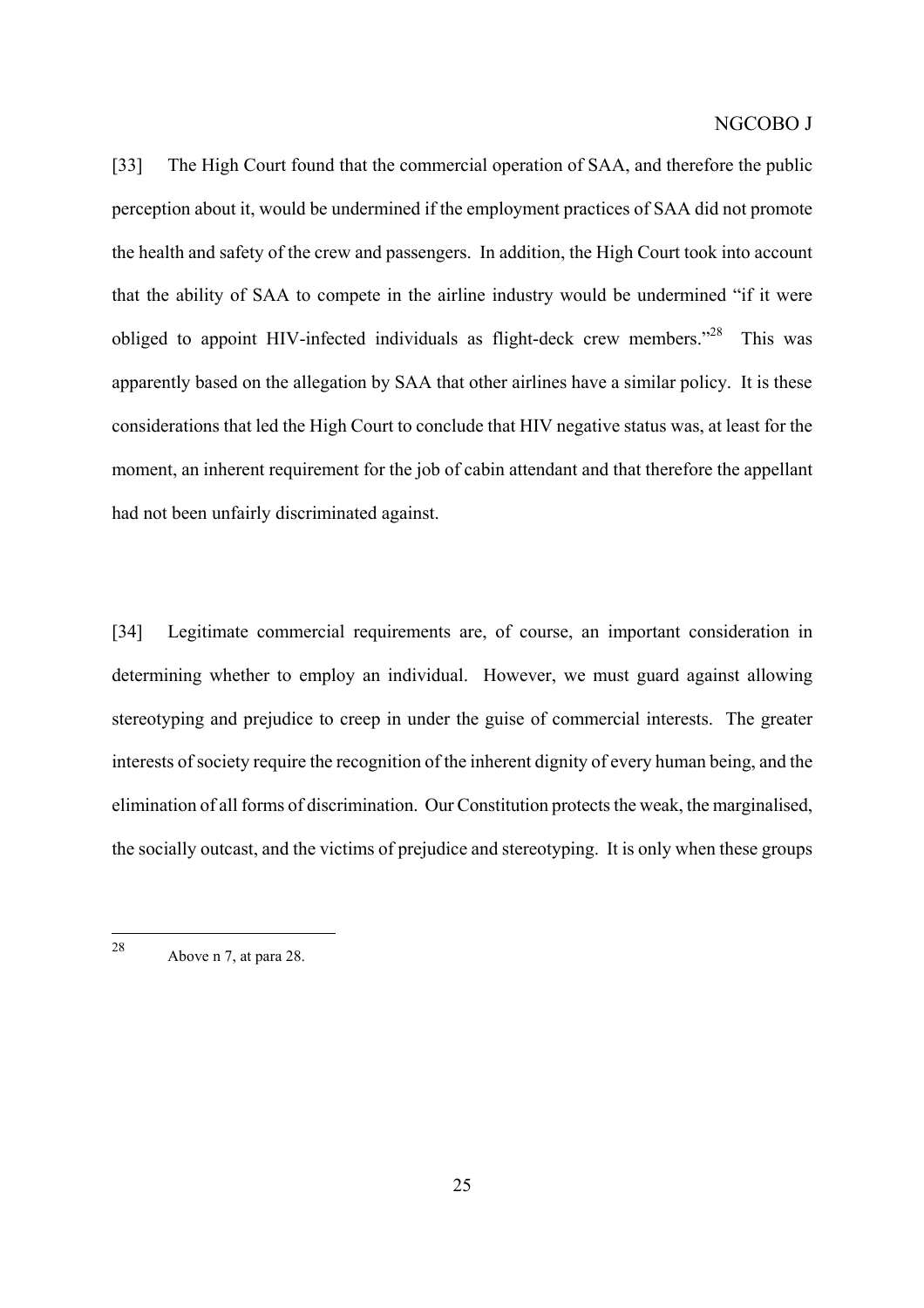are protected that we can be secure that our own rights are protected.<sup>[29](#page-25-0)</sup>

[35] The need to promote the health and safety of passengers and crew is important. So is the fact that if SAA is not perceived to be promoting the health and safety of its passengers and crew this may undermine the public perception of it. Yet the devastating effects of HIV infection and the widespread lack of knowledge about it have produced a deep anxiety and considerable hysteria. Fear and ignorance can never justify the denial to all people who are HIV positive of the fundamental right to be judged on their merits. Our treatment of people who are HIV positive must be based on reasoned and medically sound judgments. They must be protected against prejudice and stereotyping. We must combat erroneous, but nevertheless prevalent, perceptions about HIV. The fact that some people who are HIV positive may, under certain circumstances, be unsuitable for employment as cabin attendants does not justify a blanket exclusion from the position of cabin attendant of all people who are HIV positive.

[36] The constitutional right of the appellant not to be unfairly discriminated against cannot be determined by ill-informed public perception of persons with HIV. Nor can it be dictated by the policies of other airlines not subject to our Constitution.

<span id="page-25-0"></span> $29$ 

<sup>29</sup> *S v Makwanyane and Another* 1995 (3) SA 391 (CC); 1995 (6) BCLR 665 (CC) at para 88.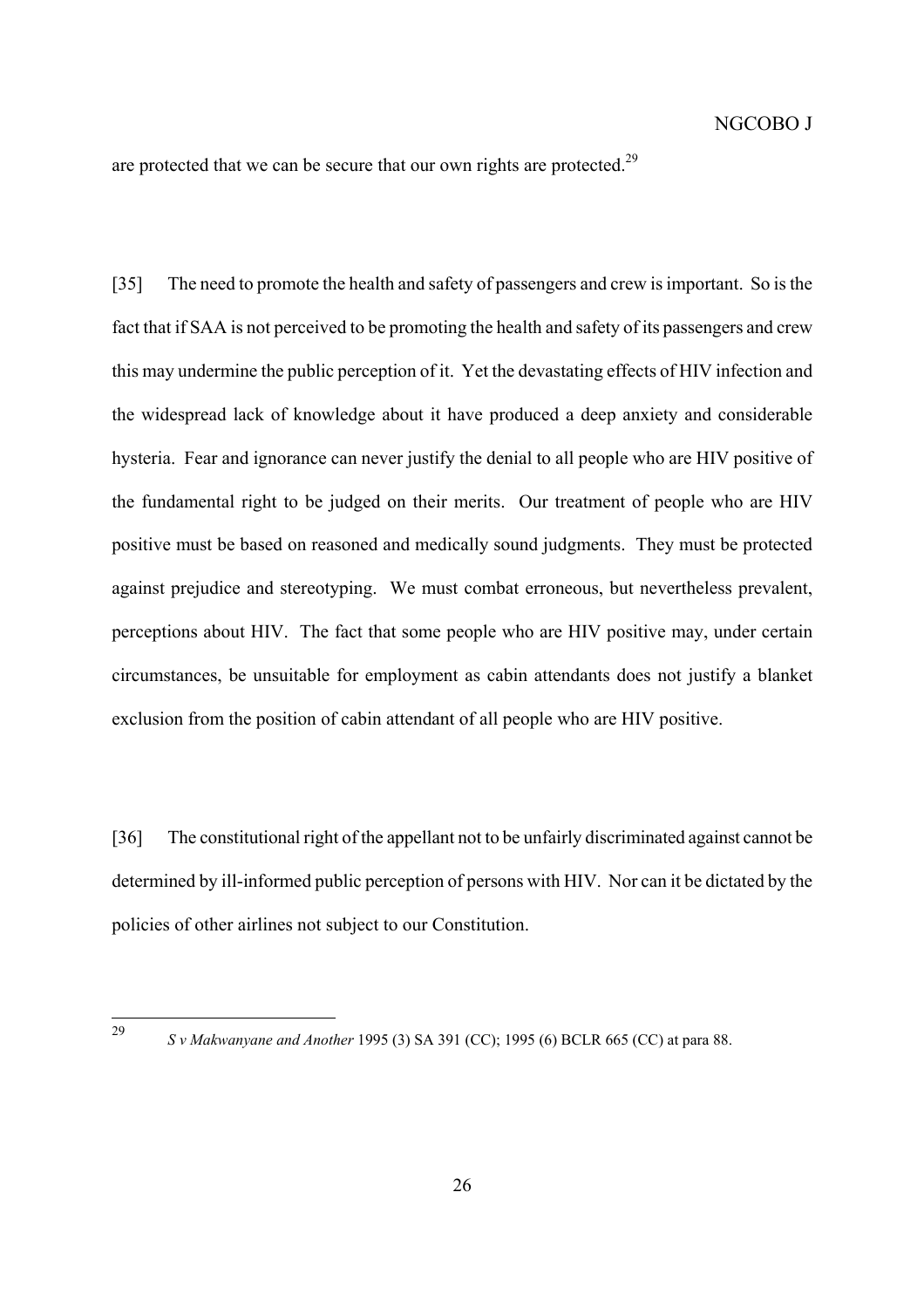[37] Prejudice can never justify unfair discrimination. This country has recently emerged from institutionalised prejudice. Our law reports are replete with cases in which prejudice was taken into consideration in denying the rights that we now take for granted.<sup>30</sup> Our constitutional democracy has ushered in a new era - it is an era characterised by respect for human dignity for all human beings. In this era, prejudice and stereotyping have no place. Indeed, if as a nation we are to achieve the goal of equality that we have fashioned in our Constitution we must never tolerate prejudice, either directly or indirectly. SAA, as a state organ that has a constitutional

<span id="page-26-0"></span>30

<sup>30</sup> For example, in *Moller v Keimoes School Committee* 1911 AD 635, a case involving a challenge to segregation in public schools following an objection by a group of white parents to their children having to attend the same school as black children, de Villiers CJ, at 643-4, declined to ignore colour "prepossessions, or . . . prejudices" in construing a statute. Relying on such prejudice, he found that a white parent would not have been "a consenting party to an Act by which European parents could be compelled to send their children to a school which children of mixed origin can also be compelled to attend". In *Minister of Posts and Telegraphs v Rasool* 1934 AD 167, a case involving a challenge to segregation of counters at a post office following an objection by a group of whites to being served at the same counter as Indians, Stratford ACJ, at 175, held that "a division of the community on differences of race or language for the purpose of postal service seems, *prima facie*, to be sensible and make for the convenience and comfort of the public as a whole, since appropriate officials conversant with the customs, requirements and language of each section will conceivably serve the respective sections". In *Williams & Adendorff v Johannesburg Municipality* 1915 TPD 106, a case involving a challenge to segregation in the use of tramcars, while the majority found that segregation was unlawful because it was unauthorised by the empowering statute, Bristowe J held, at 122, that regard might "be properly paid to the feelings and the sensitiveness, even to the prejudices and foibles of the general body of reasonable citizens" in determining whether segregation was lawful. Bristowe J held further that, having regard to "the existing state of public feeling the segregation of natives, even though not coming within bye-law 12, may be essential to an efficient tramway system." Curlewis J, also dissenting, held, at 128, that "apart from dress and behaviour it is possible that it may be established that the use, for instance, by natives of the ordinary tramcars would be so distasteful and revolting to the rest of the community that the council as a common carrier would be justified in refusing to carry them as passengers in the same cars as Europeans". *The State v Xhego and Others* 83 Prentice Hall H76 concerned the admissibility of confessions. Some ten African accused challenged confessions made by them on the grounds that they had been induced by threats or force on the part of the police. Rejecting the evidence of the accused, van der Riet AJP observed, at 197, that "[h]ad the evidence been given by Europeans, it might well have prevailed against the single evidence of warrant officer de Beer" because there were many other policemen who were allegedly involved in the assault but who gave no evidence to contradict the accused. The evidence of the accused was rejected, however, because "the native, in giving evidence, is so prone to exaggeration that it is often impossible to distinguish the truth from fiction." The Court also noted that there were other factors which "militated strongly against the acceptance of the allegations of the accused, again resulting largely from the inherent foolishness of the Bantu character". In *Incorporated Law Society v Wookey* 1912 AD 623, a case involving an application by a woman to be admitted as an attorney, even though the statute in question did not expressly exclude women from practising as attorneys, relying upon the history of the profession, namely that it is a profession which has always been practised by men, the Court found that the word "person" should be construed to refer to men only, to the exclusion of women.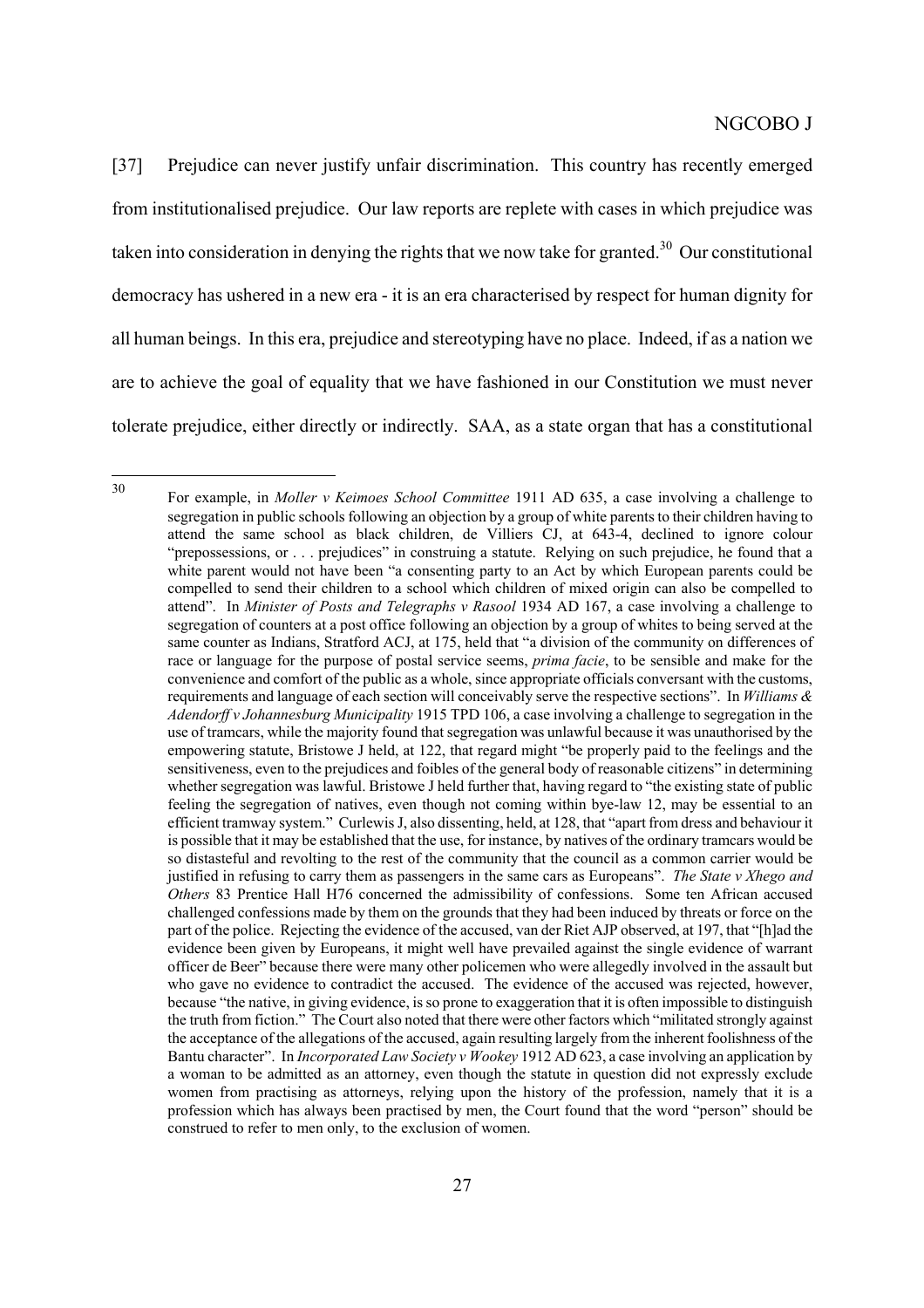duty to uphold the Constitution, may not avoid its constitutional duty by bowing to prejudice and stereotyping.

[38] People who are living with HIV must be treated with compassion and understanding. We must show *ubuntu* towards them.<sup>31</sup> They must not be condemned to "economic death" by the denial of equal opportunity in employment. This is particularly true in our country, where the incidence of HIV infection is said to be disturbingly high. The remarks made by Tipnis J in *MX of Bombay Indian Inhabitant v M/s ZY and another*<sup>32</sup> are apposite in this context:

"In our opinion, the State and public Corporations like respondent No. 1 cannot take a ruthless and inhuman stand that they will not employ a person unless they are satisfied that the person will serve during the entire span of service from the employment till superannuation. As is evident from the material to which we have made a detailed reference in the earlier part of this judgment, the most important thing in respect of persons infected with HIV is the requirement of community support, economic support and non-discrimination of such person. This is also necessary for prevention and control of this terrible disease. Taking into consideration the widespread and present threat of this disease in the world in general and this country in particular, the State cannot be permitted to condemn the victims of HIV infection, many of whom may be truly unfortunate, to certain economic death. It is not in the general public interest and is

<span id="page-27-0"></span> $31$ *Ubuntu* is the recognition of human worth and respect for the dignity of every person. See also the comments of Langa J, Mahomed J and Mokgoro J in *S v Makwanyane*, above n 29, at paras 224, 263 and 308 respectively.

<span id="page-27-1"></span><sup>32</sup> AIR 1997 (Bombay) 406 at 431.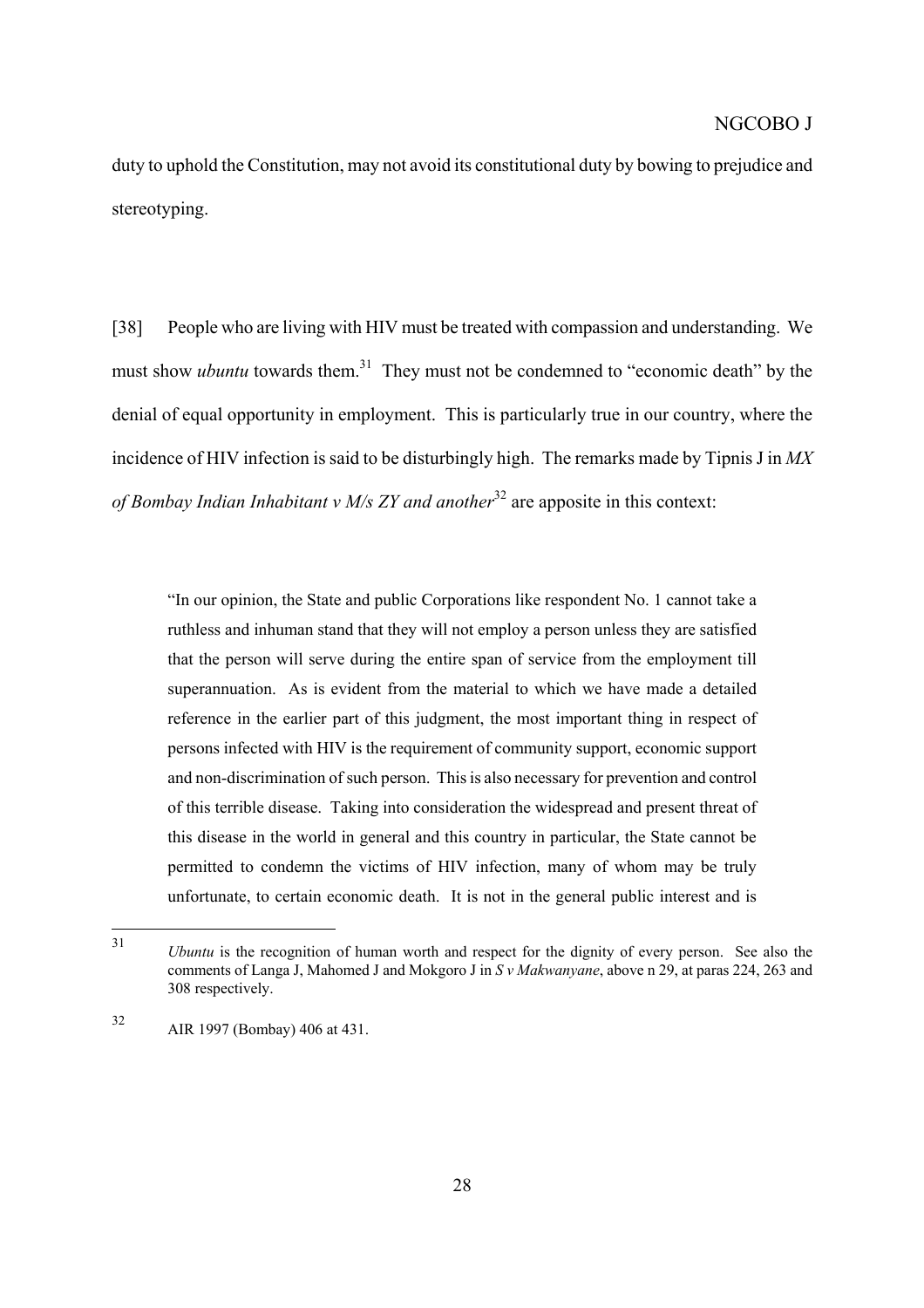impermissible under the Constitution. The interests of the HIV positive persons, the interests of the employer and the interests of the society will have to be balanced in such a case."

[39] As pointed out earlier, on the medical evidence not all people who are living with HIV are unsuitable for employment as cabin attendants.<sup>33</sup> It is only those people whose CD4+ count has dropped below a certain level who may become unsuitable for employment. It follows that the finding of the High Court that HIV negative status is an inherent requirement "at least for the moment" for a cabin attendant is not borne out by the medical evidence on record.

[40] Having regard to all these considerations, the denial of employment to the appellant because he was living with HIV impaired his dignity and constituted unfair discrimination. This conclusion makes it unnecessary to consider whether the appellant was discriminated against on a listed ground of disability, as set out in section 9(3) of the Constitution, as Mr Trengove contended or whether people who are living with HIV ought not to be regarded as having a disability, as contended by the *amicus*.

<span id="page-28-0"></span> $33$ Above para 15.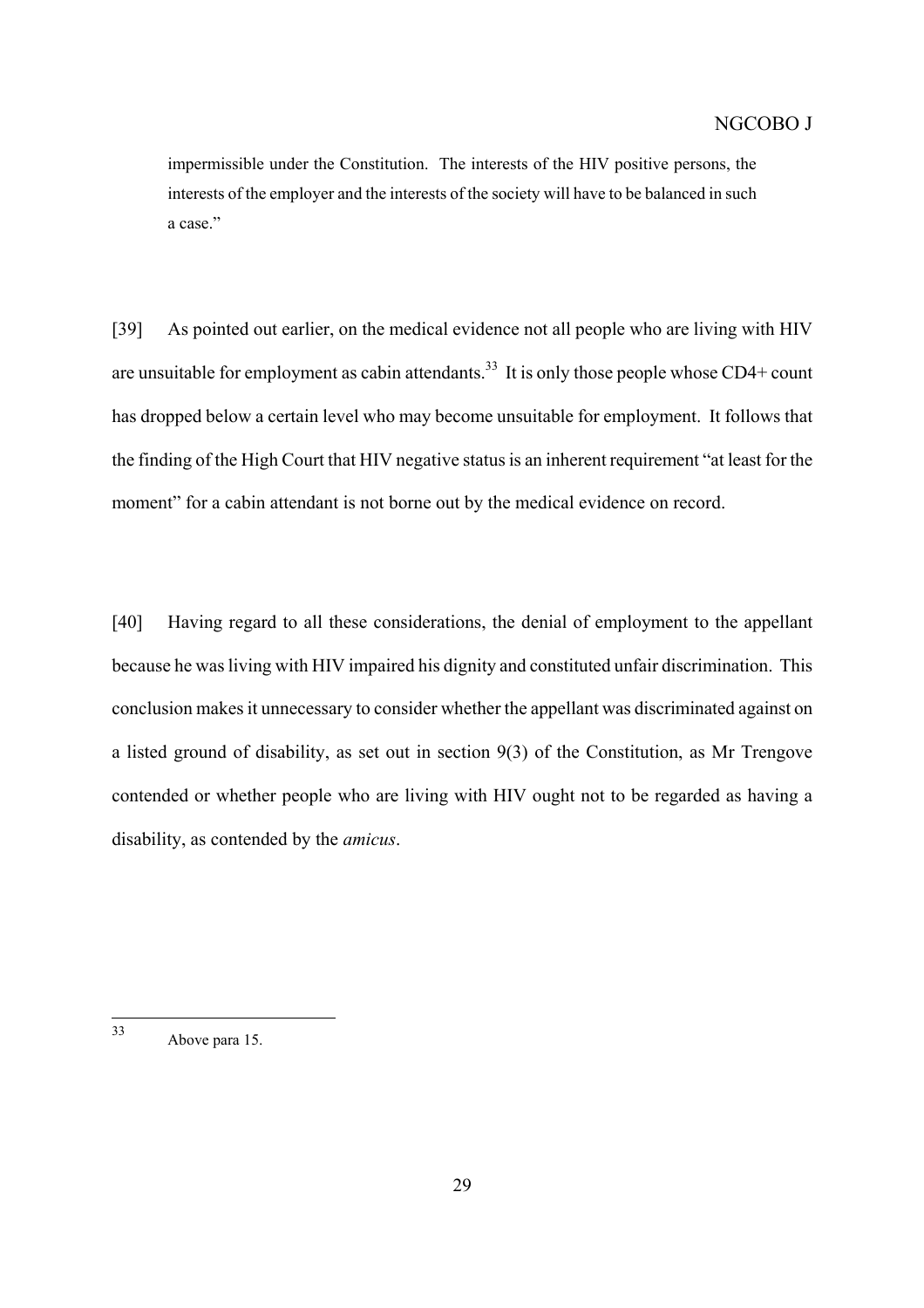[41] I conclude, therefore, that the refusal by SAA to employ the appellant as a cabin attendant because he was HIV positive violated his right to equality guaranteed by section 9 of the Constitution. The third enquiry, namely whether this violation was justified, does not arise. We are not dealing here with a law of general application.<sup>34</sup> This conclusion makes it unnecessary to consider the other constitutional attacks based on human dignity and fair labour practices. It now remains to consider the remedy to which the appellant is entitled.

*Remedy*

<span id="page-29-0"></span><sup>34</sup> <sup>34</sup> See *August and Another v Electoral Commission and Others* 1999 (3) SA 1 (CC); 1999 (4) BCLR 363 (CC) at para 23.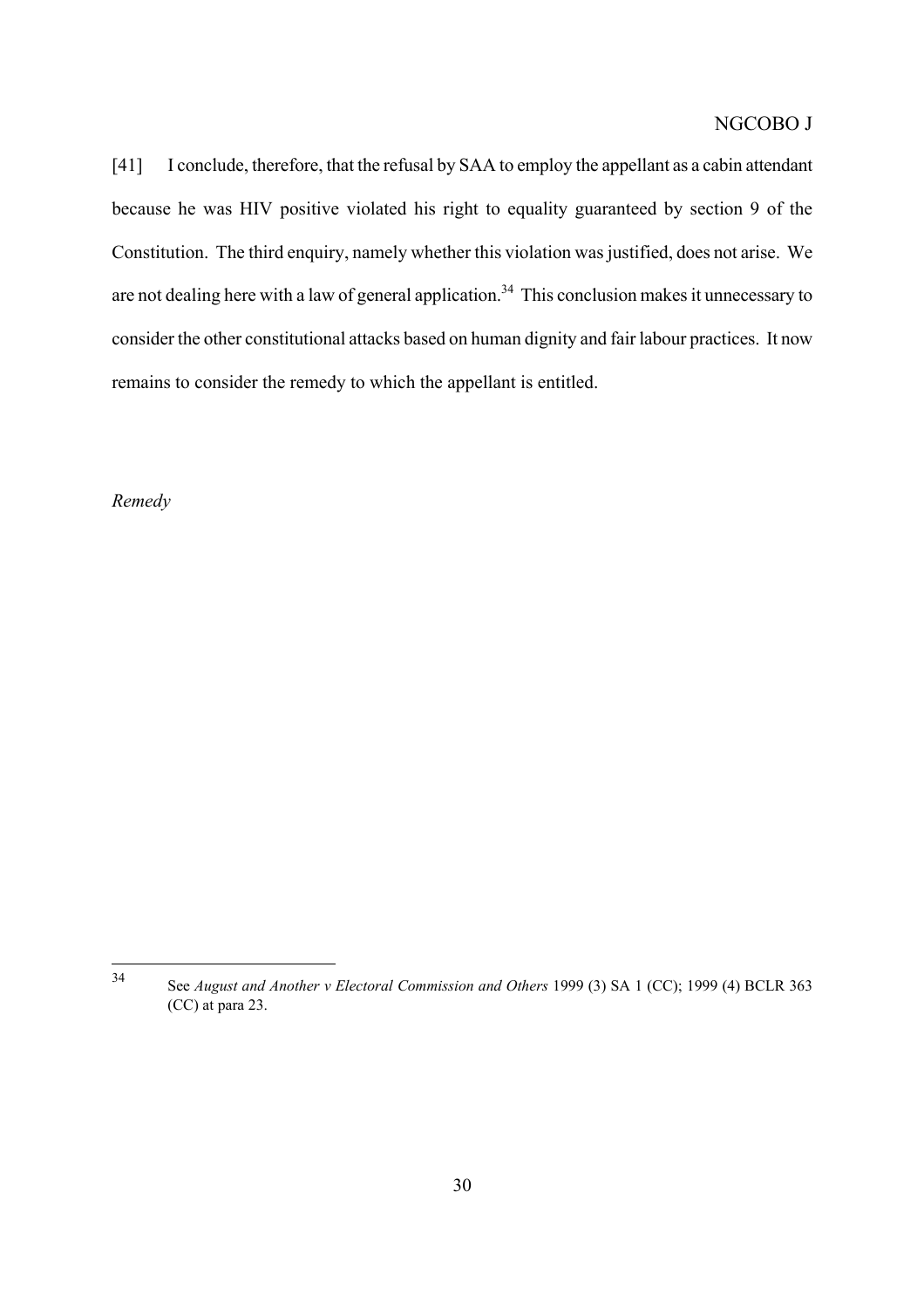[42] Section 38 of the Constitution provides that where a right contained in the Bill of Rights has been infringed, "the court may grant appropriate relief". In the context of our Constitution, "appropriate relief" must be construed purposively, and in the light of section 172(1)(b), which empowers the Court, in constitutional matters, to make "any order that is just and equitable."<sup>35</sup> Thus construed, appropriate relief must be fair and just in the circumstances of the particular case. Indeed, it can hardly be said that relief that is unfair or unjust is appropriate.<sup>36</sup> As Ackermann J remarked, in the context of a comparable provision in the interim Constitution, "[i]t can hardly be argued, in my view, that relief which was unjust to others could, where other available relief meeting the complainant's needs did not suffer from this defect, be classified as appropriate."<sup>37</sup> Appropriateness, therefore, in the context of our Constitution, imports the elements of justice and fairness.

[43] Fairness requires a consideration of the interests of all those who might be affected by the order. In the context of employment, this will require a consideration not only of the interests of the prospective employee but also the interests of the employer. In other cases, the interests of

<span id="page-30-0"></span><sup>35</sup> <sup>35</sup> *National Coalition for Gay and Lesbian Equality and Others v Minister of Home Affairs and Others*<sup>2000</sup> (2) SA 1 (CC); 2000 (1) BCLR 39 (CC) at para 65. In terms of section 7(4) of the interim Constitution, where the rights contained in Chapter 3 were infringed, persons referred to in paragraph (b) of section 7(4) were entitled to apply to Court "for appropriate relief."

<span id="page-30-1"></span><sup>36</sup> In *Re Kodellas et al and Saskatchewan Human Rights Commission et al; Attorney-General of Saskatchewan, Intervenor* (1989) 60 DLR (4th) 143, 187, Vancise JA said: "A just remedy must of necessity be appropriate, but an appropriate remedy may not be fair or equitable in the circumstances." This statement must be understood in the context of section 24(1) of the Canadian Charter, which provides that anyone whose rights, guaranteed in the Charter, have been infringed may apply to court "to obtain such remedy as the court considers appropriate and just in the circumstances." The Canadian Constitution, therefore, makes a distinction between "appropriateness" and "justness". Our Constitution does not.

<span id="page-30-2"></span><sup>37</sup> *Fose v Minister of Safety and Security* 1997 (3) SA 786 (CC); 1997 (7) BCLR 851 (CC) at para 38.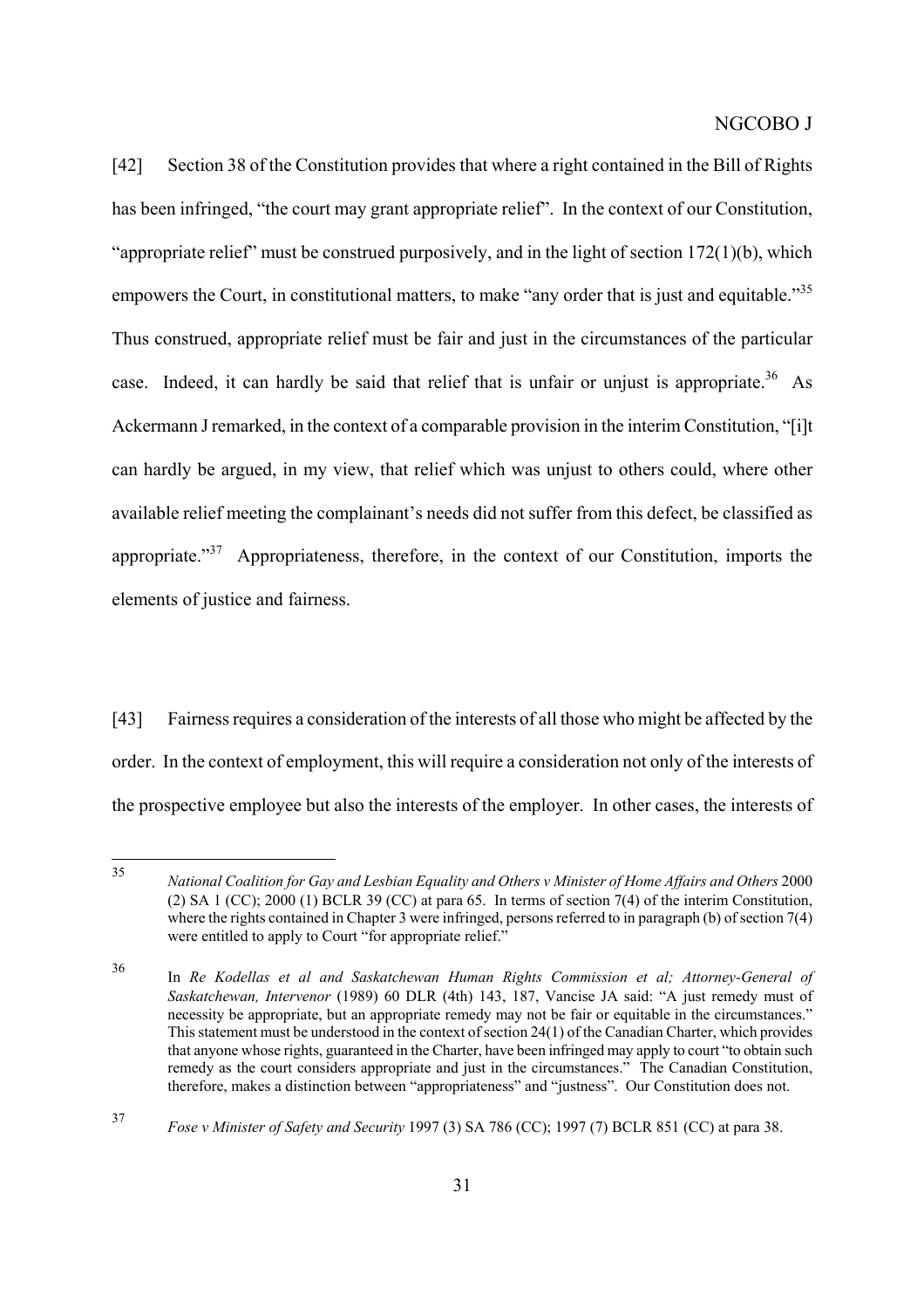the community may have to be taken into consideration.<sup>38</sup> In the context of unfair discrimination, the interests of the community lie in the recognition of the inherent dignity of every human being and the elimination of all forms of discrimination. This aspect of the interests of the community can be gathered from the preamble to the Constitution in which the people of this country declared:

"We, the people of South Africa,

Recognise the injustices of our past;

. . .

We therefore, through our freely elected representatives, adopt this Constitution as the supreme law of the Republic so as to —

Heal the divisions of the past and establish a society based on democratic values, social justice and fundamental human rights . . ."

<span id="page-31-0"></span>38 Id.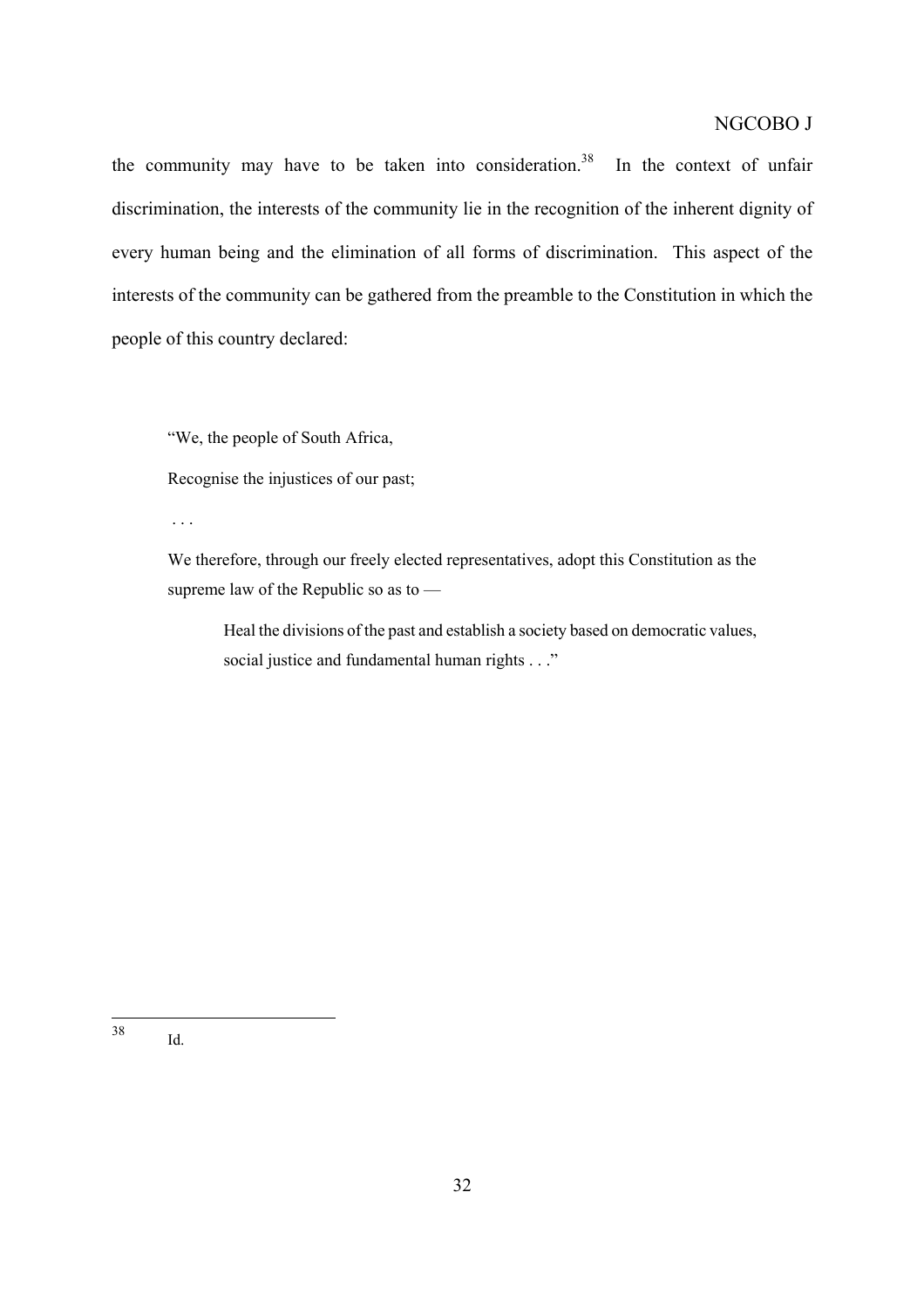[44] This proclamation finds expression in the founding provisions of the Constitution, which include "human dignity, the achievement of equality and the advancement of human rights and freedoms."[39](#page-32-0)

[45] The determination of appropriate relief, therefore, calls for the balancing of the various interests that might be affected by the remedy. The balancing process must at least be guided by the objective, first, to address the wrong occasioned by the infringement of the constitutional right; second, to deter future violations; third, to make an order that can be complied with; and fourth, of fairness to all those who might be affected by the relief. Invariably, the nature of the right infringed and the nature of the infringement will provide guidance as to the appropriate relief in the particular case. Therefore, in determining appropriate relief, "we must carefully analyse the nature of [the] constitutional infringement, and strike effectively at its source."<sup>40</sup>

<span id="page-32-0"></span><sup>39</sup> In *Fose*, above n 37, Ackermann J said, at para 38, that in determining the appropriate relief under section 7(4) of the interim Constitution, "the interests of both the complainant and society as a whole ought, as far as possible, to be served."

<span id="page-32-1"></span><sup>40</sup> *Fose*, above n 37, at para 96 per Kriegler J.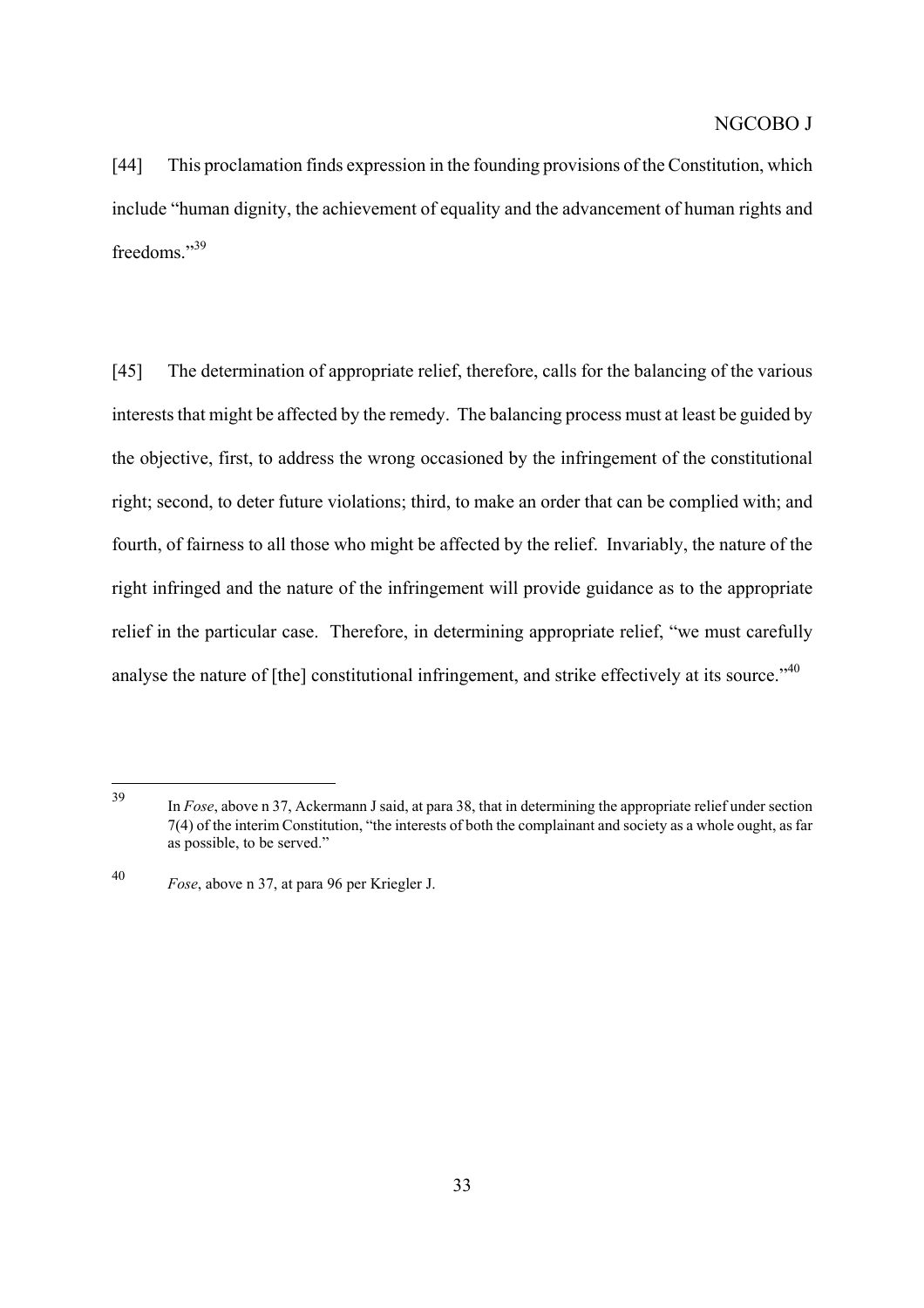[46] With these considerations in mind, I now turn to consider the appropriate relief in this case. The infringement involved here consists of the refusal to employ the appellant because he was HIV positive. The relief to which the appellant is entitled depends, in the first place, on whether he would have been employed as a cabin attendant but for his HIV positive status. It is to that question that I now turn.

#### *(a) Would the appellant have been employed but for the unfair discrimination?*

[47] It is common cause that the appellant was refused employment because of his HIV positive status. This much was conceded both in the written argument of SAA and in the course of oral argument by Mr Cohen. Mr Cohen nevertheless contended that it had not been shown that the appellant would necessarily have been employed but for his HIV positive status. The contention being advanced here is that it has not been shown that the appellant has been denied employment solely because of his HIV status. This contention rests on the assumption that there were fewer than twelve posts for which the twelve individuals, including the appellant, had been identified as suitable. It was submitted that there was, therefore, no guarantee that the appellant would have been one of the individuals to fill the available posts.

[48] The fallacy of this contention lies in its premise. It has never been SAA's case that there were fewer than twelve vacant posts at the time the twelve individuals were selected for employment, nor was there any suggestion that the individuals who were selected still had to go through some further selection process to determine who amongst them were to fill the available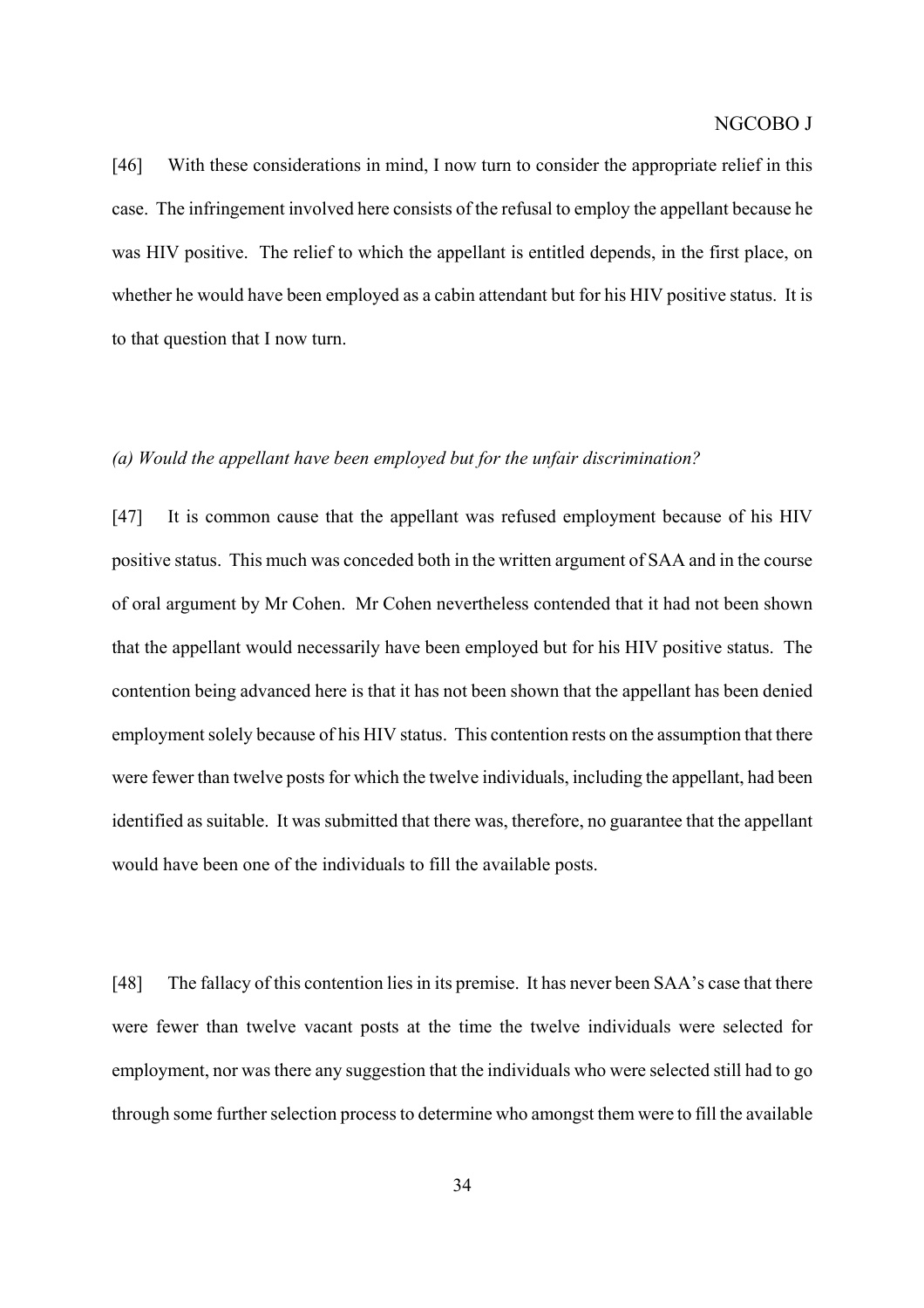posts. Had this been its case, it would have been an easy matter for SAA to have said so. Far from saying so, SAA admitted the allegation that the appellant was selected "as one of twelve flight attendants to be employed out of one hundred and seventy three applicants", and that his selection was subject to a pre-employment medical examination, which included a test for HIV. SAA knew that the case it had to meet in the event that it was unsuccessful on the merits was why the appellant should not be employed. This was the main relief sought by the appellant. The contention must, therefore, fail.

[49] It is common cause that the appellant successfully completed the final screening stage, having been found suitable for employment throughout the selection process. As already mentioned, $41$  when the blood test of the appellant indicated that he was infected with the HIV virus, the medical report was altered to indicate that he was unsuitable for employment as a cabin attendant. It follows that what stood between the appellant and employment as a cabin attendant was his HIV positive status. I am therefore satisfied that the appellant was denied employment as a cabin attendant solely because of his HIV positive status. It follows that the infringement involved here consists in the refusal to employ the appellant solely because he was HIV positive. It now remains to consider how to redress this wrong. Mr Trengove contended that instatement was the appropriate relief.

*(b) Is instatement the appropriate relief?*

<span id="page-34-0"></span> $41$ Above para 5.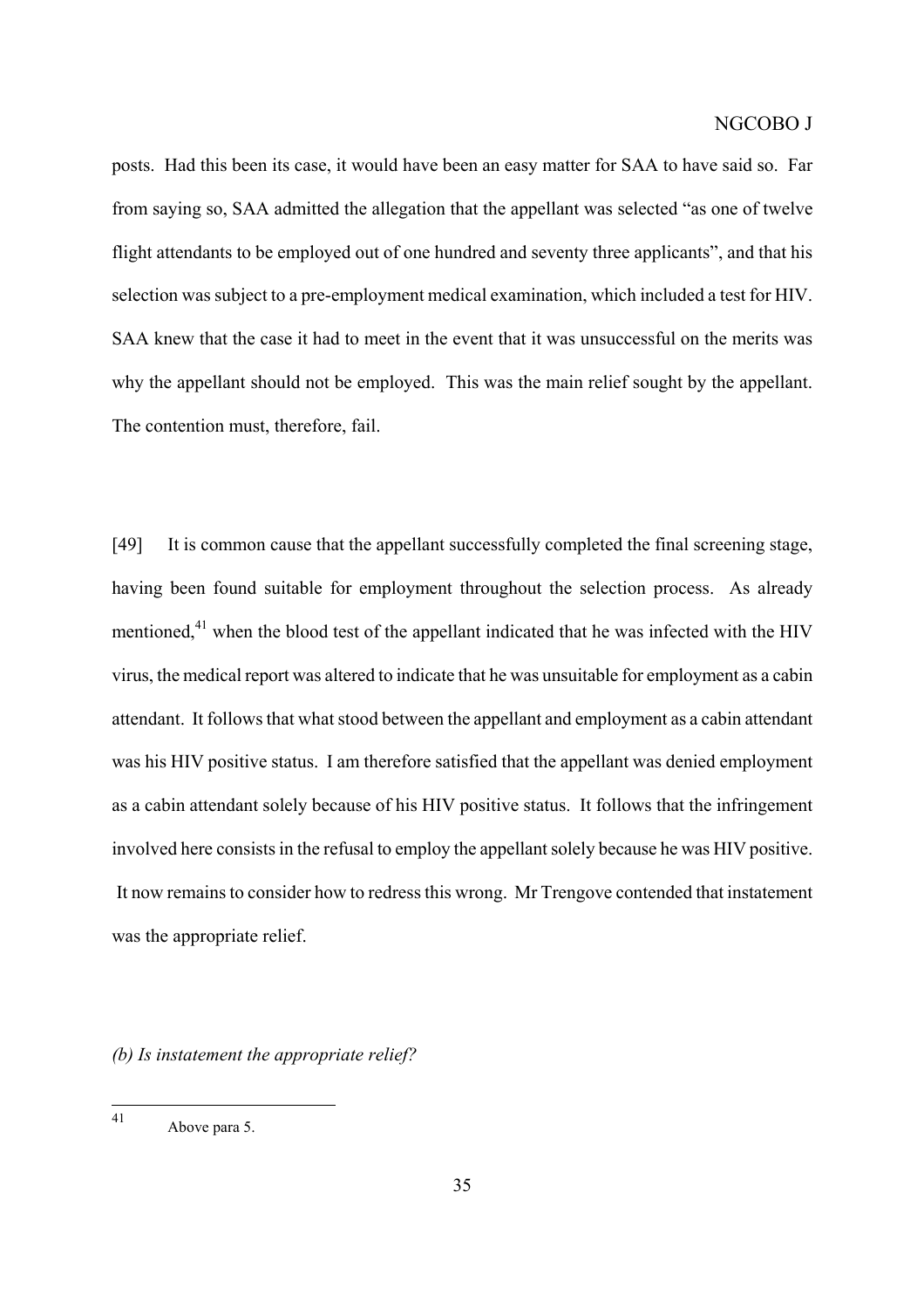[50] An order of instatement, which requires an employer to employ an employee, is a basic element of the appropriate relief in the case of a prospective employee who is denied employment for reasons declared impermissible by the Constitution. It strikes effectively at the source of unfair discrimination. It is an expression of the general rule that where a wrong has been committed, the aggrieved person should, as a general matter, and as far as is possible, be placed in the same position the person would have been but for the wrong suffered. In proscribing unfair discrimination, the Constitution not only seeks to prevent unfair discrimination, but also to eliminate the effects thereof. In the context of employment, the attainment of that objective rests not only upon the elimination of the discriminatory employment practice, but also requires that the person who has suffered a wrong as a result of unlawful discrimination be, as far as possible, restored to the position in which he or she would have been but for the unfair discrimination.

[51] The need to eliminate unfair discrimination does not arise only from Chapter 2 of our Constitution. It also arises out of international obligation.<sup>42</sup> South Africa has ratified a range of anti-discrimination Conventions, including the African Charter on Human and Peoples' Rights.<sup>43</sup>

South Africa has signed, but not ratified, the Convention on the Political Rights of Women, 1953 and the

<span id="page-35-0"></span><sup>42</sup> In terms of section 231(2) of the Constitution, an international agreement is binding on the Republic of South Africa once it has been ratified.

<span id="page-35-1"></span><sup>43</sup> South Africa has ratified the following Conventions dealing with discrimination: The African Charter on Human and Peoples' Rights, 1981; the Convention on the Elimination of All Forms of Discrimination Against Women, 1979; the International Covenant on Civil and Political Rights, 1966; the International Convention on the Elimination of All Forms of Racial Discrimination, 1966; and ILO Convention 111, Discrimination (Employment and Occupation) Convention, 1958.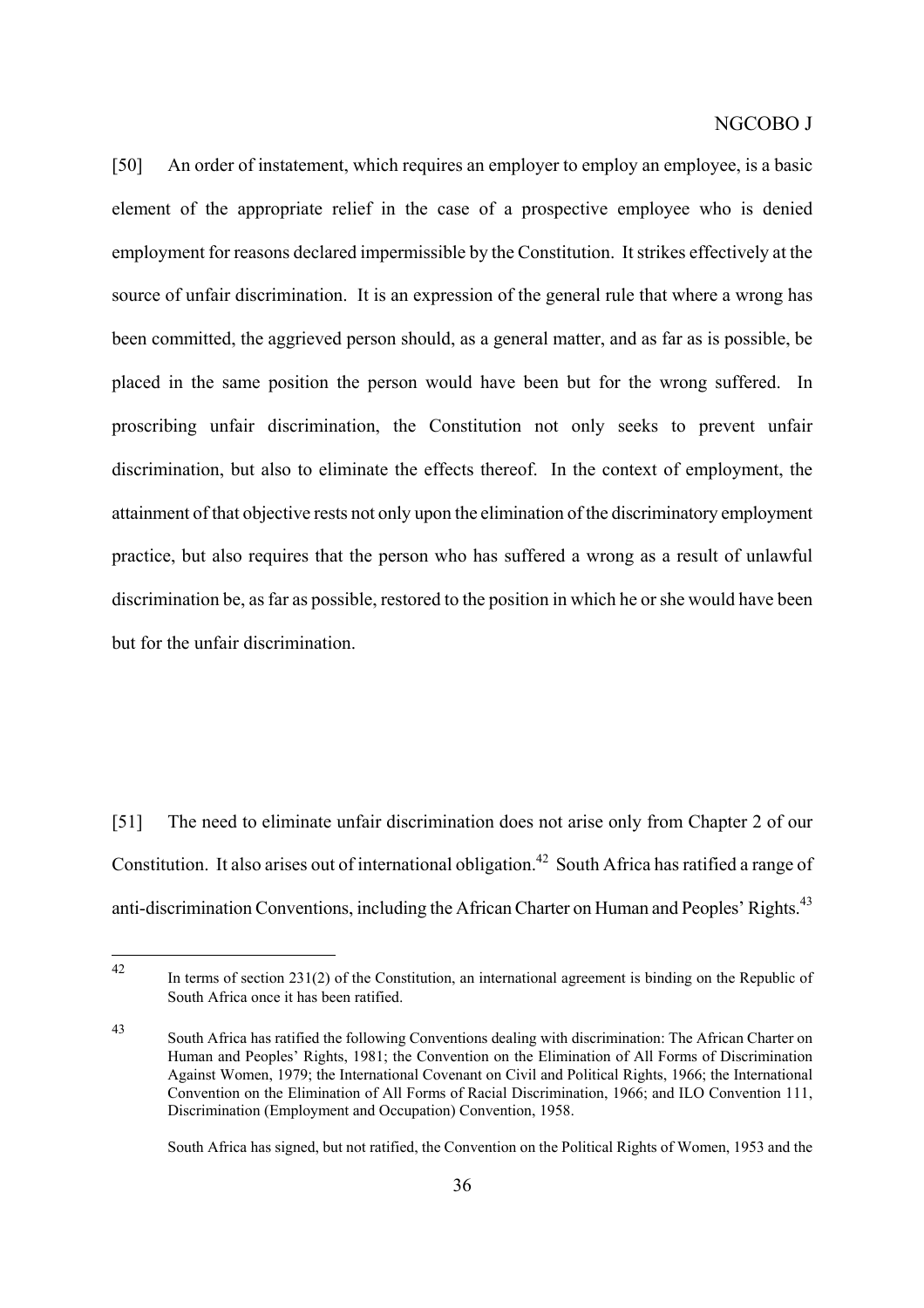In the preamble to the African Charter, member states undertake, amongst other things, to dismantle all forms of discrimination. Article 2 prohibits discrimination of any kind. In terms of Article 1, member states have an obligation to give effect to the rights and freedoms enshrined in the Charter. In the context of employment, the ILO Convention 111, Discrimination (Employment and Occupation) Convention, 1958 proscribes discrimination that has the effect of nullifying or impairing equality of opportunity or treatment in employment or occupation. In terms of Article 2, member states have an obligation to pursue national policies that are designed to promote equality of opportunity and treatment in the field of employment, with a view to eliminating any discrimination. Apart from these Conventions, it is noteworthy that item 4 of the SADC Code of Conduct on HIV/AIDS and Employment.<sup>44</sup> formally adopted by the SADC Council of Ministers in September 1997, lays down that HIV status "should not be a factor in job status, promotion or transfer." It also discourages pre-employment testing for HIV and requires that there should be no compulsory workplace testing for HIV.

[52] Where a person has been wrongfully denied employment, the fullest redress obtainable is instatement[.45](#page-36-1) Instatement serves an important constitutional objective. It redresses the wrong

 $\overline{a}$ 

<span id="page-36-0"></span><sup>44</sup> In terms of the Code of Conduct on HIV/AIDS and Employment in the Southern African Development Community (SADC), 1997.

International Covenant on Economic, Social and Cultural Rights, 1966.

<span id="page-36-1"></span><sup>45</sup> In the context of an employee who is unfairly dismissed, Nicholas AJA expressed the rule as follows: "Where an employee is unfairly dismissed he suffers a wrong. Fairness and justice require that such wrong should be redressed. The [Labour Relations Act, 28 of 1956] provides that the redress may consist of reinstatement, compensation or otherwise. The fullest redress obtainable is provided by the restoration of the *status quo ante*. It follows that it is incumbent on the Court when deciding what remedy is appropriate to consider whether, in the light of all the proved circumstances, there is reason to refuse reinstatement."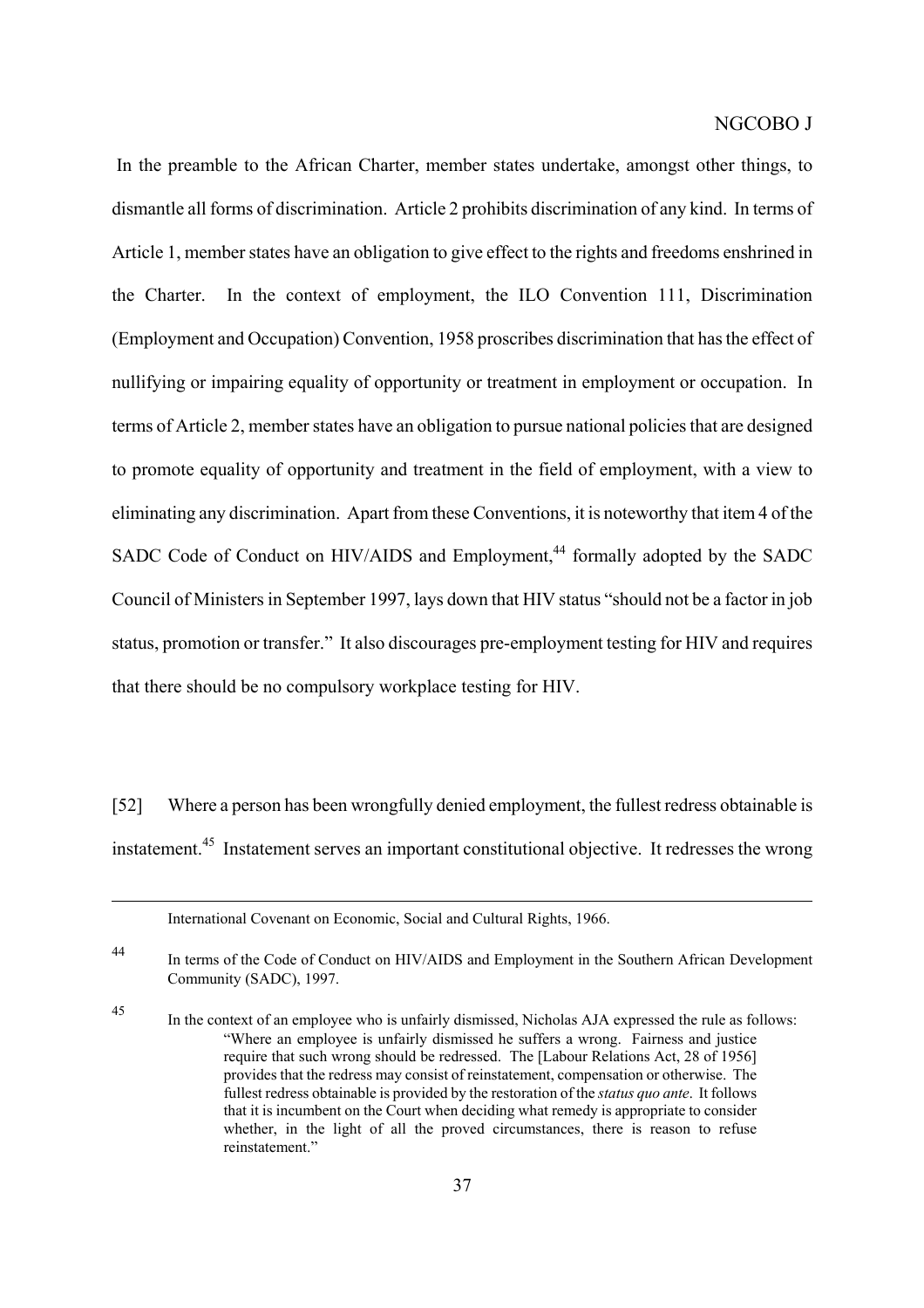suffered, and thus eliminates the effect of the unfair discrimination. It sends a message that under our Constitution discrimination will not be tolerated and thus ensures future compliance. In the end, it vindicates the Constitution and enhances our faith in it. It restores the human dignity of the person who has been discriminated against, achieves equality of employment opportunities and removes the barriers that have operated in the past in favour of certain groups, and in the process advances human rights and freedoms for all. All these are founding values in our Constitution.

[53] In these circumstances, instatement should be denied only in circumstances where considerations of fairness and justice, for example, dictate otherwise. There may well be other considerations too that make instatement inappropriate, such as where it would not be practical to give effect to it.

*National Union of Metalworkers of South Africa and Others v Henred Fruehauf Trailers (Pty) Ltd* 1995 (4) SA 456 (A) at 462I-463A. In terms of section 193(2) of the 1995 Labour Relations Act (Act 66 of 1995), reinstatement is the primary remedy for a dismissal that is substantively unfair.

 $\overline{a}$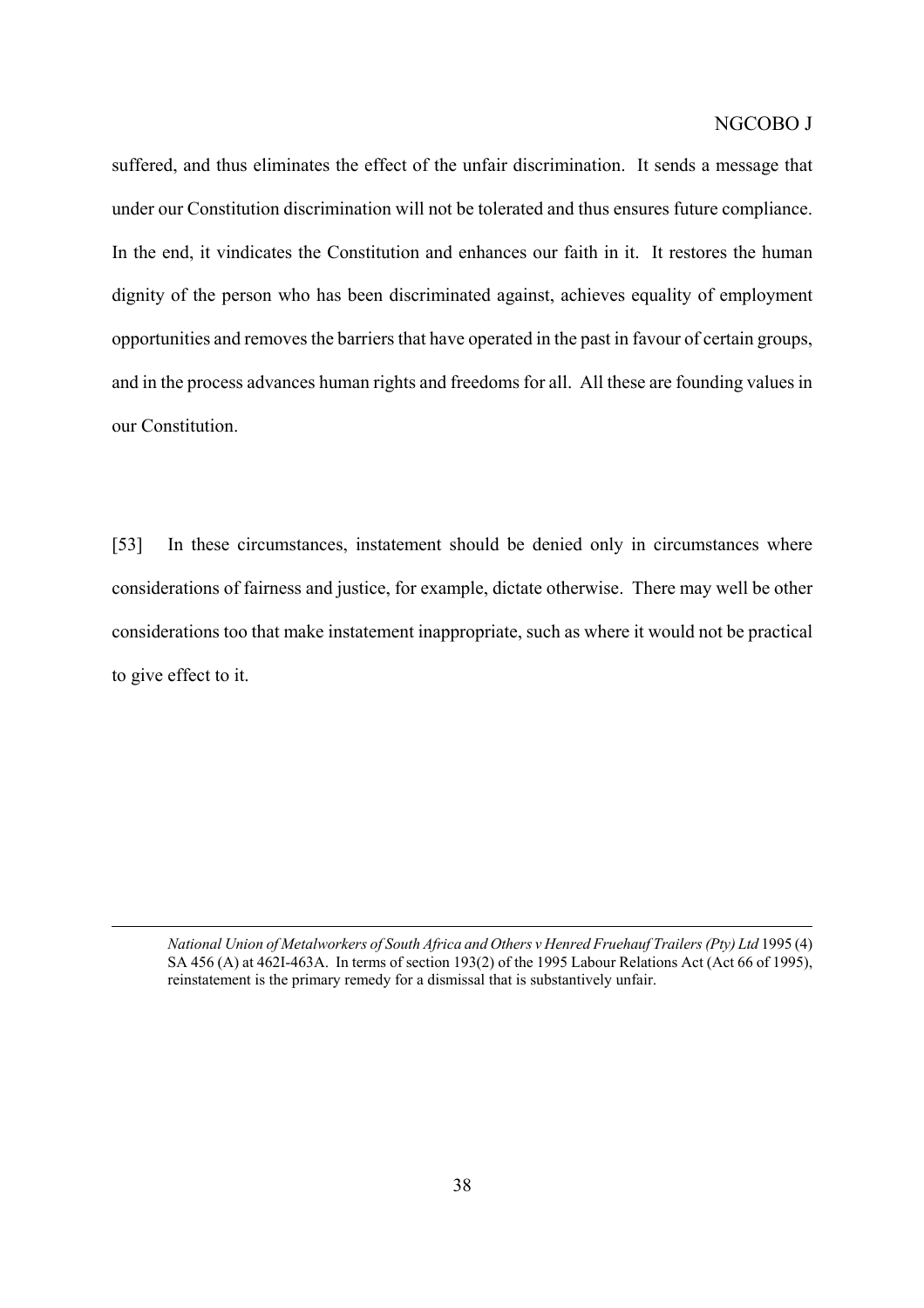[54] Here, there was no suggestion that it would either be unfair or unjust were SAA to be ordered to employ the appellant as a cabin attendant. Nor was it suggested that it would not be practical to do so. On the contrary, Mr Cohen assured us that it would not be impractical to employ the appellant as a cabin attendant. Nor does the medical condition of the appellant render him unsuitable for employment as a cabin attendant.<sup>46</sup> The appellant is currently receiving combination therapy, which should result in the complete suppression of the replication of the virus and lead to a marked improvement in his CD4+ count.<sup>47</sup> On 19 June 2000 he was medically examined and his blood sample was taken. He was found to be asymptomatic, and his CD4+ count was 469 cells per microlitre of blood. He describes his prognosis as excellent. He is able to be vaccinated against yellow fever, and is not prone to

<span id="page-38-0"></span><sup>46</sup> When the appeal was called, Mr Trengove asked for leave to hand in an affidavit deposed to by the appellant, setting out his present HIV status, medical condition and the treatment he is receiving. Mr Cohen did not object and it was admitted.

<span id="page-38-1"></span><sup>47</sup> See items 10 and 11 of the expert minute at para 13 above.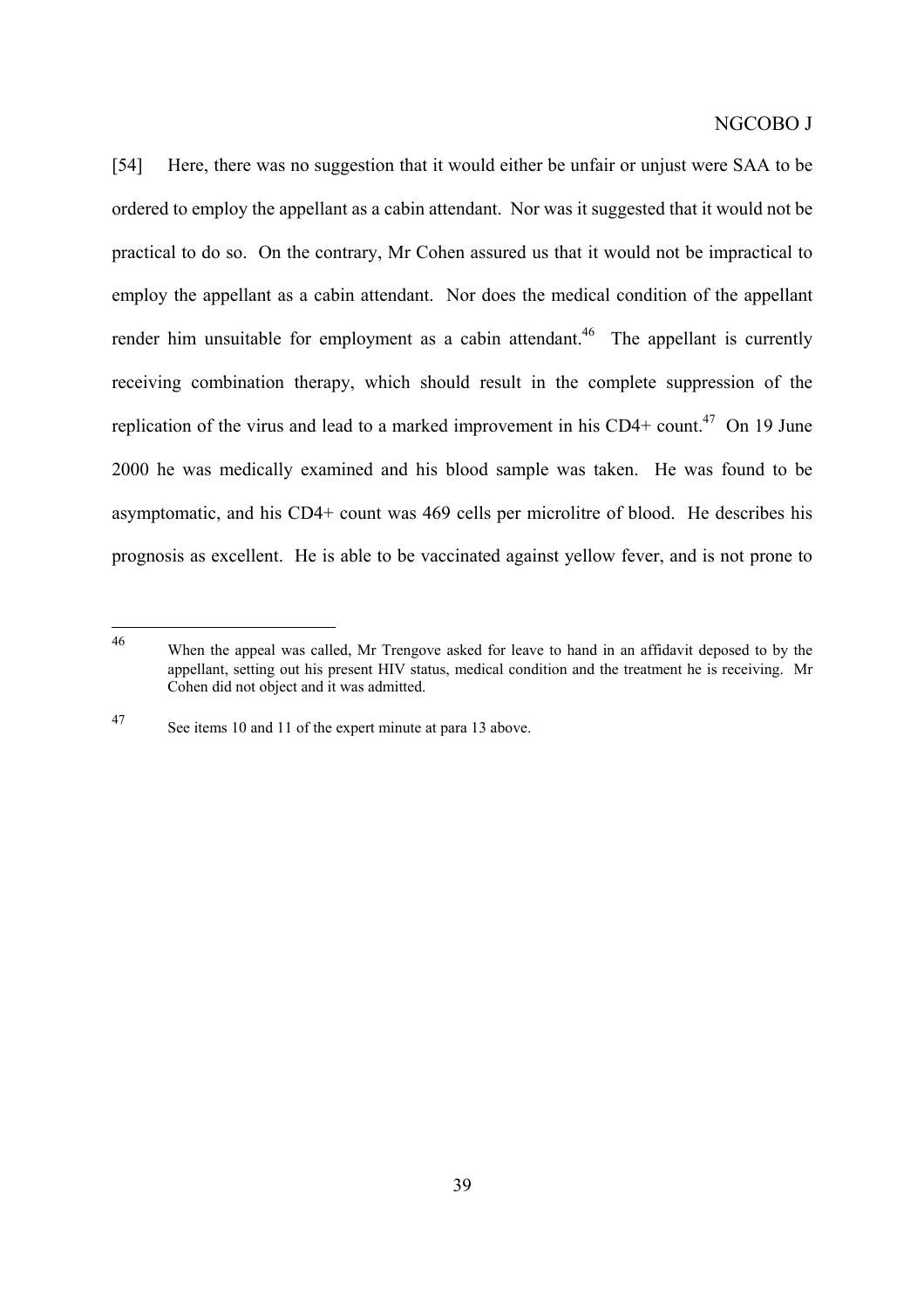opportunistic infections.[48](#page-39-0)

[55] It was contended that an order of instatement would open the floodgates for other people who are living with HIV and who were previously denied employment by SAA. However, what the appropriate relief would be in this case cannot be made to depend on other cases that may or may not be instituted. What constitutes appropriate relief depends on the facts of each case. The relief to be granted in those other cases will have to be determined in the light of their facts.

[56] In the light of the aforegoing, the appropriate order is one of instatement.

[57] Mr Trengove submitted that the order for the employment of the appellant should be effective from the date of the judgment of the High Court. Whether it is appropriate to make such an order in this case is a matter to which I now turn.

<span id="page-39-0"></span>48

<sup>48</sup> A person may not be effectively vaccinated against yellow fever when his or her CD4+ count drops below 350 cells per microlitre of blood, and only becomes prone to opportunistic infections when his or her CD4+ count drops to below 300 cells per microlitre of blood. See above para 11.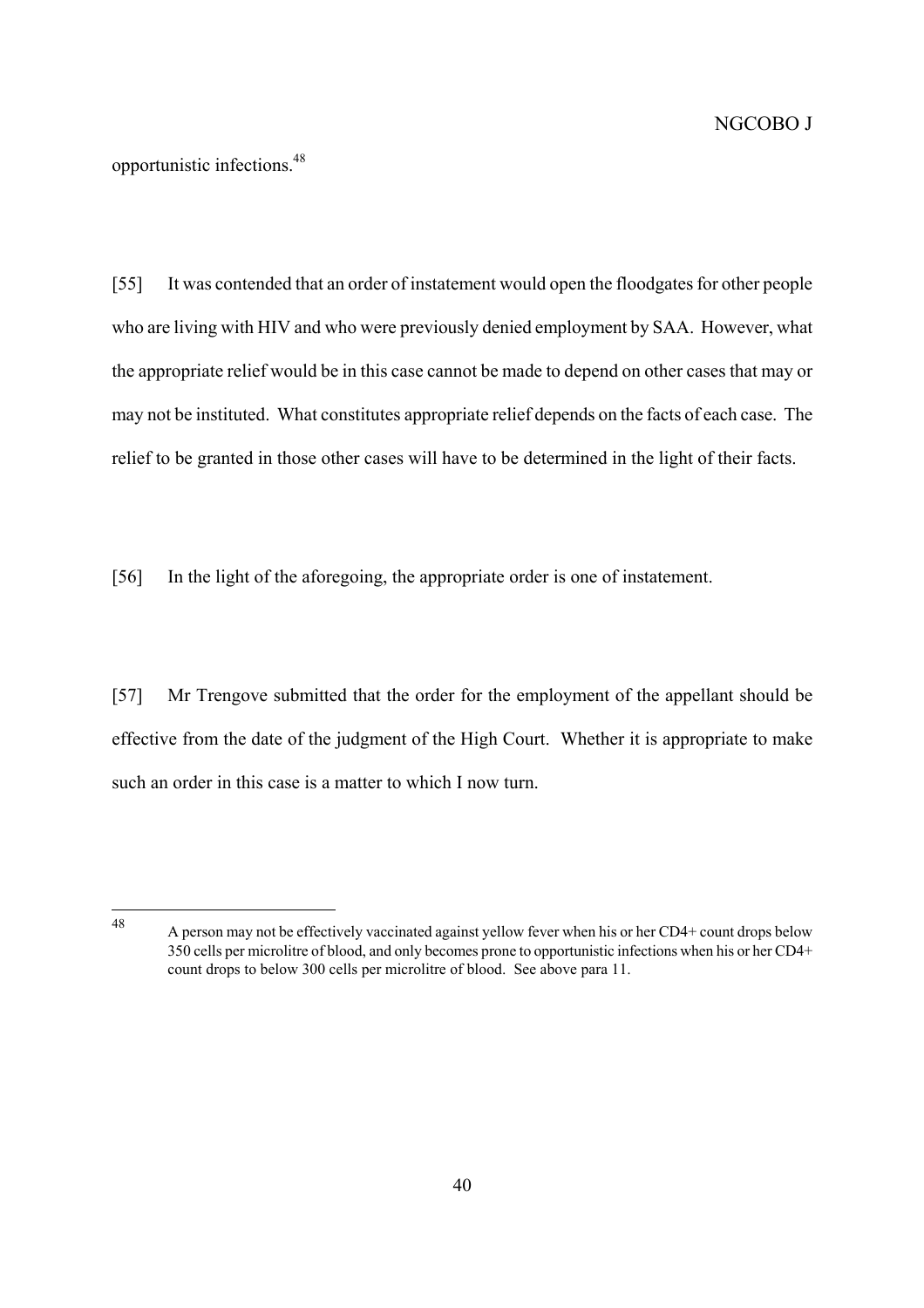### *(c) The effective date of the order*

[58] As a general matter, the question whether instatement is the appropriate relief must be determined as at the time when the matter came before the High Court. The denial of instatement by the High Court should not be allowed to prejudice the appellant. Indeed, it would be unfair to a litigant to fail to provide him or her with the full relief that the trial court should have given, where the trial court has wrongly refused such relief. Albeit in a different context, Goldstone JA expressed the principle as follows:

"Whether or not reinstatement is the appropriate relief, in my opinion, must be judged as at the time the matter came before the industrial court. If at that time it was appropriate, it would be unjust and illogical to allow delays caused by unsuccessful appeals to the Labour Appeal Court and to this Court to render reinstatement inappropriate. Where an order for reinstatement has been granted by the industrial court, an employer who appeals from such an order knowingly runs the risk of any prejudice which may be the consequence of delaying the implementation of the order."<sup>49</sup>

However, the ultimate consideration is whether it would be appropriate to backdate the order of instatement to the date of the judgment of the trial court.

<span id="page-40-0"></span>49

<sup>49</sup> *Performing Arts Council of the Transvaal v Paper Printing Wood and Allied Workers Union and Others*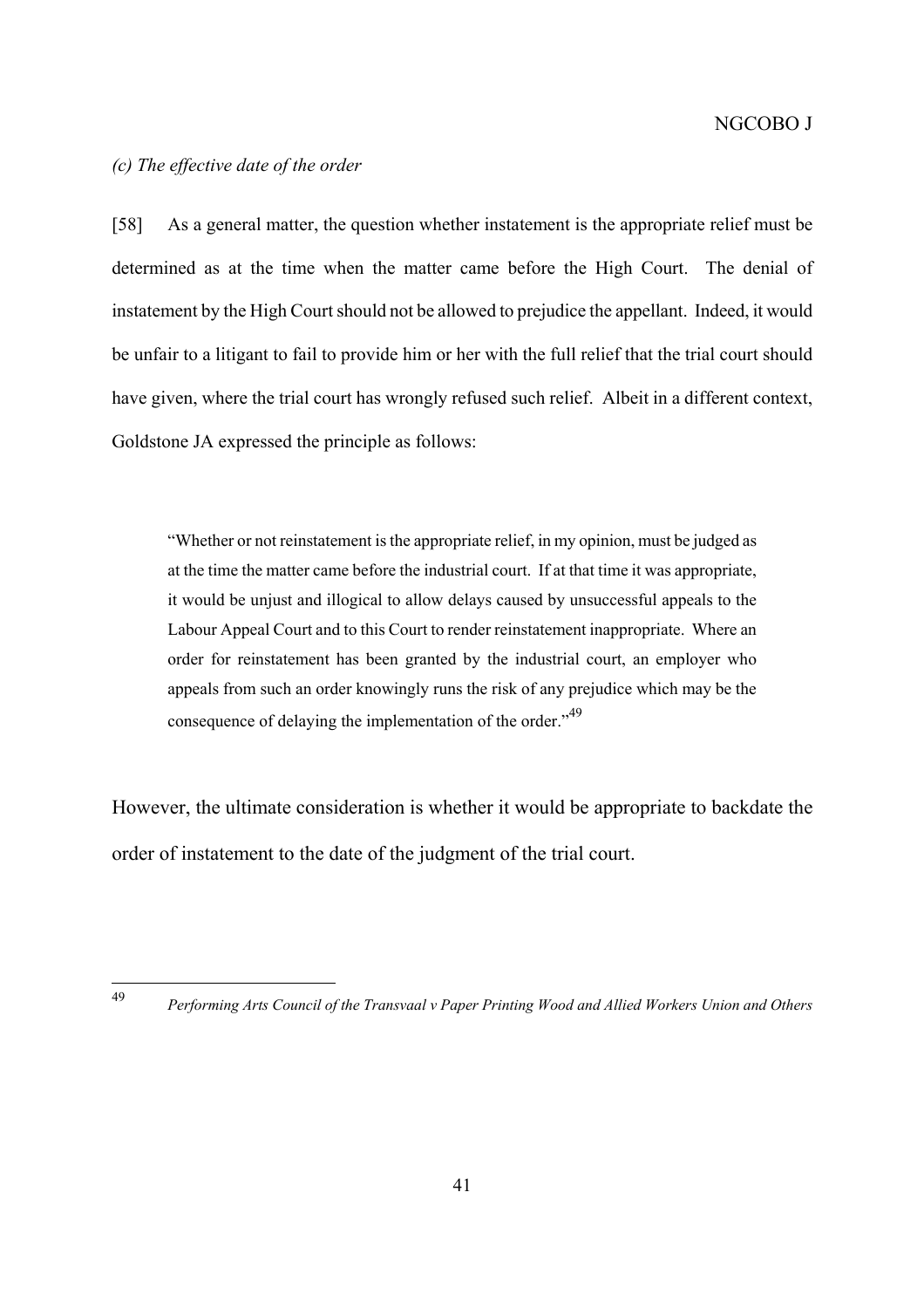<sup>1994 (2)</sup> SA 204 (A) at 219H-I.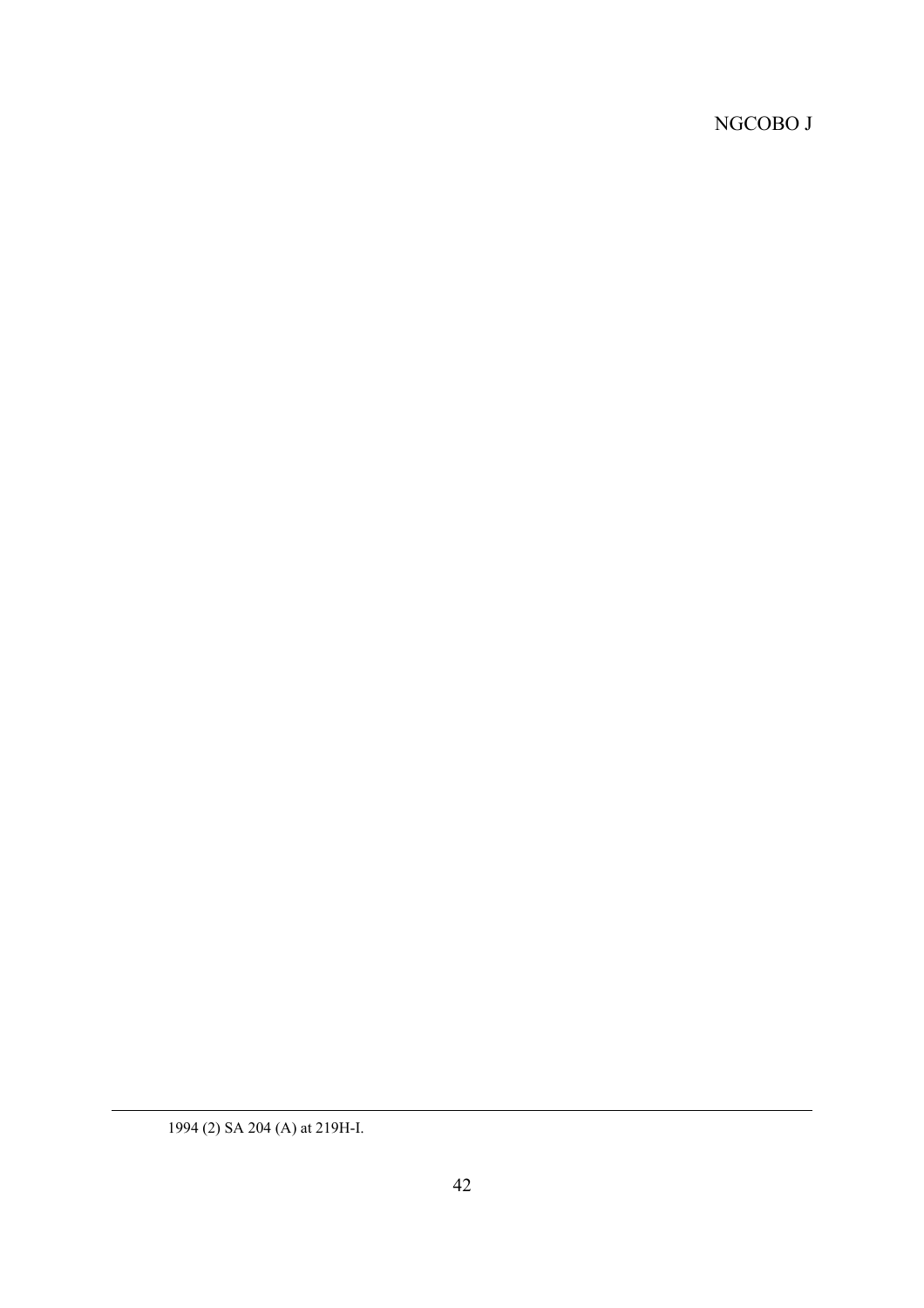[59] In this case there is, in my view, an insuperable difficulty besetting the appellant's path to that relief. Where, as here, the employee seeks an order backdating the order of instatement to the date of the High Court order, it is, in my view, incumbent upon that employee both to warn the employer that he or she intends to request such an order on appeal and to place before the court such information as may be relevant to the consideration of such relief. This is necessary so as to inform the employer of the case it will be required to meet on appeal in the event that it fails on the merits. Here the appellant did not seek such relief in his notice and grounds of appeal. As a result, SAA came to this Court unprepared to meet a claim for the backdating of the order of instatement to the date of the High Court judgment.

[60] There is a further consideration that militates against granting such relief. The backdating of an order for instatement raises a number of difficult legal questions relating to the form such relief should take. These questions were not argued. It is not possible physically to instate the appellant retrospectively to the date of the judgment of the High Court. Whether retrospectivity of instatement can be expressed by the ordering of back pay and the provision of benefits or some other relief such as damages are matters that were not debated in this Court. Although Mr Trengove informed us from the bar that the appellant has been in employment since the date of the judgment of the High Court, this is not enough. We do not have any information as to what he has earned. Nor do we have any information as to what he would have earned as a cabin attendant. More importantly, SAA has not had the opportunity of investigating these facts. In these circumstances it would be unfair to SAA to make an order backdating the instatement to the date of judgment in the High Court.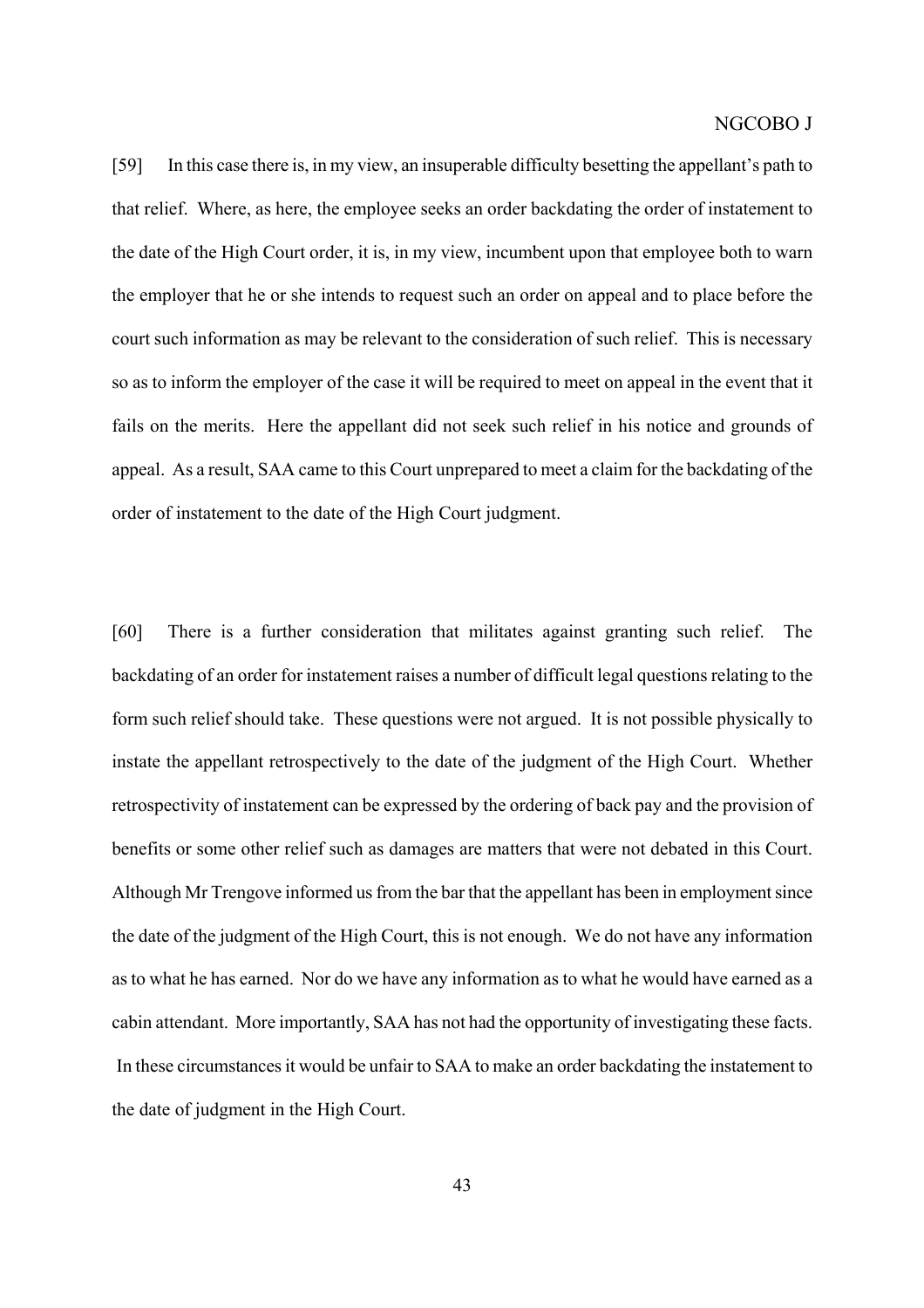[61] I conclude, therefore, that the appropriate relief in the circumstances of this case is an order directing SAA to employ the appellant as a cabin attendant with effect from the date of the order of this Court. It now remains to consider the question of costs.

## *Costs*

[62] The litigation resulting in this appeal was unnecessary, SAA effectively told us on appeal. It is a result, it also told us, of its true policy having been applied incorrectly to the appellant. There was, therefore, nothing for SAA to defend either in the High Court or in this Court. It must, therefore, bear the costs of the appellant in both courts. In the High Court, the appellant sought the costs of two counsel, and he is entitled to such costs. In this Court, Mr Trengove sought the costs of two counsel, but limited the costs of the out-of-town counsel to reimbursements and actual costs incurred.[50](#page-43-0) 

[63] The *amicus* also asked for an order that SAA pay its costs. An *amicus curiae* assists the court by furnishing information or argument regarding questions of law or fact. An *amicus* is not a party to litigation, but believes that the court's decision may affect its interest. The *amicus*

<span id="page-43-0"></span> $50$ 

<sup>50</sup> *Komani NO v Bantu Affairs Administration Board, Peninsula Area* 1980 (4) SA 448 (A) at 473B-C.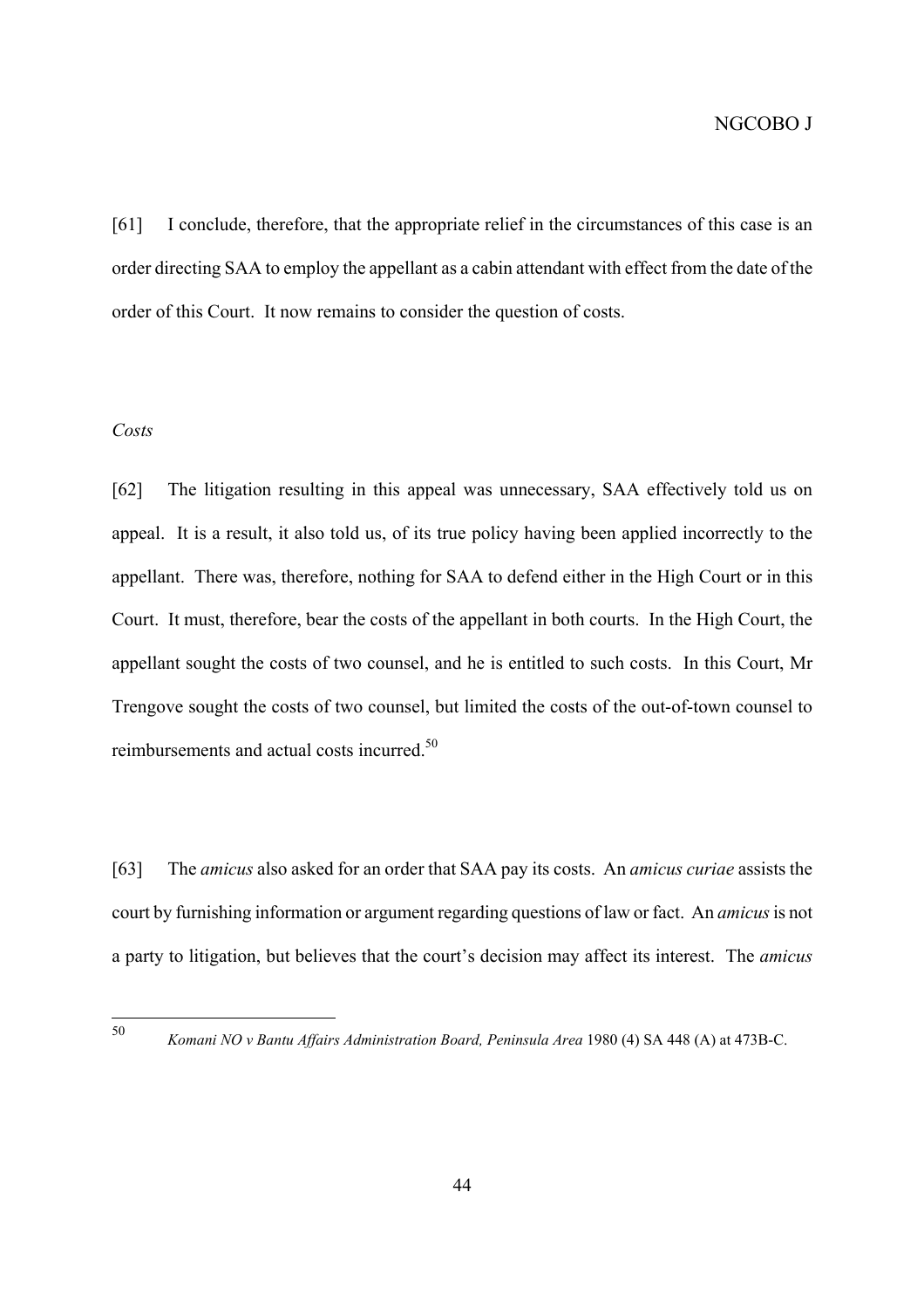differs from an intervening party, who has a direct interest in the outcome of the litigation and is therefore permitted to participate as a party to the matter. An *amicus* joins proceedings, as its name suggests, as a friend of the court. It is unlike a party to litigation who is forced into the litigation and thus compelled to incur costs. It joins in the proceedings to assist the court because of its expertise on or interest in the matter before the court. It chooses the side it wishes to join, unless requested by the court to urge a particular position. An *amicus*, regardless of the side it joins, is neither a loser nor a winner and is generally not entitled to be awarded costs. Whether there may be circumstances calling for departure from this rule is not necessary to decide in this case. Suffice it to say that in the present case no such departure is warranted.

#### *Order*

- [64] In the result, the following order is made:
- (a) The appeal is upheld.
- (b) The order of the High Court is set aside.
- (c) The decision of SAA not to employ Mr Jacques Charl Hoffmann as a cabin attendant is set aside.
- (d) SAA is ordered forthwith to offer to employ Mr Jacques Charl Hoffmann as a cabin attendant; provided that should Mr Hoffmann fail to accept the offer within thirty days of the date of the offer, this order shall lapse.
- (e) SAA is ordered to pay the appellant's costs as follows: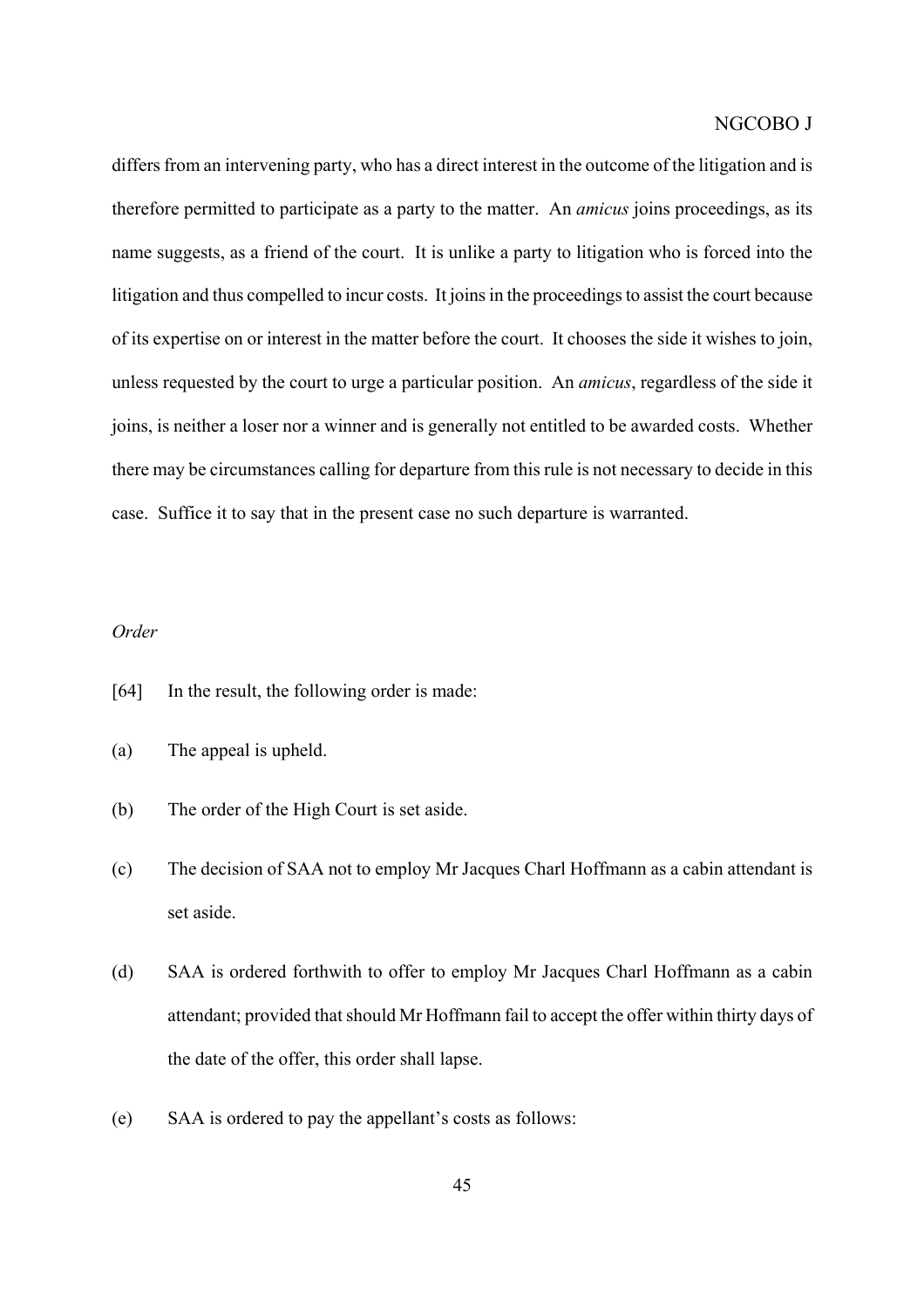- (i) in the High Court, costs consequent upon the employment of two counsel; and
- (ii) in this Court, costs consequent upon the employment of two counsel, the costs of the second counsel to be limited to the out of pocket expenses actually incurred.

Chaskalson P, Langa DP, Ackermann J, Goldstone J, Kriegler J, Mokgoro J, O'Regan J, Sachs J, Yacoob J and Madlanga AJ concur in the judgment of Ngcobo J.